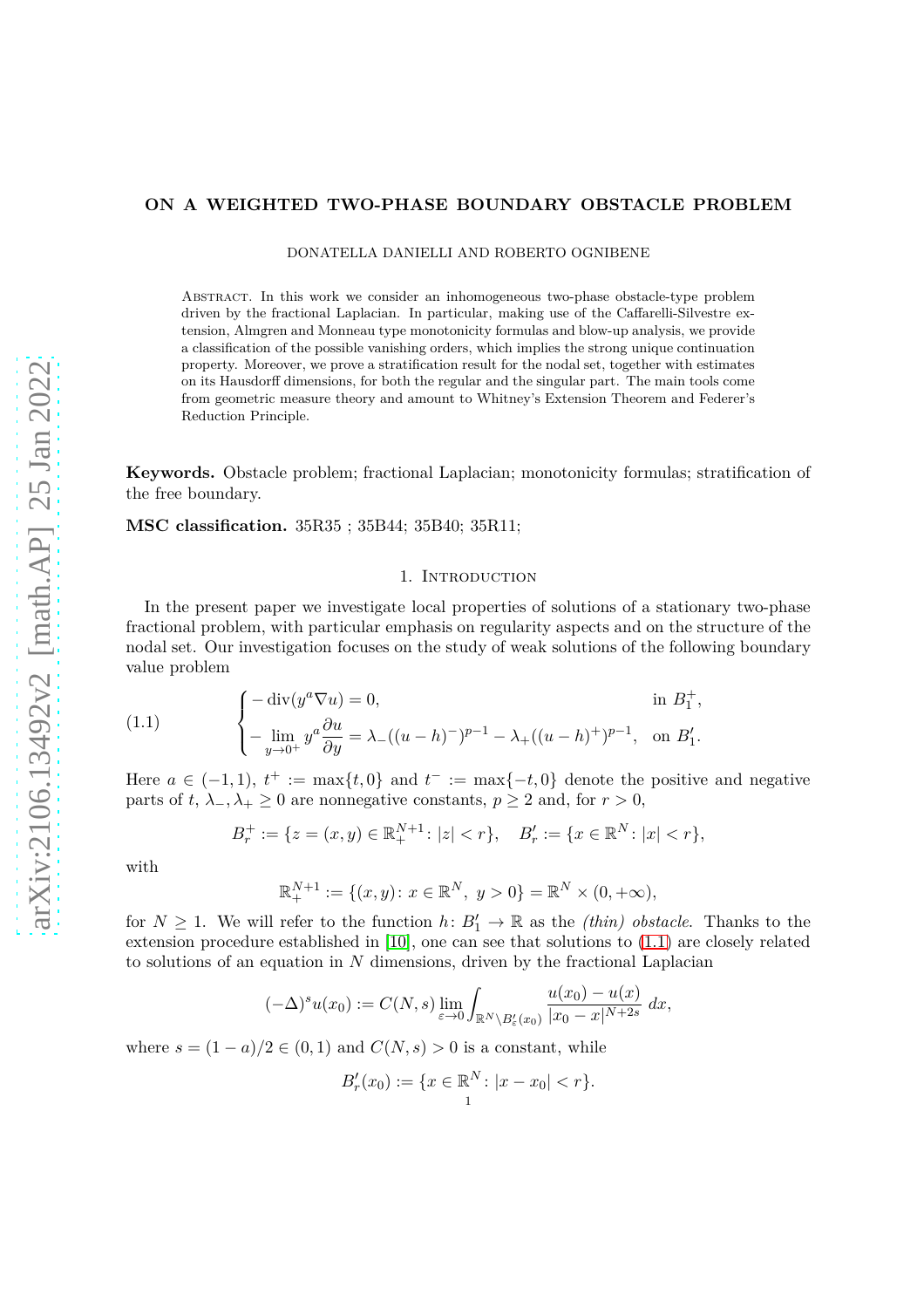Loosely speaking, it is shown in [\[10\]](#page-29-0) that, in a suitable sense,

<span id="page-1-0"></span>
$$
(-\Delta)^s u(x_0) = -\kappa(N, a) \lim_{y \to 0^+} y^a \frac{\partial u}{\partial y}(x_0, y),
$$

for a certain (explicit) constant  $\kappa(N, a) > 0$ . Therefore, one can think of the trace on  $\{y = 0\}$ of *u* in [\(1.1\)](#page-0-0) as a solution to

(1.2) 
$$
(-\Delta)^s u = \lambda_-((u-h)^-)^{p-1} - \lambda_+((u-h)^+)^{p-1}.
$$

Among many others, we refer for instance to [\[19\]](#page-29-1) and [\[25\]](#page-29-2) for a more thorough description of the operator  $(-\Delta)^s$ , the fractional setting, and the extension procedure (see also [\[1,](#page-28-0) [8,](#page-29-3) [12\]](#page-29-4)). Thanks to this connection, the problem we study can be read in two different ways. On the one hand, it can be seen as a two-phase penalized obstacle problem for the fractional Laplacian on  $\mathbb{R}^N$ , as in [\(1.2\)](#page-1-0). On the other hand, in its extended formulation [\(1.1\)](#page-0-0), one can understand it as a (weighted) two-phase boundary penalized obstacle problem associated to the operator  $-\operatorname{div}(y^a \nabla(\cdot)).$ 

Although we will keep in mind the parallel just outlined, in this work we will focus on the study of the extended problem [\(1.1\)](#page-0-0). More precisely, our main objectives are to investigate the regularity of the solution and the structure of the *free boundary*

$$
\partial \{u(\cdot,0)\neq 0\}\cap B'_1.
$$

We now observe a couple of limit situations that may emerge from  $(1.1)$ . If we consider both  $\lambda$ <sup>−</sup> =  $\lambda$ <sup>+</sup> = 0, then the boundary condition in [\(1.1\)](#page-0-0) becomes of homogeneous Neumann type, while if we let  $\lambda_+ \to +\infty$  and  $\lambda_-=0$ , then the condition becomes

$$
(u-h)^+ y^a \frac{\partial u}{\partial y} = 0 \quad \text{on } B_1'.
$$

In the case  $s = 1/2$ , this is known as the *thin obstacle problem* (or even *Signorini problem*, see [\[35\]](#page-30-0)).

Boundary value problems such as [\(1.1\)](#page-0-0) find many applications as physical models. We briefly describe an example. Let  $\Omega \subseteq \mathbb{R}^{N+1}$  be a continuum, conductive body, and let us consider the problem of regulating the temperature of its boundary *∂*Ω. In particular, let us assume we have a reference temperature  $h: \partial\Omega \to \mathbb{R}$ , and we want the temperature  $u(z, t)$ , for  $(z, t) \in \partial\Omega \times (0, +\infty)$ , to stay as close as possible to  $h(z)$  at any time  $t > 0$ . The mathematical formulation of this phenomenon is given by the following boundary value problem

$$
\begin{cases} \frac{\partial u}{\partial t}(z,t) - \Delta_z u(z,t) = 0, & \text{for } (z,t) \in \Omega \times (0, +\infty), \\ \frac{\partial u}{\partial \nu}(z,t) = \Phi(u(z,t)), & \text{for } (z,t) \in \partial\Omega \times (0, +\infty), \end{cases}
$$

where  $\nu$  denotes the normal vector of  $\partial\Omega$  and  $\Phi$  should reflect the fact that, if  $u(z, t)$  is below the threshold  $h(z)$  then the temperature must be raised, while if  $u(z, t)$  is greater than  $h(z)$ , it must be lowered. Moreover, the adjustment should be proportionally related to the difference  $|u(z,t) - h(z)|$ . Therefore a possible choice is

$$
\Phi(u(z,t)) = \lambda_{-}((u(z,t) - h(z))^{-})^{p-1} - \lambda_{+}((u(z,t) - h(z))^{+})^{p-1}
$$

$$
= \begin{cases} \lambda_{-}(h(z) - u(z,t))^{p-1}, & \text{if } u(z,t) < h(z), \\ 0, & \text{if } u(z,t) = h(z), \\ -\lambda_{+}(u(z,t) - h(z))^{p-1}, & \text{if } u(z,t) > h(z). \end{cases}
$$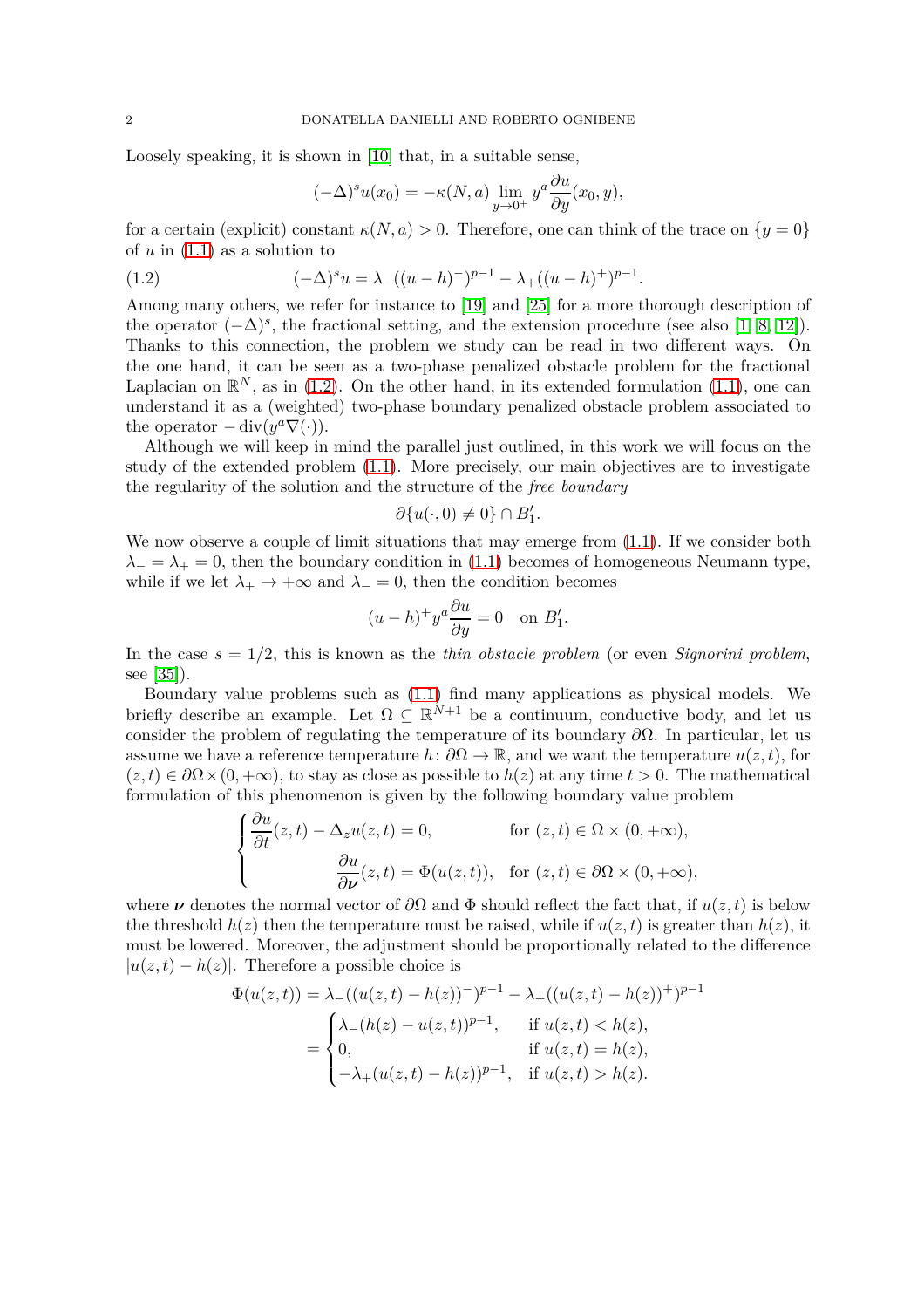Formally, if  $u(z, t)$  is converging to some asymptotic configuration  $u(z)$ , as  $t \to +\infty$ , then it must satisfy

$$
\begin{cases}\n-\Delta u = 0, & \text{in } \Omega, \\
\frac{\partial u}{\partial \nu} = \Phi(u), & \text{on } \partial \Omega.\n\end{cases}
$$

This corresponds to [\(1.1\)](#page-0-0) in the case  $a = 0$  and when a portion of  $\partial\Omega$  lies on the thin space R *<sup>N</sup>* . In view of this physical interpretation, problem [\(1.1\)](#page-0-0) can be said to possess a *stable* nature. We refer to [\[16,](#page-29-5) Section 2] and references therein for more details concerning physical motivations of the problem under investigation (see also [\[8\]](#page-29-3) for the fractional framework).

Free boundary problems associated to the fractional Laplace operator have been the object of intensive investigation in recent years. We refer the interested reader to [\[17\]](#page-29-6), [\[31\]](#page-29-7) for thorough monographs on the subject. For instance, in [\[5\]](#page-28-1), [\[2\]](#page-28-2) the authors studied the so-called lower dimensional two-phase membrane problem, while in [\[4\]](#page-28-3), [\[3\]](#page-28-4) and [\[16\]](#page-29-5) the fractional version of a penalized obstacle problem is considered. A fairly complete picture for the regularity of the free boundary in the "classical" lower dimensional obstacle problem is given in [\[6\]](#page-28-5), [\[7\]](#page-29-8), [\[11\]](#page-29-9), together with [\[26\]](#page-29-10), [\[28\]](#page-29-11). In [\[37\]](#page-30-1) the authors investigated geometric theoretical features of the nodal set of *s*-harmonic functions. We finally quote [\[39\]](#page-30-2), [\[40\]](#page-30-3), where the authors developed new techniques in order to study regularity properties of zero level sets of solutions to local equations with sublinear (and even singular) powers; [\[44\]](#page-30-4) extends some of the results to the nonlocal framework.

In order to state our main results, we first introduce the appropriate functional setting. For any positive half ball  $B_r^+$ , <u>we</u> define the weighted Sobolev space  $H^{1,a}(B_r^+) = H^1(B_r^+; y^a \text{ d}x \text{ d}y)$ as the completion of  $C^{\infty}(B_r^+)$  with respect to the norm

$$
||u||_{H^{1,a}(B_r^+)} := \left(\int_{B_r^+} y^a (|\nabla u|^2 + u^2) \,dx\mathrm{d}y\right)^{1/2}
$$

*.*

Moreover, we denote by  $H_0^{1,a}$  $\frac{1,a}{0,S_r^+}(B_r^+)$  the closure of  $C_c^{\infty}(\overline{B_r^+} \setminus \overline{S_r^+})$  in  $H^{1,a}(B_r^+)$ , where  $S_r^+ :=$  $\partial B_r^+ \cap \mathbb{R}^{N+1}_+$ . For a fixed function  $g \in H^{1,a}(B_1^+) \cap C(B_1^+)$ , we consider the problem

(1.3) 
$$
\begin{cases}\n-\text{div}(y^{a}\nabla u) = 0, & \text{in } B_{1}^{+}, \\
u = g, & \text{on } S_{1}^{+}, \\
-\lim_{y \to 0^{+}} y^{a} \frac{\partial u}{\partial y} = \lambda_{-}(u^{-})^{p-1} - \lambda_{+}(u^{+})^{p-1}, & \text{on } B_{1}'.\n\end{cases}
$$

In particular, we say that  $u \in H^{1,a}(B_1^+) \cap L^p(B_1')$  is a *solution* of the problem above if  $u - g \in H^{1,a}_{0,S}$  $^{1,a}_{0,S_1^+}(B_1^+)$  and

<span id="page-2-0"></span>
$$
\int_{B_1^+} y^a \nabla u \cdot \nabla \varphi \, \mathrm{d}x \mathrm{d}y = \int_{B_1'} (\lambda_-(u^-)^{p-1} - \lambda_+(u^+)^{p-1}) \varphi \, \mathrm{d}x,
$$

for all  $\varphi \in H_{0,S_1^+}^{1,a}(B_1^+)$ . The Dirichlet boundary datum on  $S_1^+$  in [\(1.3\)](#page-2-0) appears (in contrast to [\(1.1\)](#page-0-0)) in order to establish existence and uniqueness of a weak solution, see Proposition [2.2.](#page-7-0) Also, we explicitly note that, for the sake of simplicity, we have taken the thin obstacle  $h \equiv 0$ .

We carry out our analysis in the following steps. First of all, we establish the optimal regularity of the solution  $u$  in Hölder spaces, see Lemma [2.7.](#page-8-0) We point out that there is a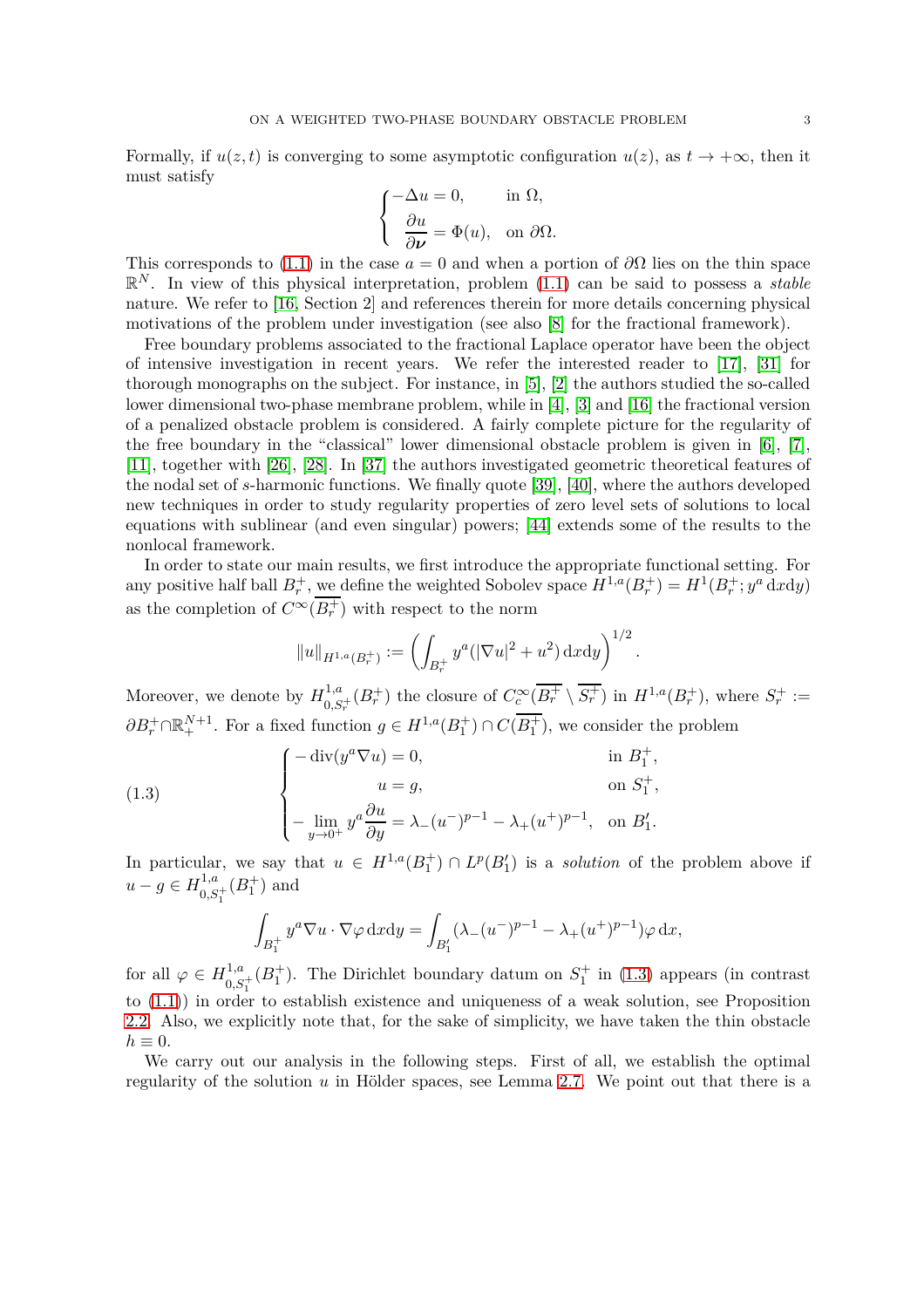substantial difference in this respect between the cases  $a = 0$  and  $a \neq 0$ . While in the former the optimal Hölder space depends on the exponent  $p$ , this is no longer true in the latter case. This is a clear indication of the strong influence of the weight  $y^a$ , which can be degenerate or singular when  $y \to 0^+$ , and affects the behavior of the solution near the thin space  $\partial \mathbb{R}^{N+1}_+$ . Nevertheless, this weight belongs to the second Muckenhoupt class  $A_2$  and therefore it enjoys nice properties, including e.g. Sobolev and trace embeddings, see for instance [\[20\]](#page-29-12), [\[29\]](#page-29-13) and also Lemma [3.7.](#page-14-0) At this point, we investigate the local behavior of  $u(x, y)$  when  $y \to 0^+$ . In order to do so, we establish Almgren- and Monneau-type monotonicity formulas that, together with a blow up analysis for a proper rescaling of *u*, provide the asymptotic rate and shape of the solution near a free boundary point, in terms of *a*-harmonic polynomials (see Definition [2.3\)](#page-7-1), which are even in the variable *y* and homogeneous of some degree. More precisely, for any integer  $k \geq 0$ , let  $\mathbb{P}_k^a$  denote the space of polynomials  $p: \mathbb{R}^{N+1} \to \mathbb{R}$  such that

<span id="page-3-3"></span>(1.4) 
$$
p(x, -y) = p(x, y) \text{ for all } (x, y) \in \mathbb{R}^{N+1},
$$

<span id="page-3-2"></span>(1.5) 
$$
p(\mu z) = \mu^k p(z) \quad \text{for all } z \in \mathbb{R}^{N+1} \text{ and all } \mu \ge 0,
$$

<span id="page-3-1"></span>(1.6) 
$$
-\operatorname{div}(|y|^a \nabla p) = 0 \quad \text{in } \mathbb{R}^{N+1}.
$$

One can immediately notice that, given the other conditions, the first one is equivalent to

$$
\lim_{y \to 0^+} |y|^a \frac{\partial p}{\partial y} = 0 \quad \text{on } \mathbb{R}^N \times \{0\}.
$$

Also, thanks to [\[38,](#page-30-5) Theorem 1.1], if the conditions above are satisfied, no other values of *k* apart from integer ones are allowed.

We are now able to state our first main result.

<span id="page-3-0"></span>**Theorem 1.1.** *Let*  $u \in H^{1,a}(B_1^+)$  *be the unique solution to* [\(1.3\)](#page-2-0) *and let*  $x_0 \in B'_1$ *. If*  $u_r^{x_0}(z) := u(rz + x_0),$ 

*then there exists an integer*  $k \geq 0$  *and*  $p_k^{x_0} \in \mathbb{P}_k^a$  *such that* 

$$
r^{-k}u_r^{x_0} \to p_k^{x_0} \quad in \ H^{1,a}(B_1^+) \ and \ C^{0,\alpha}(\overline{B_1^+}),
$$
  

$$
r^{-k}u_r^{x_0} \to p_k^{x_0} \quad in \ C^{1,\alpha}(B_1'),
$$

 $as r \rightarrow 0^+$ *, for some*  $\alpha \in (0,1)$ *.* 

Since the polynomial  $p_k^{x_0}$  $\binom{x_0}{k}$  (which we refer to as *blow-up limit* of *u* at  $x_0$ ) cannot vanish everywhere on the thin space  $\mathbb{R}^N \times \{0\}$  (see Remark [4.3\)](#page-23-0), the previous theorem readily implies the boundary strong unique continuation principle.

**Corollary 1.2** (Strong unique continuation). Let  $u \in H^{1,a}(B_1^+)$  be the unique solution of [\(1.3\)](#page-2-0) and assume that  $u(z) = o(|z|^n)$  as  $|z| \to 0$ ,  $z \in \overline{B_1^+}$  for all  $n \in \mathbb{N}$ . Then  $u \equiv 0$  on  $B_1^+$ .

This result tells us that the nodal set of *u* on the thin space

$$
\mathcal{Z}(u) := \partial \{x \in B'_1 \colon u(x,0) = 0\}
$$

has empty interior in the  $\mathbb{R}^N$  topology. Therefore, thanks to the continuity of *u*, it coincides with the free boundary that separates the two phases of the solution

$$
\mathcal{Z}(u) = \partial \{u(\cdot, 0) \neq 0\}
$$
  
=  $\partial \{u(\cdot, 0) > 0\} \cup \partial \{u(\cdot, 0) < 0\}.$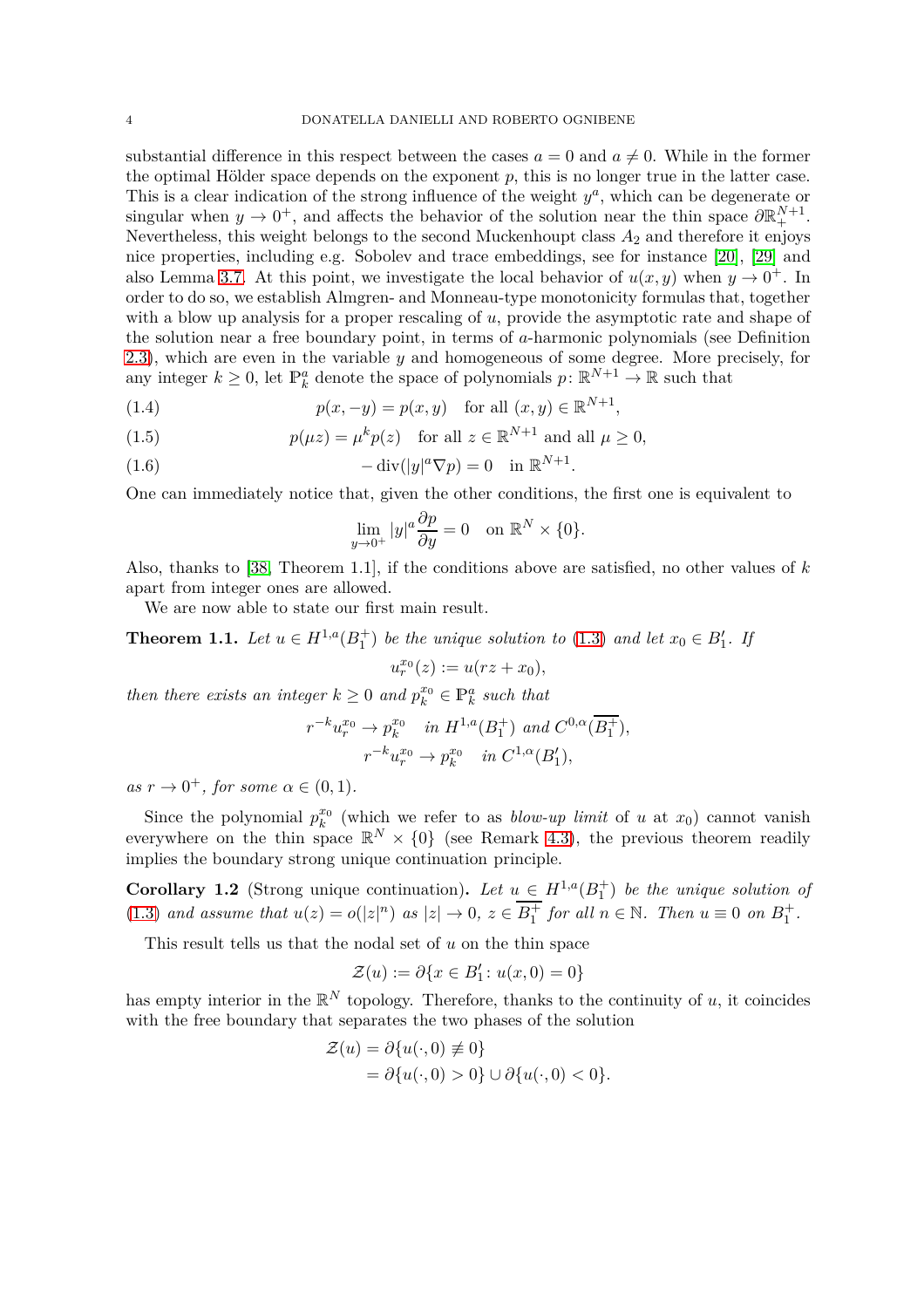properties of the nodal set  $\mathcal{Z}(u)$ . We first remark that, when investigating the properties of the free boundary in low dimensions  $(N = 1, 2)$  some extra care is needed. Therefore, in order to avoid technicalities and to preserve the main idea, we hereafter assume  $N \geq 2$  or  $N \geq 3$ (we specify the choice in each statement). A fundamental tool is the notion of frequency. More precisely, we introduce, for any  $v \in H^{1,a}(B_1^+)$ ,  $x_0 \in B'_1$  and  $r > 0$ 

$$
\mathcal{N}_{x_0}(v,r) := \frac{r \int_{B_r^+(x_0)} y^a |\nabla v|^2 \, \mathrm{d}x \mathrm{d}y}{\int_{S_r^+(x_0)} y^a v^2 \, \mathrm{d}S},
$$

where

$$
B_r^+(x_0) := (x_0, 0) + B_r^+
$$
 and  $S_r^+(x_0) := (x_0, 0) + S_r^+.$ 

We call  $\mathcal{N}_{x_0}(v, r)$ , as a function of *r*, the *frequency function* of *v* at  $x_0$ . In Proposition [3.8](#page-15-0) we prove, if *u* the solution of [\(1.3\)](#page-2-0), the existence of the limit

$$
\mathcal{N}_{x_0}(u,0^+):=\lim_{r\to 0^+}\mathcal{N}_{x_0}(u,r).
$$

In addition, we show in Theorem [4.1](#page-19-0) that  $\mathcal{N}_{x_0}(u, 0^+)$  is a nonnegative integer, and it is the degree of the blow-up limit of *u* at  $x_0$ . We refer to  $\mathcal{N}_{x_0}(u, 0^+)$  as the *frequency* of *u* at  $x_0$ . To proceed, we split the nodal set  $\mathcal{Z}(u)$  into two disjoint parts

$$
\mathcal{R}(u) := \mathcal{Z}_1(u), \n\mathcal{S}(u) := \bigcup_{k \ge 2} \mathcal{Z}_k(u),
$$

where, for any integer  $k \geq 1$ ,

$$
\mathcal{Z}_k(u) := \{ x_0 \in \mathcal{Z}(u) \colon \mathcal{N}_{x_0}(u, 0^+) = k \}.
$$

We call  $\mathcal{R}(u)$  and  $\mathcal{S}(u)$  the *regular* and *singular* part of the free boundary, respectively. At this point of our analysis, we are confronted again with the strong influence of the weight  $y^a$  on the behavior of the solution *u* near the thin space. Indeed, we perform another classification of the zero points of *u*, based on whether the blow-up limit of the solution at  $x_0 \in \mathcal{Z}(u)$  depends on the variable *y* or not. Namely, let us consider the following two spaces of polynomials

$$
\mathbb{P}_k^* := \{ p \in \mathbb{P}_k^a \colon p(x, y) = p(x) \text{ for all } (x, y) \in \mathbb{R}^{N+1} \} \text{ and } \mathbb{P}_k^y := \mathbb{P}_k \setminus \mathbb{P}_k^*.
$$

It is readily seen that the former can be characterized as

$$
\mathbb{P}_k^* = \{ p \in \mathbb{P}_k^a \colon \Delta_x p = 0 \text{ in } \mathbb{R}^{N+1} \}.
$$

Moreover we observe that  $\mathbb{P}_1^y = \emptyset$ , and this leads to our first result about the free boundary, concerning its regular part.

<span id="page-4-0"></span>**Proposition 1.3.** Let  $N \geq 2$ . The regular part of the free boundary  $\mathcal{R}(u)$  is a  $C^{1,\alpha}$ *hypersurface of B*′ <sup>1</sup> *and*

$$
\mathcal{R}(u) = \{x_0 \in \mathcal{Z}(u) \colon |\nabla_x u(x_0, 0)| \neq 0\}.
$$

On the other hand, since  $\mathbb{P}_k^y$  $\frac{y}{k} \neq \emptyset$  for  $k \geq 2$ , we cannot expect the same regularity for the singular set. However, we are able to prove a stratification result which describes the structure of  $S(u)$ . Once more, we must distinguish between points for which the blow-up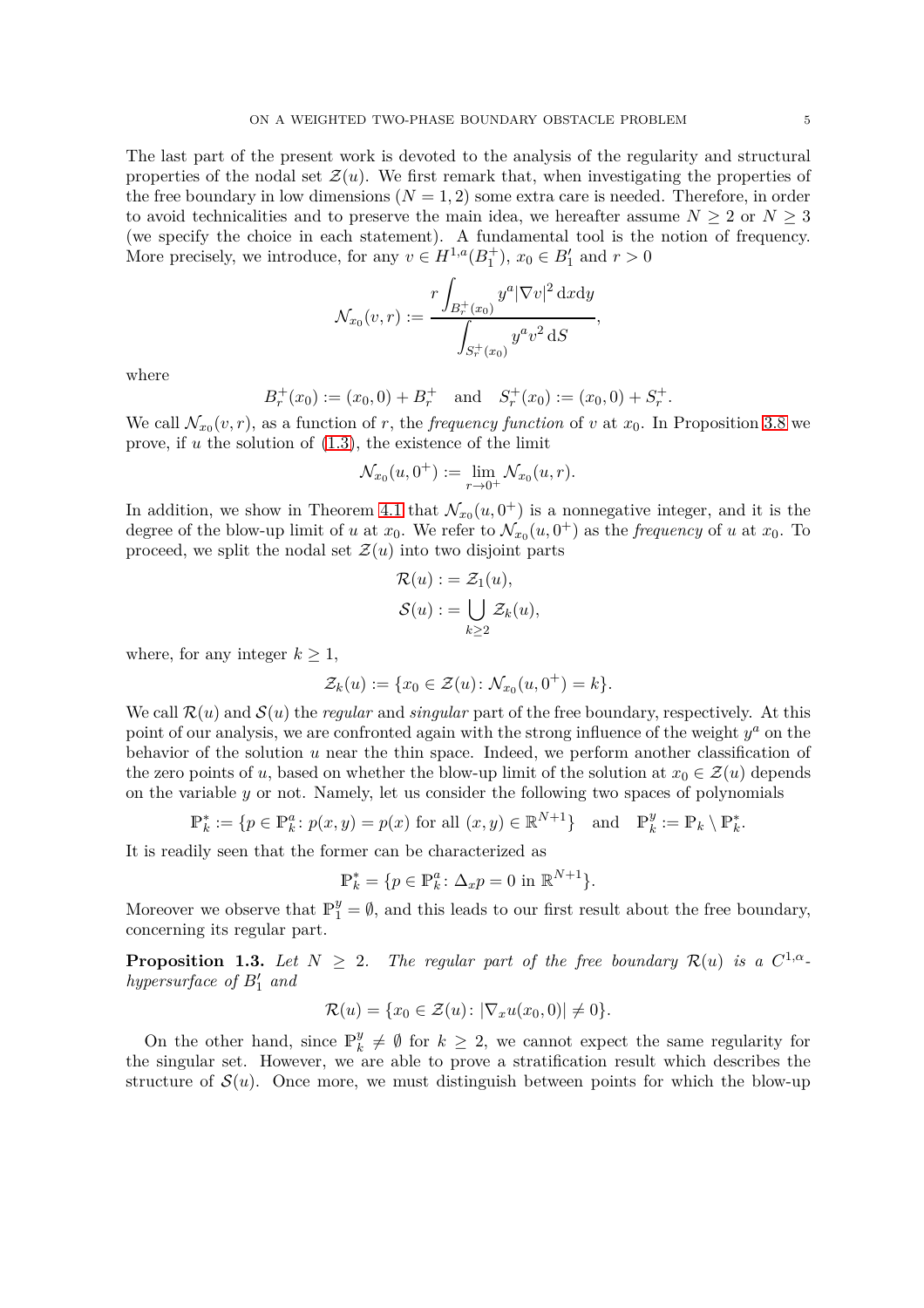limit depends on the variable *y*, and points for which this does not happen. If we define, for  $p_k^{x_0}$  $\frac{x_0}{k}$  as in Theorem [1.1,](#page-3-0)

$$
\mathcal{Z}_k^*(u) := \{x_0 \in \mathcal{Z}_k(u) : p_k^{x_0} \in \mathbb{P}_k^*\},
$$
  

$$
\mathcal{Z}_k^y(u) := \{x_0 \in \mathcal{Z}_k(u) : p_k^{x_0} \in \mathbb{P}_k^y\} = \mathcal{Z}_k(u) \setminus \mathcal{Z}_k^*(u),
$$

then the singular set naturally splits into the following two disjoint parts

$$
\mathcal{S}^y(u) := \bigcup_{k \ge 2} \mathcal{Z}_k^y(u) \quad \text{and} \quad \mathcal{S}^*(u) := \bigcup_{k \ge 2} \mathcal{Z}_k^*(u).
$$

In order to prove their stratified structure, we need the notion of dimension of the singular set at one of its points.

**Definition 1.4.** For any  $x_0 \in \mathcal{Z}_k(u)$ , we define the *dimension* of  $\mathcal{Z}_k(u)$  at  $x_0$  as

$$
d_k^{x_0} := \dim \left\{ \xi \in \mathbb{R}^N \colon \nabla_x p_k^{x_0}(x,0) \cdot \xi = 0 \text{ for all } x \in \mathbb{R}^N \right\}.
$$

We observe that, since  $p_k^{x_0}$  $\mathbf{z}_k^{x_0} \neq 0$  on  $\mathbb{R}^N \times \{0\}$ , we have that  $0 \leq d_k^{x_0} \leq N - 1$ . Finally, let us define

$$
\mathcal{Z}_k^n(u) := \{ x_0 \in \mathcal{Z}_k(u) \colon d_k^{x_0} = n \}.
$$

We are now able to describe the structure of the singular set. Roughly speaking, we show that  $\mathcal{Z}_k(u)$  is contained in a  $d_k^{x_0}$  $\frac{x_0}{k}$ -dimensional manifold near  $x_0$ .

<span id="page-5-0"></span>**Theorem 1.5.** *Let*  $N \geq 3$ . *The set*  $S<sup>y</sup>(u)$  *is contained in a countable union of*  $(N - 1)$ 1)*-dimensional*  $C^1$  *manifolds, while*  $S^*(u)$  *is contained in a countable union of*  $(N-2)$ *dimensional C* <sup>1</sup> *manifolds. Furthermore*

$$
\mathcal{S}^y(u) = \bigcup_{n=0}^{N-1} \mathcal{S}_n^y(u) \quad and \quad \mathcal{S}^*(u) = \bigcup_{n=0}^{N-2} \mathcal{S}_n^*(u),
$$

*where*

$$
\mathcal{S}_n^y(u) := \bigcup_{k \ge 2} \mathcal{Z}_k^y(u) \cap \mathcal{Z}_k^n(u) \quad and \quad \mathcal{S}_n^*(u) := \bigcup_{k \ge 2} \mathcal{Z}_k^*(u) \cap \mathcal{Z}_k^n(u)
$$

*and they are contained in a countable union of n-dimensional C* <sup>1</sup> *manifolds.*

The last result of our paper yields estimates on the Hausdorff dimension of the nodal set and of its regular and singular part.

<span id="page-5-1"></span>**Theorem 1.6.** Let  $N \geq 2$ . Let  $u \in H^{1,a}(B_1^+)$  be the unique solution of [\(1.3\)](#page-2-0) and assume  $u \not\equiv 0$  *on*  $B'_1$ *. Then* 

<span id="page-5-2"></span>(1.7) *either* 
$$
\mathcal{Z}(u) = \emptyset
$$
 *or*  $\dim_H(\mathcal{Z}(u)) = N - 1$ .

*Furthermore, in the latter case*

<span id="page-5-3"></span>(1.8) 
$$
either \quad \mathcal{R}(u) = \emptyset \quad or \quad \dim_H(\mathcal{R}(u)) = N - 1
$$

*and*

<span id="page-5-4"></span>(1.9) *either* 
$$
S(u) = \emptyset
$$
 *or*  $\dim_H(S(u)) \leq N - 1$ .

The proof relies on Theorem [1.1](#page-3-0) and Federer's Reduction Principle. We observe that the previous result immediately implies the boundary unique continuation from sets of positive *N*-dimensional measure.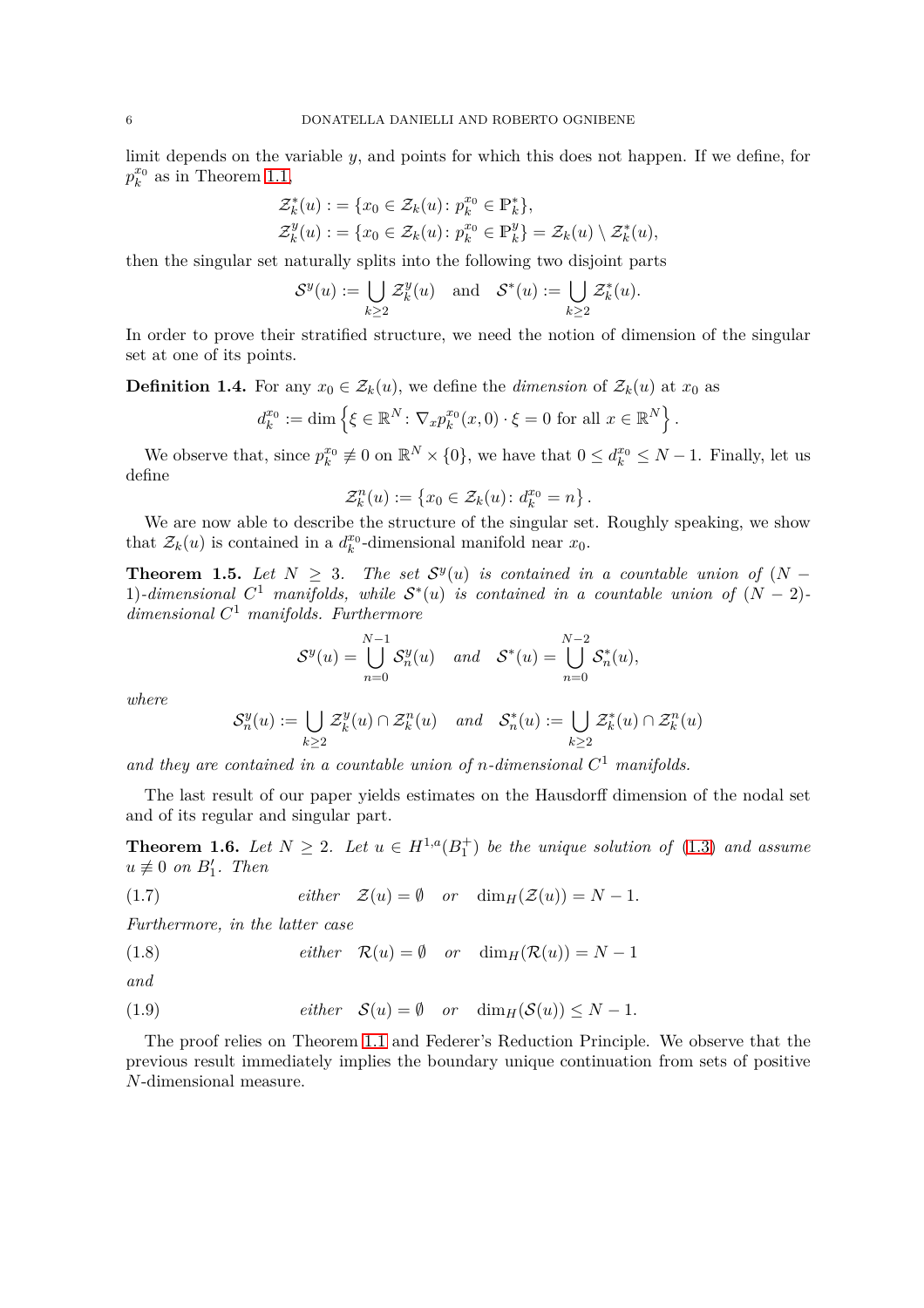**Corollary 1.7.** Let  $N \geq 2$ *. Let*  $u \in H^{1,a}(B_1^+)$  be the unique solution to [\(1.3\)](#page-2-0). If  $|\mathcal{Z}(u)|_N > 0$ , *then*  $u \equiv 0$  *in*  $B_1^+$ .

We conclude the introduction with a couple of comments. We first emphasize that the assumption  $p \geq 2$  is made in view of the fact that the value 2 delineates a threshold, making the problem superlinear: indeed, in the sublinear regime  $p \in (1,2)$ , even though some of the results of the present paper still hold true, the structure of the of the nodal set might be qualitatively different and this is somehow suggested by the available results in the local case  $a = -1$  (i.e.  $s = 1$ ). For instance, already in dimension 1, the ODE  $-u'' = \lambda |u|^{p-2}u$ (corresponding to the case  $\lambda$ <sub>−</sub> =  $\lambda$  > 0) admits nontrivial solutions with arbitrary large nodal set. Therefore, the equation

$$
-\Delta u = \lambda_{-}(u^{-})^{p-1} - \lambda_{+}(u^{+})^{p-1}
$$

does not enjoy the unique continuation property when  $p \in (1,2)$  (see e.g. [\[33\]](#page-30-6)). We refer to [\[24\]](#page-29-14) for the study of the free boundary *∂*{*u <* 0} ∪ *∂*{*u >* 0} of the problem above. In the nonlocal framework a similar situation is expected, even if we cannot exclude some peculiar features to emerge: anyway this requires further investigation, which may be interesting to pursue in the future.

We finally mention some further possible research topics, which are left open by our present work. In the same spirit as other classical problems, one might investigate higher regularity of the free boundary, concerning both the regular and the singular part. In addition to the classical works, starting points in this direction can be some recent outstanding approaches, such as the ones developed in [\[27,](#page-29-15) [15,](#page-29-16) [22\]](#page-29-17) (see also [\[18,](#page-29-18) [23,](#page-29-19) [41\]](#page-30-7)). Another interesting point one may investigate concerns the possible vanishing orders of solutions to [\(1.3\)](#page-2-0). We proved in Theorem [1.1](#page-3-0) that the vanishing order must be a nonnegative integer, but still it is not clear whether it could be any possible element of  $\mathbb N$  or not. For instance there could be an upper bound (such as in the linear case, see [\[32\]](#page-29-20)) or some integer numbers might be excluded.

1.1. **Outline of the paper.** The paper is organized as follows. In Section [2](#page-6-0) we provide some basic properties of the solution, including the optimal regularity in Hölder spaces. Section [3](#page-11-0) is devoted to the proof of monotonicity of a perturbed Almgren type frequency function and of a Monneau functional. These results are then applied in Section [4](#page-19-1) to perform a blow-up analysis for a suitable scaling of the solution, which leads to the proof of Theorem [1.1.](#page-3-0) Finally, in Section [5](#page-25-0) we prove the structure of the free boundary and Hausdorff dimension estimates.

#### 2. Optimal regularity and main properties of the solution

<span id="page-6-0"></span>In this section we higlight some important features of the solution and we establish its optimal regularity.

In order to prove existence and uniqueness of a solution to problem [\(1.3\)](#page-2-0), it is useful to set up a variational framework. Hence, we introduce, for any  $v \in H^{1,a}(B_1^+) \cap L^p(B_1')$ , the following energy functional

<span id="page-6-1"></span>(2.1) 
$$
J(v) := \frac{1}{2} \int_{B_1^+} y^a |\nabla u|^2 \, \mathrm{d}x \mathrm{d}y + \frac{1}{p} \int_{B_1'} (\lambda_-(u^-)^p + \lambda_+(u^+)^p) \, \mathrm{d}x
$$

and the constraint

<span id="page-6-2"></span>(2.2) 
$$
\Theta = \Theta_g := \left\{ v \in H^{1,a}(B_1^+) \cap L^p(B_1') : v - g \in H^{1,a}_{0,S_1^+}(B_1^+) \right\}.
$$

We will need the following Poincaré inequality.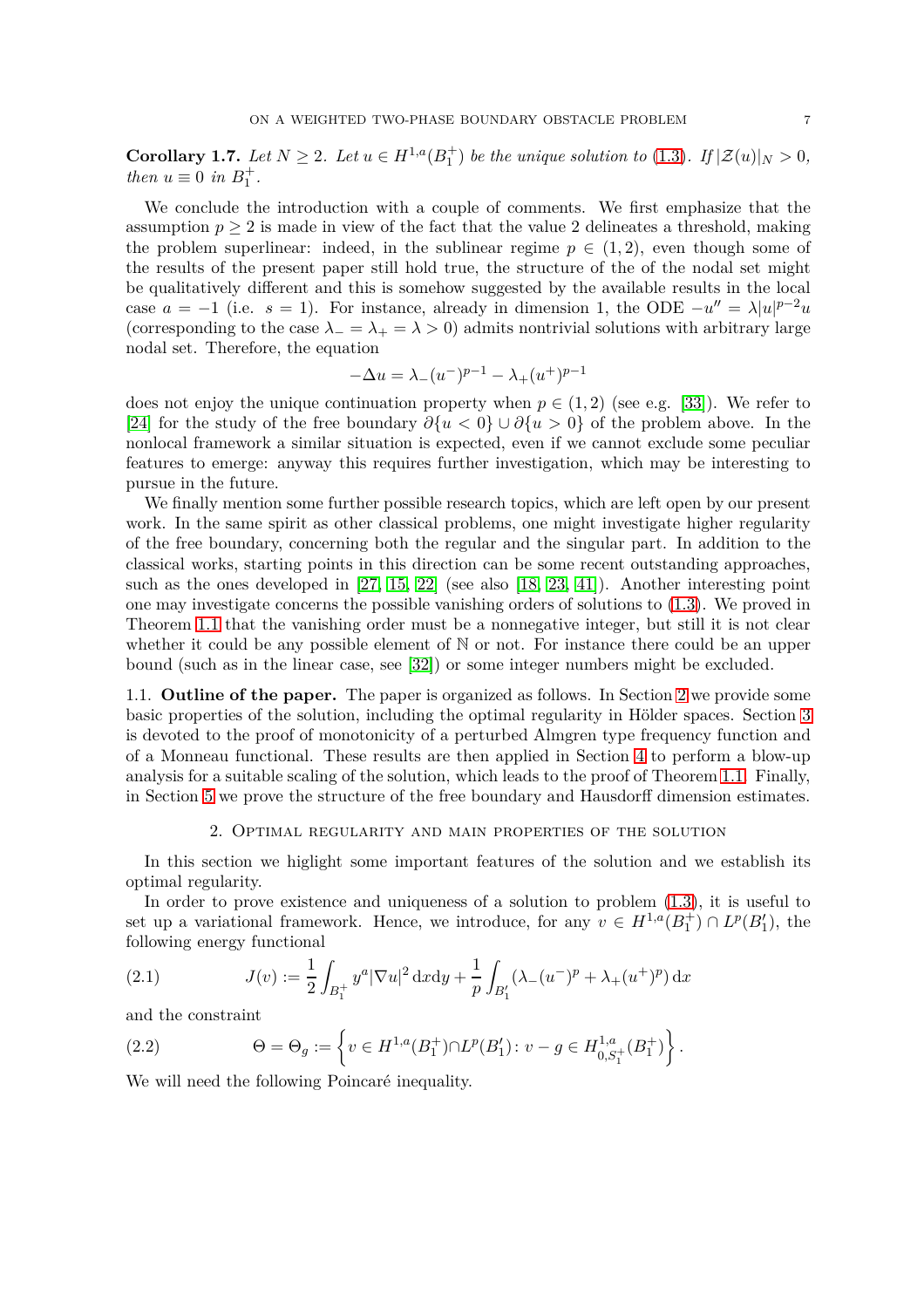<span id="page-7-2"></span>**Lemma 2.1.** *For all*  $r > 0$  *and for all*  $v \in H^{1,a}(B_r^+)$ *, there holds* 

$$
\frac{N+a}{r^2} \int_{B_r^+} y^a v^2 \, \mathrm{d}x \mathrm{d}y \le \int_{B_r^+} y^a |\nabla v|^2 \, \mathrm{d}x \mathrm{d}y + \frac{1}{r} \int_{S_r^+} y^a v^2 \, \mathrm{d}S.
$$

*Proof.* Just by integration of the identity

$$
\operatorname{div}(y^a u^2 z) = 2y^a u \nabla u \cdot z + (N + a + 1)y^a u^2
$$

over  $B_r^+$  and Young's inequality (with  $z = (x, y)$ ).

This variational setting allows us to prove the following.

<span id="page-7-0"></span>**Proposition 2.2.** *There exists a unique solution to problem* [\(1.3\)](#page-2-0), *i.e.* a function  $u \in \Theta$ *such that*

$$
\int_{B_1^+} y^a \nabla u \cdot \nabla \varphi \, \mathrm{d}x \mathrm{d}y = \int_{B_1'} (\lambda_-(u^-)^{p-1} - \lambda_+(u^+)^{p-1}) \varphi \, \mathrm{d}x,
$$

*for all*  $\varphi \in H^{1,a}_{0,S}$  $\int_{0,S_1^+}^{1,a}(B_1^+)$ . In particular, the solution *u* is the unique minimum of the functional 1 *J under the constraint* Θ*. Here* Θ *and J are as in* [\(2.1\)](#page-6-1) *and* [\(2.2\)](#page-6-2)*.*

*Proof.* Thanks to the form of the functional *J*, the proof of existence is standard and is based on Lemma [2.1,](#page-7-2) weak lower-semicontinuity of the  $H^{1,a}$ -norm, compactness of the trace embedding  $H^{1,a}(B_1^+) \hookrightarrow L^2(B_1')$ , and Fatou's Lemma. Uniqueness follows from convexity of the functions  $t \mapsto (t^{\pm})^p$ .

The first notable property of the solution is that its positive and negative part are subharmonic functions, with respect to the operator  $-\text{div}(y^a \nabla(\cdot))$ , in  $B_1^+ \cup B_1'$ . We first give the precise definition.

<span id="page-7-1"></span>**Definition 2.3.** We say that a function  $v \in H^{1,a}(B_1^+)$  is *a*-subharmonic in  $B_1^+ \cup B_1'$  if

$$
\int_{B_1^+} y^a \nabla v \cdot \nabla \varphi \, \mathrm{d}x \mathrm{d}y \le 0,
$$

for all  $\varphi \in H_{0,S_1^+}^{1,a}(B_1^+)$  such that  $\varphi \ge 0$  a.e. Moreover, we say that  $v \in H^{1,a}(B_1^+)$  is *a*-harmonic in  $B_1^+ \cup B_1'$  if

$$
\int_{B_1^+} y^a \nabla v \cdot \nabla \varphi \, \mathrm{d}x \mathrm{d}y = 0,
$$

for all  $\varphi \in H_{0,S_1^+}^{1,a}(B_1^+)$ . Finally, we say that  $v \in H_{loc}^{1,a}(\Omega)$  is *a-harmonic* in an open  $\Omega \subseteq \mathbb{R}^{N+1}$ if

$$
\int_{\Omega} y^a \nabla v \cdot \nabla \varphi \, \mathrm{d}x \mathrm{d}y = 0,
$$

for all  $\varphi \in C_c^{\infty}(\Omega)$ .

We now prove *a*-subharmonicity of the positive and negative part of solutions to  $(1.3)$ .

<span id="page-7-4"></span>**Lemma 2.4.** Let  $u \in H^{1,a}(B_1^+)$  be the unique solution to [\(1.3\)](#page-2-0). Then  $u^+$  and  $u^-$  are a*subharmonic in*  $B_1^+ \cup B_1'$ .

*Proof.* Let  $\varphi \in H_{0,S_1^+}^{1,a}(B_1^+)$  such that  $\varphi \ge 0$  a.e. and, for  $\epsilon > 0$  small, let  $u_{\epsilon} := (u - \epsilon \varphi)^+ - u^-$ . One can immediately notice that

<span id="page-7-3"></span>(2.3) 
$$
u_{\epsilon}^{+} = (u - \epsilon \varphi)^{+} \leq u^{+} \text{ and that } u_{\epsilon}^{-} = u^{-}.
$$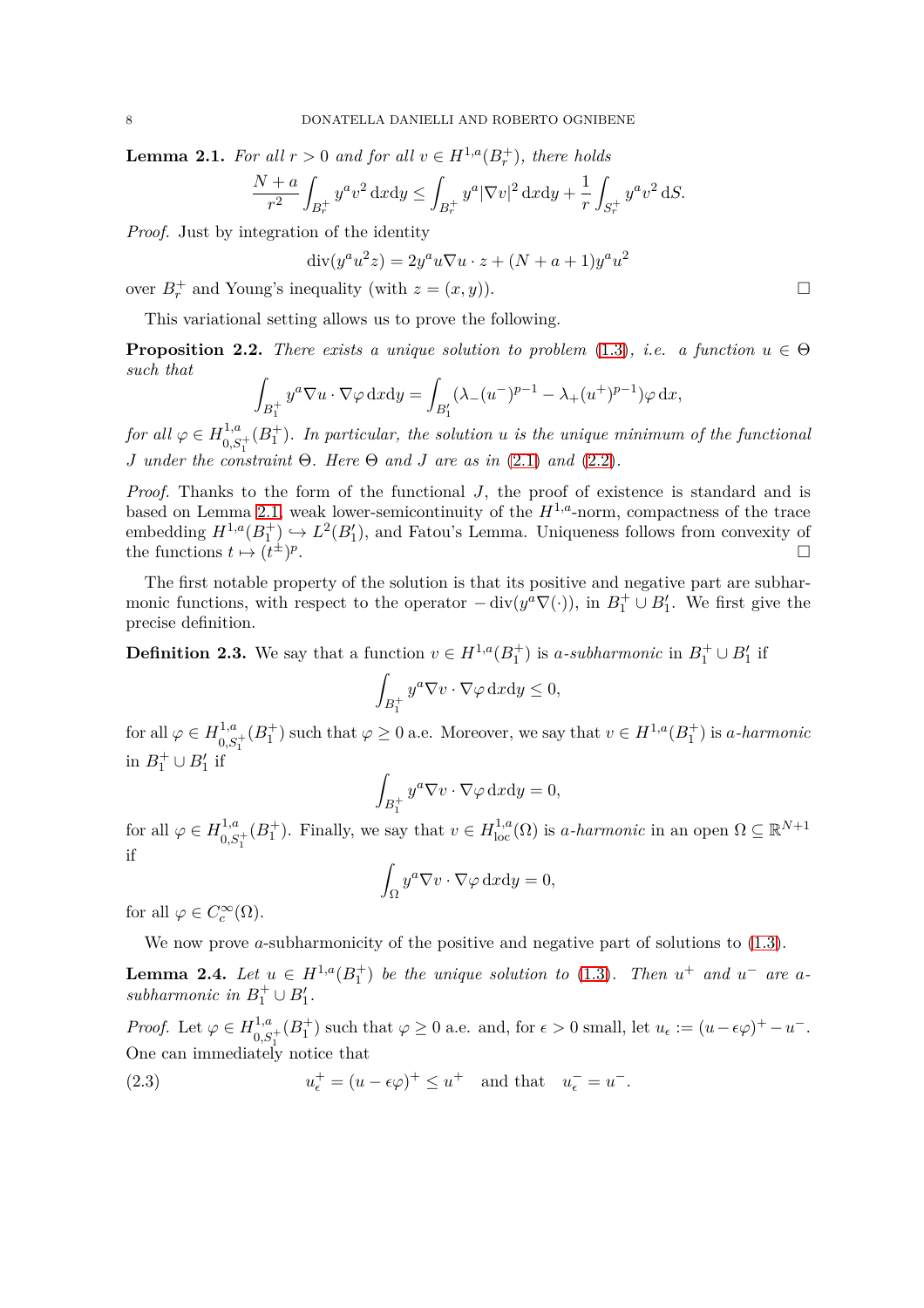Since  $u_{\epsilon} = u$  on  $S_1^+$ , by minimality and [\(2.3\)](#page-7-3) we have

$$
\int_{B_1^+} y^a |\nabla u^+|^2 \, \mathrm{d}x \mathrm{d}y \le \int_{B_1^+} y^a |\nabla (u - \epsilon \varphi)^+|^2 \, \mathrm{d}x \mathrm{d}y.
$$

This yields

$$
\int_{B_1^+} y^a |\nabla u|^2 \chi_{\{u \ge 0\}} \, \mathrm{d}x \mathrm{d}y \le \int_{B_1^+} y^a |\nabla (u - \epsilon \varphi)|^2 \chi_{\{u \ge \epsilon \varphi\}} \, \mathrm{d}x \mathrm{d}y
$$
\n
$$
\le \int_{B_1^+} y^a |\nabla (u - \epsilon \varphi)|^2 \chi_{\{u \ge 0\}} \, \mathrm{d}x \mathrm{d}y.
$$

By expanding the last term we obtain

$$
\int_{B_1^+} y^a \nabla u^+ \cdot \nabla \varphi \, \mathrm{d}x \mathrm{d}y \le \frac{\epsilon}{2} \int_{B_1^+} y^a |\nabla \varphi|^2 \chi_{\{u \ge 0\}} \, \mathrm{d}x \mathrm{d}y
$$

for all  $\epsilon > 0$ , which implies *a*-subharmonicity of  $u^+$ . Similarly, by letting  $u_{\epsilon} := u^+ - (u + \epsilon \varphi)^$ we can prove *a*-subharmonicity of *u* <sup>−</sup>.

Since  $u^+$  and  $u^-$  are *a*-subharmonic, the weak maximum principle (together with boundedness of  $g$  on  $S_1^+$  and a reflection argument) immediately implies the following, see [\[20,](#page-29-12) Theorem 2.2.2] and [\[29,](#page-29-13) Theorem 6.7].

<span id="page-8-1"></span>**Lemma 2.5** (Weak maximum principle). Let  $u \in H^{1,a}(B_1^+)$  be the unique solution of problem [\(1.3\)](#page-2-0)*. Then*

$$
\min\{0, \inf_{S_1^+} g\} \le u \le \max\{0, \sup_{S_1^+} g\}
$$

*a.e.* in  $B_1^+$ *. In particular*  $u \in L^\infty(B_1^+)$  *and* 

$$
||u||_{L^{\infty}(B_1^+)} \leq ||g||_{L^{\infty}(S_1^+)}.
$$

We also recall the validity of mean value inequalities for *a*-subharmonic functions. The following result immediately follows from [\[45,](#page-30-8) Lemma A.1] and an even-in-*y* reflection.

<span id="page-8-2"></span>**Lemma 2.6.** *Let*  $v \in H^{1,a} \cap C(B_1^+ \cup B_1')$  *be a-subharmonic in*  $B_1^+ \cup B_1'$ *, that is* 

$$
\int_{B_1^+} y^a \nabla v \cdot \nabla \varphi \, \mathrm{d}x \mathrm{d}y \le 0,
$$

 $for \ all \ \varphi \in H^{1,a}_{0,S_1^+}(B_1^+) \ such \ that \ \varphi \geq 0 \ \ a.e. \ Then$ 

$$
v(x_0, 0) \le \frac{\alpha_{N,a}}{r^{N+a+1}} \int_{B_r^+(x_0)} y^a v \, dx \, dy \quad \text{and} \quad v(x_0, 0) \le \frac{\beta_{N,a}}{r^{N+a}} \int_{S_r^+(x_0)} y^a v \, dS
$$

*for all*  $x_0 \in B'_1$  *and*  $r > 0$  *such that*  $B_r^+(x_0) \subset\subset B_1^+$ *, where* 

$$
\alpha_{N,a} := \int_{B_1^+} y^a \, \mathrm{d}x \mathrm{d}y \quad \text{and} \quad \beta_{N,a} := \int_{S_1^+} y^a \, \mathrm{d}S.
$$

Boundedness of the solution, stated in Lemma [2.5,](#page-8-1) allows us to deduce its regularity. In particular, from [\[4,](#page-28-3) Theorem 6.4] (see also [\[38,](#page-30-5) Theorem 1.5 and 1.6]) and [\[16,](#page-29-5) Theorem 1.1] we deduce the following.

<span id="page-8-0"></span>**Lemma 2.7.** Let  $u \in H^{1,a}(B_1^+)$  be the unique solution to problem [\(1.3\)](#page-2-0). There holds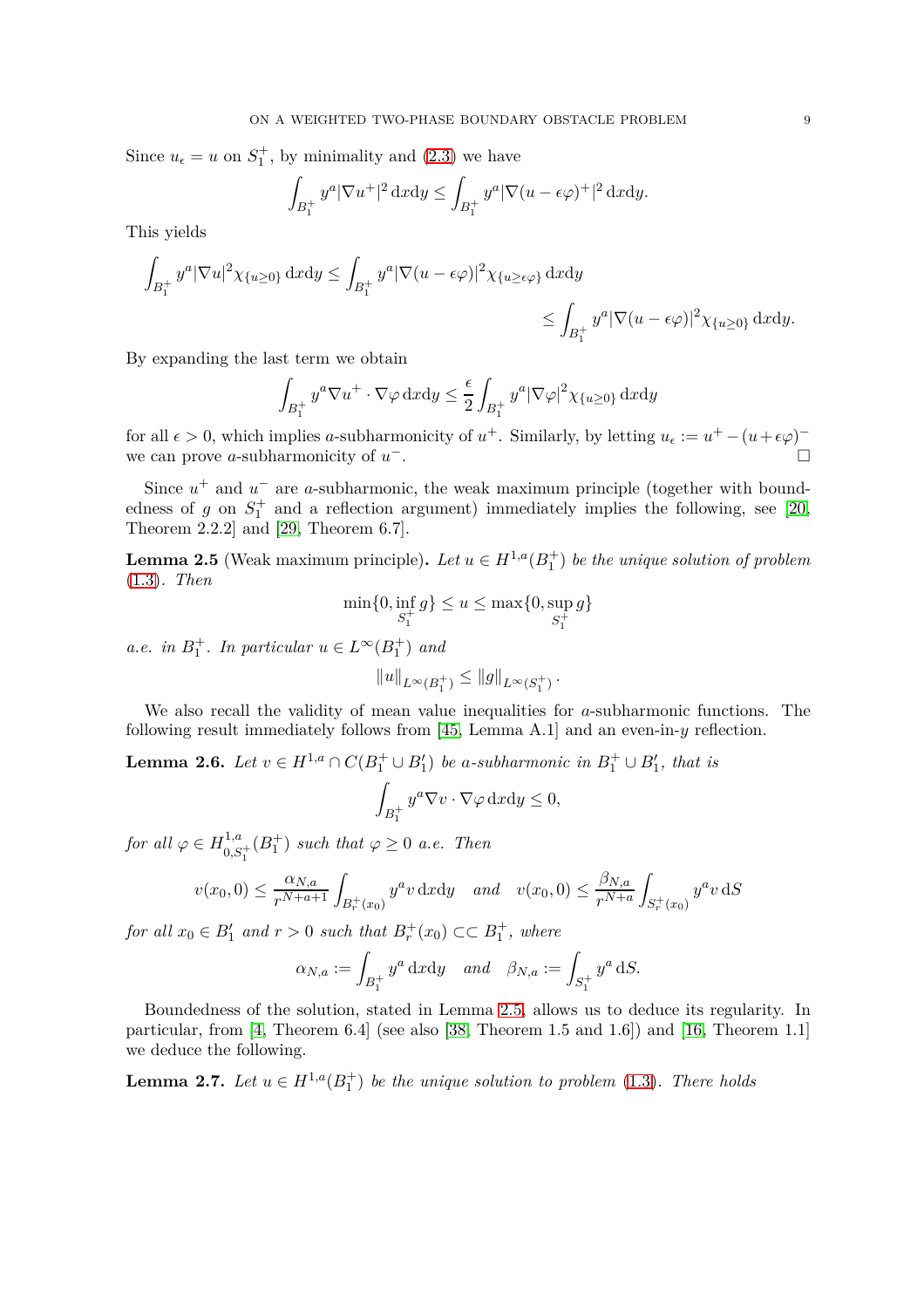• *if*  $a > 0$  *then*  $u \in C^{0,1-a}(B_{1/2}^+)$  $_{1/4}^{+}$ ) *and*  $||u||_{C^{0,1-a}(B_{1/4}^+)} \leq C(N, a, p, ||u||_{L^{\infty}(B_1^+)});$ • *if*  $a < 0$  then  $u \in C^{1,-a}(B_{1/})$ <sup>+</sup><sub>1/4</sub></sub> ∪ *B*<sup>'</sup><sub>1/4</sub></sub> $)$  *and*  $||u||_{C^{1,-a}(B_{1/4}^+\cup B_{1/4}')}\leq C(N,a,p,\|u\|_{L^\infty(B_1^+)});$ • *if*  $a = 0$  *then*  $u \in C^{1,\alpha}(B_{1/2}^+)$  $_{1/4}^+ \cup B'_{1/4}$  *for some*  $\alpha \in (0,1)$  *(depending on p)* and

$$
||u||_{C^{1,\alpha}(B_{1/4}^+\cup B_{1/4}')}\leq C(N, ||u||_{L^\infty(B_1^+)}).
$$

**Remark 2.8.** We point out that the result is optimal when  $a \neq 0$ . Indeed, let  $\Psi(x)$  be harmonic in  $\mathbb{R}^N$ . Then, the function  $u(x, y) = (y^{1-a} + 1 - a)\Psi(x)$  is a solution of [\(1.3\)](#page-2-0) with  $\lambda_+ = \lambda_- = 1$  and  $p = 2$ , and so Lemma [2.7](#page-8-0) is sharp. On the contrary, when  $a = 0$  the regularity is actually higher, depending on the exponent *p* (we refer to [\[16\]](#page-29-5) for a detailed exposition).

Even though the global regularity cannot exceed the one just stated, if we look separately at the derivatives in *x* and the weighted derivative in *y*, we are able to prove something more.

<span id="page-9-0"></span>**Lemma 2.9** ([\[42,](#page-30-9) Proposition 3.1]). Let  $U \in H^{1,a}(B_1^+)$  be a weak solution of

$$
\begin{cases}\n-\operatorname{div}(y^a \nabla U) = 0, & \text{in } B_1^+, \\
-\lim_{y \to 0^+} y^a \frac{\partial U}{\partial y} = bU + d, & \text{on } B_1',\n\end{cases}
$$

 $with \, b, d \in L^{\infty}(B_1')$ *. Then*  $U \in L^{\infty}(B_{1/}^+)$ 1*/*2 ) *and*

$$
||U||_{L^{\infty}(B^{+}_{1/2})}\leq C(||U||_{L^{2,a}(B^{+}_{1})}+||d||_{L^{\infty}(B^{\prime}_{1})}),
$$

*for a certain*  $C > 0$  *depending on*  $N$ *, a and*  $||b||_{L^{\infty}(B'_{1})}$ *.* 

<span id="page-9-1"></span>**Remark 2.10.** By inspecting the proof of the previous lemma, which is based on an iterative Moser-type argument, one can find a more explicit expression for the constant *C* and emphasize the dependence on  $||b||_{L^{\infty}(B'_{1})}$ . More precisely

$$
C = c_1(\max\{c_2, \|b\|_{L^{\infty}(B'_1)} + 1\})^{c_3},
$$

where the  $c_i$ 's are positive constants depending on  $N$  and  $a$ .

<span id="page-9-4"></span>**Lemma 2.11.** Let  $u \in H^{1,a}(B_1^+)$  be the unique solution to problem [\(1.3\)](#page-2-0). Then there exists  $\alpha$  ∈ (0, 1)∩(0, 1−*a*),  $R_0$  ∈ (0, 1/4) *and*  $C > 0$ , *possibly depending on*  $N$ ,  $a$ ,  $p$ ,  $||g||_{L^\infty(S_1^+)}$ , *such that*

<span id="page-9-2"></span>(2.4) 
$$
\|\nabla_x u\|_{C^{0,\alpha}(B_{R_0}^+)} \leq C \|\nabla u\|_{L^{2,a}(B_1^+)},
$$

<span id="page-9-3"></span>(2.5) 
$$
\left\|y^a \frac{\partial u}{\partial y}\right\|_{C^{0,\alpha}(B_{R_0}^+)} \leq C.
$$

*Proof.* For  $i = 1, ..., N$ , let  $e_i$  be the *i*-th vector of the standard basis of  $\mathbb{R}^{N+1}$  and, for  $h \in \mathbb{R}$ sufficiently small and  $z = (x, y) \in B_{1/2}^+$  $_{1/4}^+$ , let

$$
u^{h}(x, y) = u_{i}^{h}(x, y) := \frac{u(x + h\mathbf{e}_{i}, y) - u(x, y)}{|h|}.
$$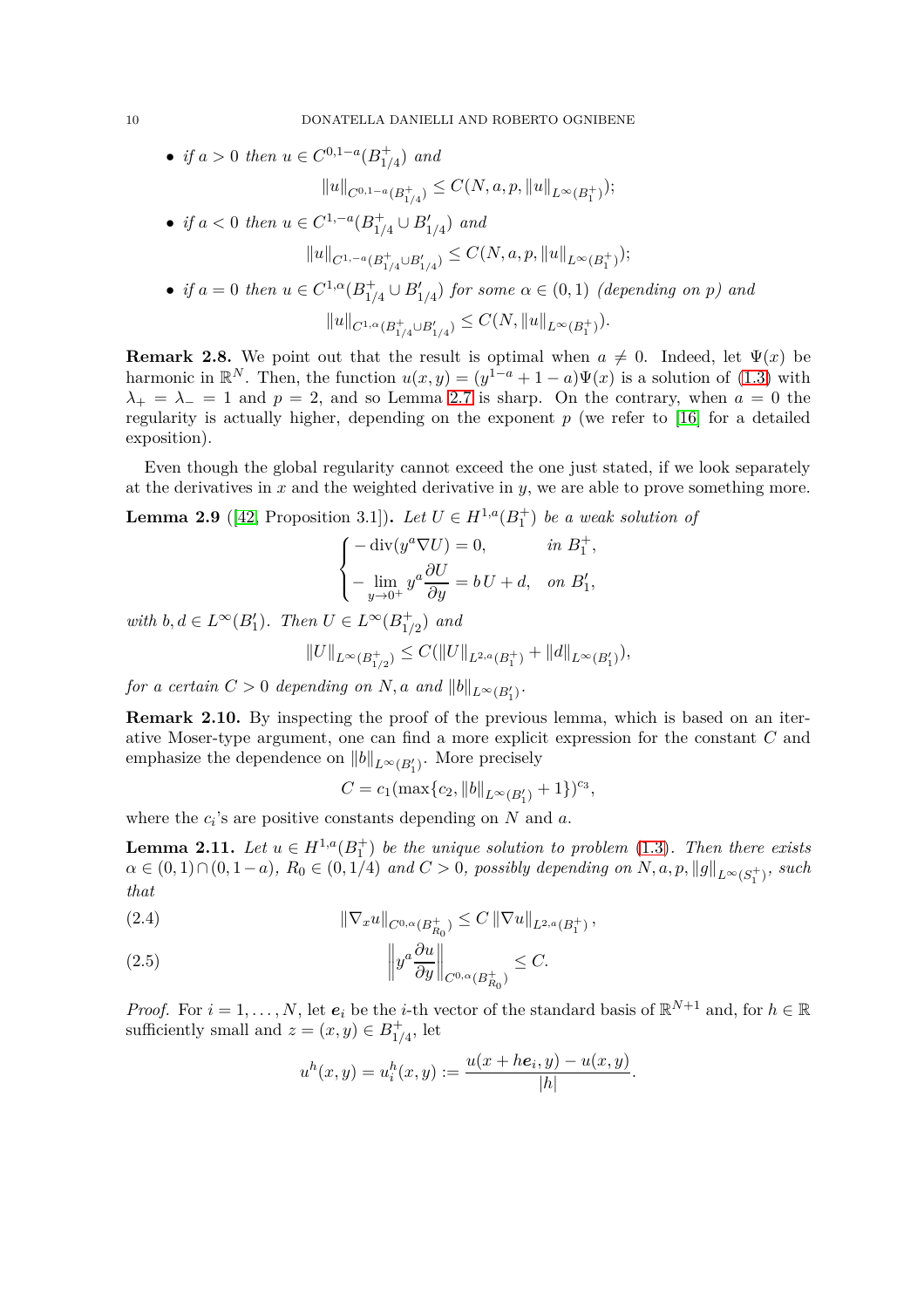This function weakly satisfies

$$
\begin{cases}\n-\operatorname{div}(y^a \nabla u^h) = 0, & \text{in } B_{1/4}^+, \\
-\lim_{y \to 0^+} y^a \frac{\partial u^h}{\partial y} = V_h u^h, & \text{on } B_{1/4}',\n\end{cases}
$$

where

$$
V_h(x) = \left[\lambda - \frac{(u^-(x+he_i,0))^{p-1} - (u^-(x,0))^{p-1}}{u(x+he_i,0) - u(x,0)} - \lambda + \frac{(u^+(x+he_i,0))^{p-1} - (u^+(x,0))^{p-1}}{u(x+he_i,0) - u(x,0)}\right] \chi_{\{u^h(x) \neq 0\}}(x).
$$

From Lemma [2.9](#page-9-0) we know that  $u^h \in L^\infty(B_{r_1}^+)$ , for some  $r_1 \in (0, 1/4)$  and that

(2.6) 
$$
||u_h||_{L^{\infty}(B_{r_1}^+)} \leq C ||u^h||_{L^{2,a}(B_{1/4}^+)},
$$

with  $C_1 > 0$  depending on  $N, a$  and  $||V^h||_{L^{\infty}(B'_{1/4})}$ . Thanks to the Lipschitz continuity of the  $\mathbf{f}$  function  $t \mapsto (t^{\pm})^{p-1}$  on real compact intervals and to Lemma [2.5,](#page-8-1) we have that  $V_h \in L^{\infty}(B'_{1/4})$ and its  $L^{\infty}$ -norm is bounded by a constant that depends on  $p$ ,  $\lambda_{-}$ ,  $\lambda_{+}$  and  $||u||_{L^{\infty}(B_{1}^{+})}$ , uniformly with respect to *h*. More precisely, a direct study of the function

<span id="page-10-2"></span><span id="page-10-0"></span>
$$
(t_1, t_2) \mapsto \frac{|(t_1^{\pm})^{p-1} - (t_2^{\pm})^{p-1}|}{|t_1 - t_2|}
$$

tells us that

<span id="page-10-1"></span>(2.7) 
$$
||V_h||_{L^{\infty}(B'_{1/4})} \leq (\lambda_- + \lambda_+)(p-1) ||u||_{L^{\infty}(B_1^+)}^{p-2} \text{ uniformly in } h.
$$

Combining this fact with [\(2.6\)](#page-10-0), in view of Remark [2.10](#page-9-1) and Lemma [2.5,](#page-8-1) we have that

(2.8) 
$$
\left\|u^{h}\right\|_{L^{\infty}(B_{r_1}^+)} \leq \tilde{C}_1 \left\|u^{h}\right\|_{L^{2,a}(B_{1/4}^+)},
$$

with  $\tilde{C}_1 > 0$  depending on  $N, a, \lambda_+, \lambda_-, p$  and  $||g||_{L^{\infty}(S_1^+)}$ . From [\[38,](#page-30-5) Theorem 1.5] we know that, for any  $\alpha \in (0,1) \cap (0,1-a)$  there exists  $r_2 \in (0,1/4)$  and  $C_2 > 0$ , depending on  $N, a, \alpha$ such that

$$
(2.9) \t\t\t ||u^h||_{C^{0,\alpha}(B_{r_2}^+)} \leq C_2 \left[ \left\| u^h \right\|_{L^{2,a}(B_{r_1}^+)} + \left\| V_h u^h \right\|_{L^{\infty}(B_{r_1}^+)} \right].
$$

Actually, [\[38,](#page-30-5) Theorem 1.5] (see also [38, Theorem 8.2]) states this result for  $V_h u^h \in L^q$  for some *q* sufficiently large; nevertheless, by scanning the proof, one can check that it still holds true for  $q = \infty$  without any change. On the other hand, by [\(2.7\)](#page-10-1) and [\(2.8\)](#page-10-2) we have that

<span id="page-10-4"></span><span id="page-10-3"></span>
$$
\left\|V_h u^h\right\|_{L^{\infty}(B_{r_1}^+)} \leq \bar{C}_2 \left\|u^h\right\|_{L^{2,a}(B_{1/4}^+)},
$$

with  $\bar{C}_2 > 0$  depending on  $N, a, \lambda_+, \lambda_-, p$ . Therefore, combining this with [\(2.9\)](#page-10-3), we deduce that

(2.10) 
$$
\left\|u^{h}\right\|_{C^{0,\alpha}(B_{r_{2}}^{+})} \leq \tilde{C}_{3} \left\|u^{h}\right\|_{L^{2,a}(B_{1/4}^{+})}
$$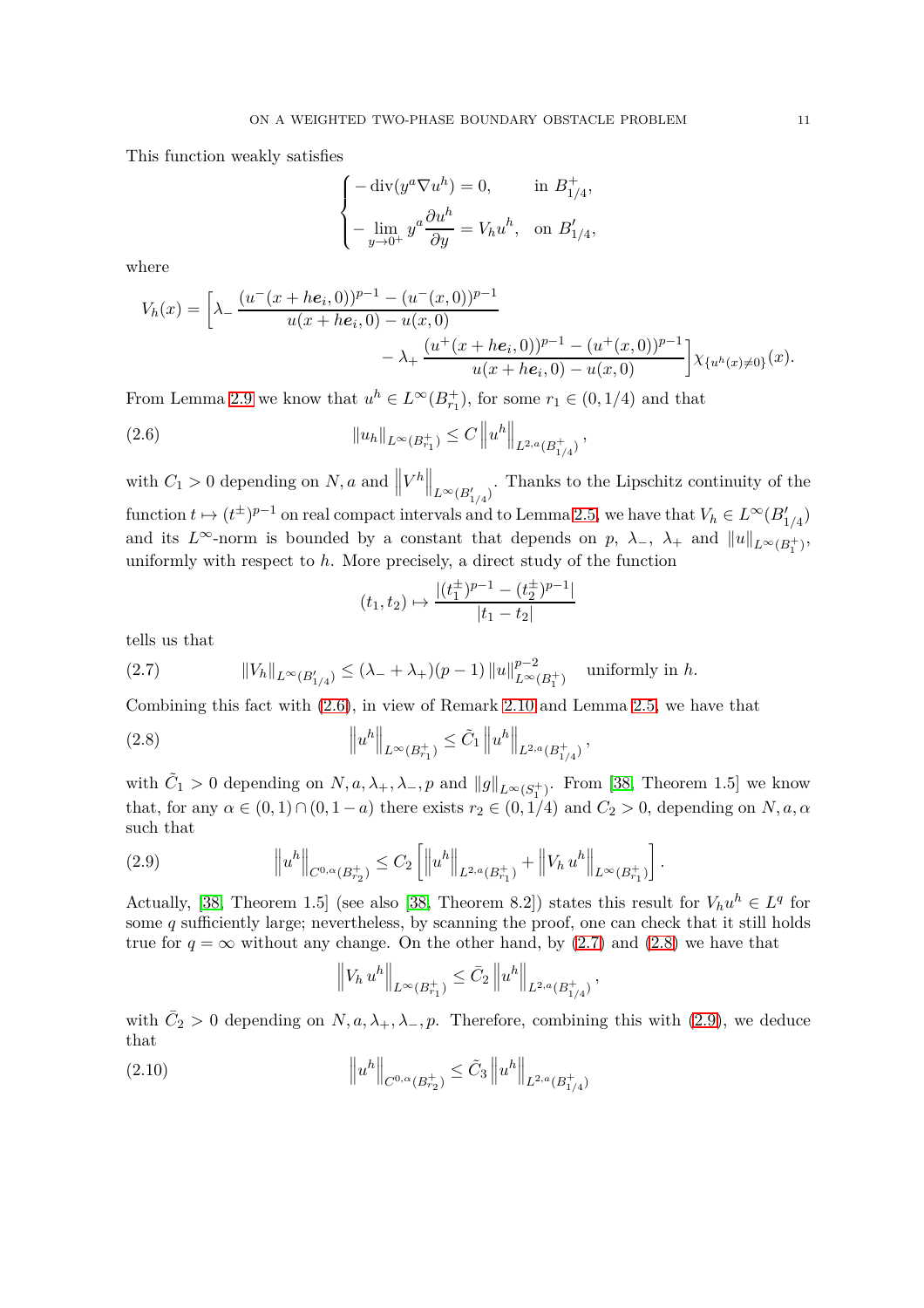with  $\tilde{C}_3 > 0$  depending on  $N, a, \alpha, \lambda_+, \lambda_-, p$ . Since  $u \in H^{1,a}(B_1^+)$ , we have that

$$
\left\|u^h\right\|_{L^{2,a}(B_{1/4}^+)}\to \left\|\frac{\partial u}{\partial x_i}\right\|_{L^{2,a}(B_{1/4}^+)}\quad\text{as }|h|\to 0.
$$

Therefore, by the Ascoli-Arzelà Theorem, up to a subsequence,

$$
u^h \to \frac{\partial u}{\partial x_i} \quad \text{uniformly in } \overline{B_{r_2}^+} \text{ as } |h| \to 0
$$

and then, passing to the limit in [\(2.10\)](#page-10-4) yields

$$
\left\|\frac{\partial u}{\partial x_i}\right\|_{C^{0,\alpha}(B_{r_2}^+)} \leq \tilde{C}_3 \left\|\frac{\partial u}{\partial x_i}\right\|_{L^{2,a}(B_{1/4}^+)}
$$

*.*

By iterating the argument for any  $i = 1, \ldots, N$  we have that  $(2.4)$  holds. Estimate  $(2.5)$ follows from Lemma [2.7](#page-8-0) and [\[9,](#page-29-21) Lemma 4.5].

<span id="page-11-1"></span>**Remark 2.12.** By standard elliptic regularity theory, since the weight  $y^a$  is uniformly bounded in every compact subset of  $B_1^+$ , we have that  $u \in C^\infty(B_1^+)$ . Moreover, by a covering argument in  $B_1^+ \cup B_1'$ , we can say that *u*,  $\nabla_x u$  and  $y^a \partial_y u$  are in  $C_{\text{loc}}^{0,\text{min}\{1,1-a\}}(B_1^+ \cup B_1')$ .

In view of the regularity of the solution, we have also that a strong maximum principle holds.

**Lemma 2.13.** *Let*  $u \in H^{1,a}(B_1^+)$  *be the unique solution to* [\(1.3\)](#page-2-0) *and assume*  $g \not\equiv 0$  *on*  $S_1^+$ *. Then*

$$
u > 0 \quad in \ B_1^+ \cup B_1' \quad if \quad g \ge 0 \quad on \ S_1^+,
$$
  

$$
u < 0 \quad in \ B_1^+ \cup B_1' \quad if \quad g \le 0 \quad on \ S_1^+.
$$

*Proof.* In view of Remark [2.12,](#page-11-1) the proof follows from Lemma [2.5,](#page-8-1) Hopf Lemma and boundary Hopf Lemma for  $A_2$ -weighted elliptic equations, which can be found respectively in [\[20,](#page-29-12) Corollary 2.3.10 and [\[9,](#page-29-21) Proposition 4.11].

# 3. Monotonicity Formulas

<span id="page-11-0"></span>In this section we introduce a *perturbed* Almgren type frequency function, suitable for our problem, and we prove its monotonicity. As a consequence we deduce the existence of the limit of the *standard* Almgren frequency function of the solution, as the radius of the underlying ball vanishes. Finally, we introduce a Monneau type functional and we show it is nondecreasing with respect to the radius.

For any  $v \in H^{1,a}(B_1^+) \cap L^p(B_1'), x_0 \in B_1'$  and  $r \in (0, R_0)$  (with  $R_0$  as in Lemma [2.11\)](#page-9-4), such that  $B_r^+(x_0) \subseteq B_{R_0}^+$ , we define the functions

<span id="page-11-3"></span>
$$
(3.1) \qquad D_{x_0}(v,r) := \frac{1}{r^{N+a-1}} \int_{B_r^+(x_0)} y^a |\nabla v|^2 \, \mathrm{d}x \mathrm{d}y, \quad H_{x_0}(v,r) := \frac{1}{r^{N+a}} \int_{S_r^+(x_0)} y^a v^2 \, \mathrm{d}S
$$

and the classical *frequency* function

$$
\mathcal{N}_{x_0}(v,r) := \frac{D_{x_0}(v,r)}{H_{x_0}(v,r)}.
$$

Moreover we let

<span id="page-11-2"></span>(3.2) 
$$
F(v) := \lambda_{-}(v^{-})^{p} + \lambda_{+}(v^{+})^{p}, \quad G_{x_{0}}(v,r) := \frac{1}{r^{N+a-1}} \int_{B'_{r}(x_{0})} F(v) dx.
$$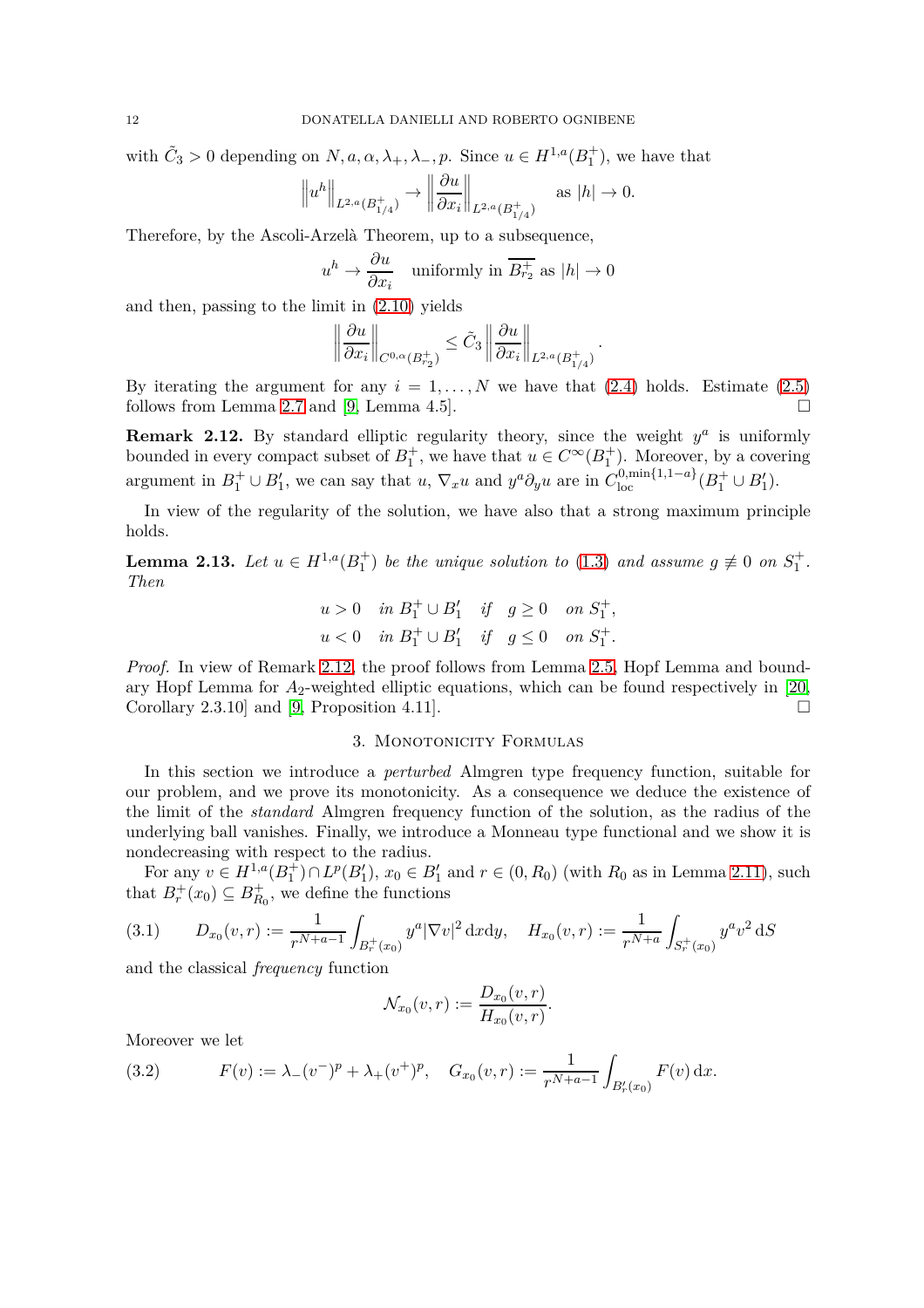Then we introduce the *perturbed frequency* function

$$
\tilde{\mathcal{N}}_{x_0}(v,r):=\frac{\tilde{D}_{x_0}(v,r)}{H_{x_0}(v,r)}, \quad \text{where} \quad \tilde{D}_{x_0}(v,r):=D_{x_0}(v,r)+\frac{2}{p}G_{x_0}(v,r).
$$

The first goal of the section is to prove monotonicity of  $\tilde{\mathcal{N}}_{x_0}(u,r)$  with respect to  $r \in (0, R_0)$ , where  $u$  is the unique solution to problem  $(1.3)$ . Hereafter, when we compute the functionals above at the origin  $x_0 = 0$  and for  $v = u$ , we may drop this dependence in our notation and simply write  $\tilde{\mathcal{N}}(r)$ . Without loss of generality, in this section we can assume  $x_0 = 0$ .

<span id="page-12-2"></span>**Lemma 3.1.** Let 
$$
v \in C^{\infty}(\overline{B_1^+})
$$
. There holds the following formula, for  $z \in B_1^+$ ,  
(3.3) 
$$
\operatorname{div}(y^a |\nabla v|^2 z - 2y^a (\nabla v \cdot z) \nabla v) = (N + a - 1) y^a |\nabla v|^2 - 2(\nabla v \cdot z) \operatorname{div}(y^a \nabla v).
$$

*Proof.* Since the proof is essentially just computations, we only sketch it. We first have that

<span id="page-12-0"></span>(3.4) 
$$
\begin{aligned} \operatorname{div}(y^a |\nabla v|^2 z - 2y^a (\nabla v \cdot z) \nabla v) \\ &= (N + a + 1) y^a |\nabla v|^2 + y^a z \cdot \nabla (|\nabla v|^2) - 2(\nabla v \cdot z) \operatorname{div}(y^a \nabla v) - 2y^a \nabla v \cdot \nabla (\nabla v \cdot z). \end{aligned}
$$

Moreover it is easy to check that the following identity holds

$$
z \cdot \nabla (|\nabla v|^2) = 2\nabla v \cdot \nabla (\nabla v \cdot z) - 2|\nabla v|^2.
$$

By plugging this into [\(3.4\)](#page-12-0) we obtain the desired conclusion.  $\square$ 

**Lemma 3.2.** *For a.e.*  $r \in (0, R_0)$  *we have that* 

<span id="page-12-1"></span>(3.5) 
$$
\frac{1}{r^{N+a-1}} \int_{S_r^+} y^a |\nabla u|^2 \, \mathrm{d}x \mathrm{d}y = \frac{N+a-1}{r} \tilde{D}(r) + \frac{2}{r^{N+a-1}} \int_{S_r^+} y^a \left(\frac{\partial u}{\partial \nu}\right)^2 \mathrm{d}S - \frac{2}{pr^{N+a-1}} \int_{\partial B'_r} F(u) \, \mathrm{d}\sigma + \frac{2(1-a)}{pr} G(r).
$$

*and*

<span id="page-12-4"></span>(3.6) 
$$
\int_{S_r^+} y^a u \frac{\partial u}{\partial \nu} dS = \int_{B_r^+} y^a |\nabla u|^2 dxdy + \int_{B'_r} (\lambda_-(u^-)^p + \lambda_+(u^+)^p) dx.
$$

*Proof.* Since similar computations can be found in literature, we give a sketch of the proof and we refer to, among others, [\[21,](#page-29-22) Theorem 3.7] for a precise justification. In order to prove  $(3.5)$  we first integrate  $(3.3)$  over  $B_r^+$ , which, taking into account the equation  $(1.3)$  satisfied by *u*, gives

<span id="page-12-3"></span>
$$
(3.7) \quad (N+a-1)\int_{B_r^+} y^a |\nabla u|^2 \, \mathrm{d}x \mathrm{d}y
$$
  
=  $r \int_{S_r^+} y^a |\nabla u|^2 \, \mathrm{d}S - 2r \int_{S_r^+} y^a \left(\frac{\partial u}{\partial \nu}\right)^2 \, \mathrm{d}S - 2 \int_{B_r'} \left(\lambda_-(u^-)^{p-1} - \lambda_+(u^+)^{p-1}\right) (\nabla_x u \cdot x) \, \mathrm{d}x.$ 

Now, integrating by parts in  $B'_r$  and using the identity

$$
(u^{\pm})^{p-1} \nabla_x u^{\pm} \cdot x = \frac{1}{p} \nabla_x (u^{\pm})^p \cdot x
$$

we obtain the following expression for the last term in [\(3.7\)](#page-12-3)

$$
\int_{B'_r} \left( \lambda_-(u^-)^{p-1} - \lambda_+(u^+)^{p-1} \right) (\nabla_x u \cdot x) \, \mathrm{d}x = -\frac{r}{p} \int_{\partial B'_r} F(u) \, \mathrm{d}\sigma + \frac{N}{p} \int_{B'_r} F(u) \, \mathrm{d}x,
$$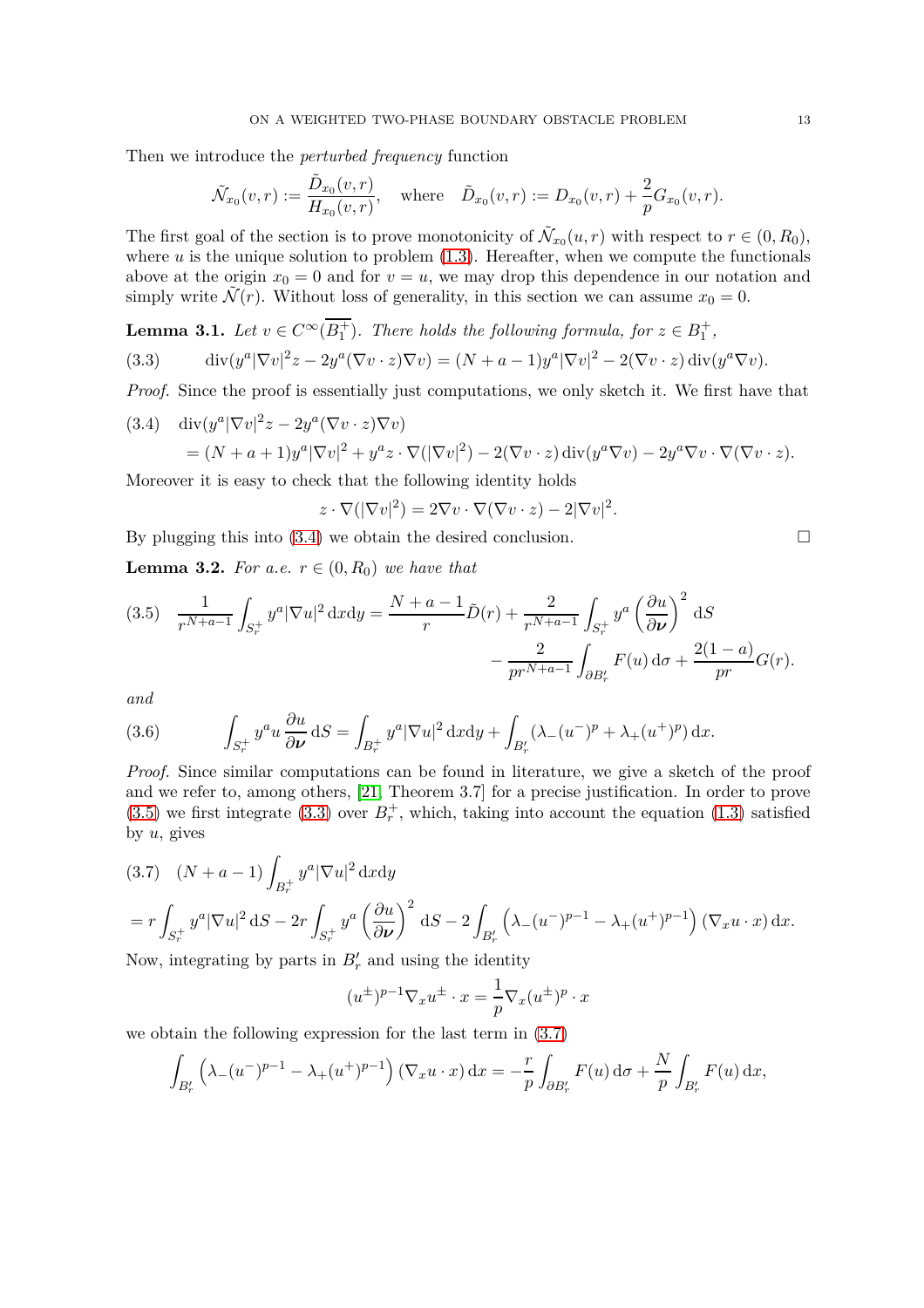where  $F$  is as in  $(3.2)$ . Combining the previous identity with  $(3.7)$  and reorganizing the terms yields [\(3.5\)](#page-12-1). Finally, [\(3.6\)](#page-12-4) comes from multiplying [\(1.3\)](#page-2-0) by *u* and integrating over  $B_r^+$  $\Box$ 

**Lemma 3.3.** *We have that*  $H(r) > 0$  *for all*  $r \in (0, R_0)$ *.* 

*Proof.* If we assume  $H(\bar{r}) = 0$  for a certain  $\bar{r} \in (0, R_0)$ , then we reach a contradiction thanks to (3.6) and unique continuation principle (see e.g. [34] Theorem 7.1]) to [\(3.6\)](#page-12-4) and unique continuation principle (see e.g. [\[34,](#page-30-10) Theorem 7.1]).

In the following lemma we state the regularity of the function *H* and we compute its derivative.

<span id="page-13-2"></span>**Lemma 3.4.** *We have that*  $H \in C^1(0, R_0)$  *and* 

<span id="page-13-0"></span>(3.8) 
$$
H'(r) = \frac{2}{r^{N+a}} \int_{S_r^+} y^a u \frac{\partial u}{\partial \nu} dS
$$

<span id="page-13-1"></span>(3.9) 
$$
= \frac{2}{r} \left[ \tilde{D}(r) + \left( 1 - \frac{2}{p} \right) G(r) \right] \ge 0,
$$

*for all*  $r \in (0, R_0)$ *.* 

*Proof.* Let us fix  $r_0 \in (0, R_0)$  and let us examine the limit

$$
\lim_{r \to r_0} \frac{H(r) - H(r_0)}{r - r_0} = \lim_{r \to r_0} \int_{S_1^+} y^a \frac{u^2(rz) - u^2(r_0z)}{r - r_0} dS(z),
$$

where  $z = (x, y) \in S_1^+$ . Since  $u \in C^\infty(B_1^+)$  (see Remark [2.12\)](#page-11-1) we know that

$$
\lim_{r \to r_0} \frac{u^2(rz) - u^2(r_0 z)}{r - r_0} = 2u(r_0 z) \nabla u(r_0 z) \cdot z.
$$

In order to pass to the limit under the integral sign, we make use of Lebesgue Dominated Convergence Theorem. In fact, from Lagrange Theorem and the regularity of the solution (see Lemma [2.11\)](#page-9-4) we derive that, for all  $z \in S_1^+$  and  $r \in (r_0/2, R_0)$ ,

$$
\left| \frac{u^2(rz) - u^2(r_0 z)}{r - r_0} \right| \le C \sup_{B_{R_0}^+ \backslash B_{r_0/2}^+} |u| \Big[ \sup_{B_{R_0}^+ \backslash B_{r_0/2}^+} |\nabla_x u| + \sup_{B_{R_0}^+ \backslash B_{r_0/2}^+} \left| y^a \frac{\partial u}{\partial y} \right| \Big],
$$

with  $C > 0$  depending on  $R_0$  and  $a$ . We also recall that the weight  $y^a$  is integrable, which allows us to conclude the proof of  $(3.8)$ . Finally,  $(3.9)$  is a consequence of  $(3.8)$ ,  $(3.6)$  and the definition of  $\tilde{D}$  [\(3.1\)](#page-11-3). The fact that  $H'(r) \geq 0$  follows from the fact that  $D$  and  $G$  are nonnegative. The proof is thereby complete.

<span id="page-13-3"></span>**Lemma 3.5.** *We have that*  $\tilde{D} \in W^{1,1}_{loc}(0, R_0)$  *and* 

$$
\tilde{D}'(r) = \frac{2}{r^{N+a-1}} \int_{S_r^+} y^a \left(\frac{\partial u}{\partial \nu}\right)^2 dS + \frac{2(1-a)}{pr} G(r)
$$

*in a distributional sense and for a.e.*  $r \in (0, R_0)$ *.* 

*Proof.* For any  $r \in (0, R_0)$  we let

$$
E(r) := \int_{B_r^+} y^a |\nabla u|^2 \, \mathrm{d}x \mathrm{d}y + \frac{2}{p} \int_{B'_r} F(u) \, \mathrm{d}x,
$$

so that

$$
\tilde{D}(r) = \frac{1}{r^{N+a-1}}E(r).
$$

 $\Box$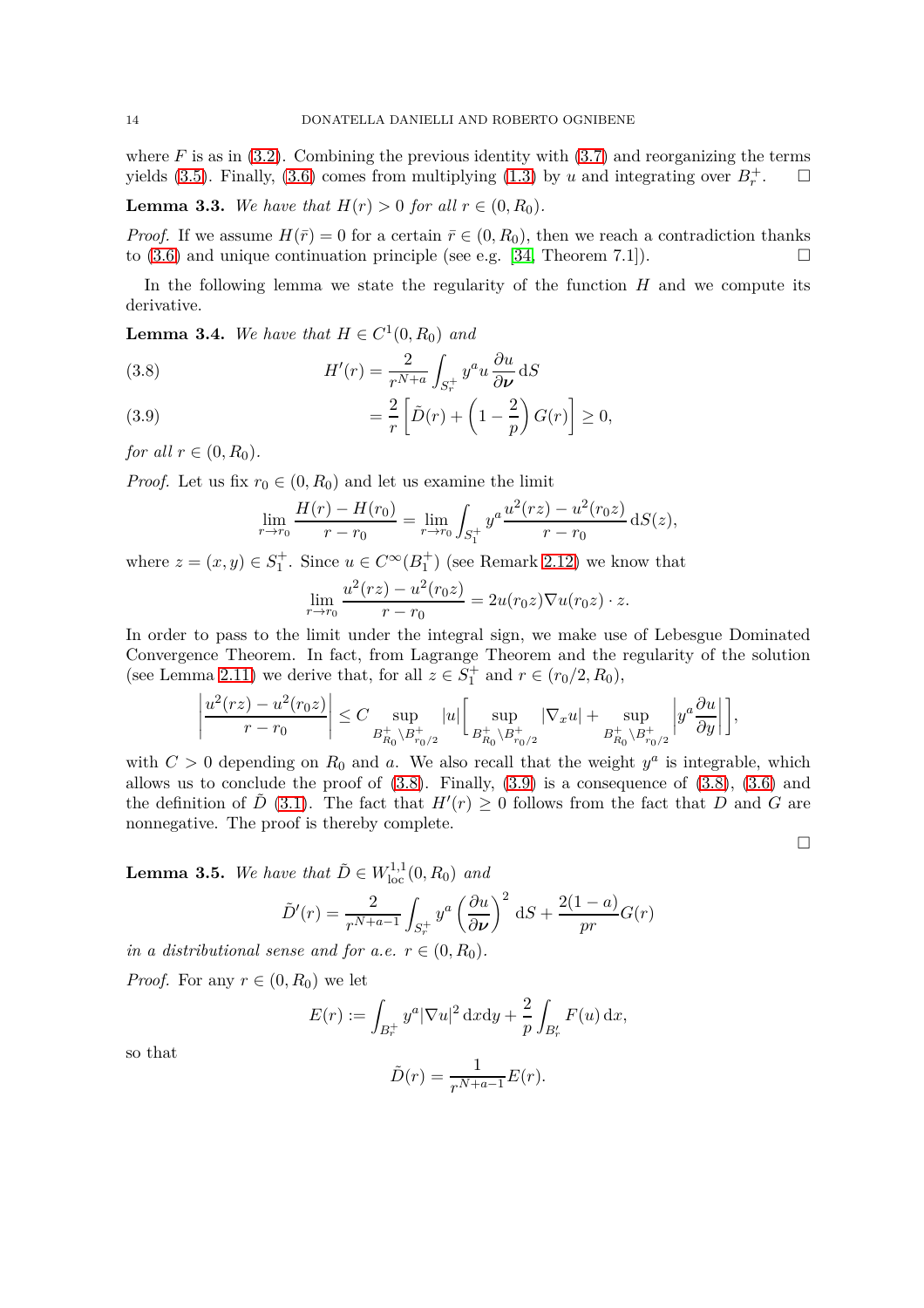First of all, it is easy to verify that  $E \in L^1(0, R_0)$ . Secondly, we compute its distributional derivative. By the coarea formula we have

$$
E'(r) = \int_{S_r^+} y^a |\nabla u|^2 \, \mathrm{d}S + \frac{2}{p} \int_{\partial B'_r} F(u) \, \mathrm{d}\sigma,
$$

where  $d\sigma$  denotes the surface  $N-1$  dimensional measure of  $\mathbb{R}^N$ . Again, it is easy to see that  $E' \in L^1(0, R_0)$ , thus implying that  $E \in W^{1,1}(0, R_0)$ . Now, by definition we have that  $\tilde{D} \in W^{1,1}_{loc}(0, R_0)$  and

$$
\tilde{D}'(r) = r^{-(N+a)} [rE'(r) - (N+a-1)E(r)].
$$

This, together with identity  $(3.5)$ , yields the thesis.  $\Box$ 

<span id="page-14-2"></span>**Theorem 3.6.** *The perturbed Almgren frequency function*  $\tilde{\mathcal{N}}$  *belongs to*  $W^{1,1}_{loc}(0, R_0)$  *and it is nondecreasing in*  $(0, R_0)$ *, i.e.*  $\tilde{\mathcal{N}}'(r) \geq 0$  *for all*  $r \in (0, R_0)$  *in a distributional sense. In particular there exists*

$$
k := \lim_{r \to 0^+} \tilde{\mathcal{N}}(r) \in [0, \infty).
$$

*Proof.* Combining Lemma [3.4](#page-13-2) and Lemma [3.5](#page-13-3) we have that

$$
H^{2}(r)\tilde{\mathcal{N}}'(r) = \tilde{D}'(r)H(r) - \tilde{D}(r)H'(r)
$$
  
\n
$$
= \frac{2}{r^{2N+2a-1}} \left( \int_{S_{r}^{+}} y^{a} \left( \frac{\partial u}{\partial \nu} \right)^{2} dS \right) \left( \int_{S_{r}^{+}} y^{a} u^{2} dS \right) + \frac{2(1-a)}{pr} G(r)H(r)
$$
  
\n
$$
- \frac{r}{2} (H'(r))^{2} + \frac{r}{2} \left( 1 - \frac{2}{p} \right) G(r)H'(r)
$$
  
\n
$$
= \frac{2}{r^{2N+2a-1}} \left[ \left( \int_{S_{r}^{+}} y^{a} \left( \frac{\partial u}{\partial \nu} \right)^{2} dS \right) \left( \int_{S_{r}^{+}} y^{a} u^{2} dS \right) - \left( \int_{S_{r}^{+}} y^{a} u \frac{\partial u}{\partial \nu} dS \right)^{2} \right]
$$
  
\n
$$
+ \frac{2(1-a)}{pr} G(r)H(r) + \left( 1 - \frac{2}{p} \right) G(r)H'(r) \ge 0,
$$

where the last inequality follows from Cauchy-Schwartz inequality, Lemma [3.4](#page-13-2) and the assumption  $a \in (-1, 1)$ .

We now state a trace inequality on half-balls. The proof is rather standard, but we include it for the sake of completeness.

<span id="page-14-0"></span>**Lemma 3.7.** *There exists a constant*  $C_1 = C_1(N, a) > 0$  *such that* 

$$
\int_{B'_r} v^2 dx \le C_1 \left( r^{1-a} \int_{B_r^+} y^a |\nabla v|^2 dx dy + r^{-a} \int_{S_r^+} y^a v^2 dS \right)
$$

*for all*  $v \in H^{1,a}(B_r^+)$  *and for all*  $r > 0$ *.* 

*Proof.* We provide the proof only for  $v \in C^{\infty}(\overline{B_r^+})$  and conclude by standard density arguments. From the embedding  $H^{1,a}(B_1^+) \hookrightarrow L^2(B'_1)$  (see [\[30,](#page-29-23) Theorem 2.3]) we know that there exists a constant  $c = c(N, a) > 0$  such that

<span id="page-14-1"></span>(3.10) 
$$
\int_{B'_1} v^2 dx \le c \left( \int_{B_1^+} y^a |\nabla v|^2 dx dy + \int_{B_1^+} y^a v^2 dx dy \right).
$$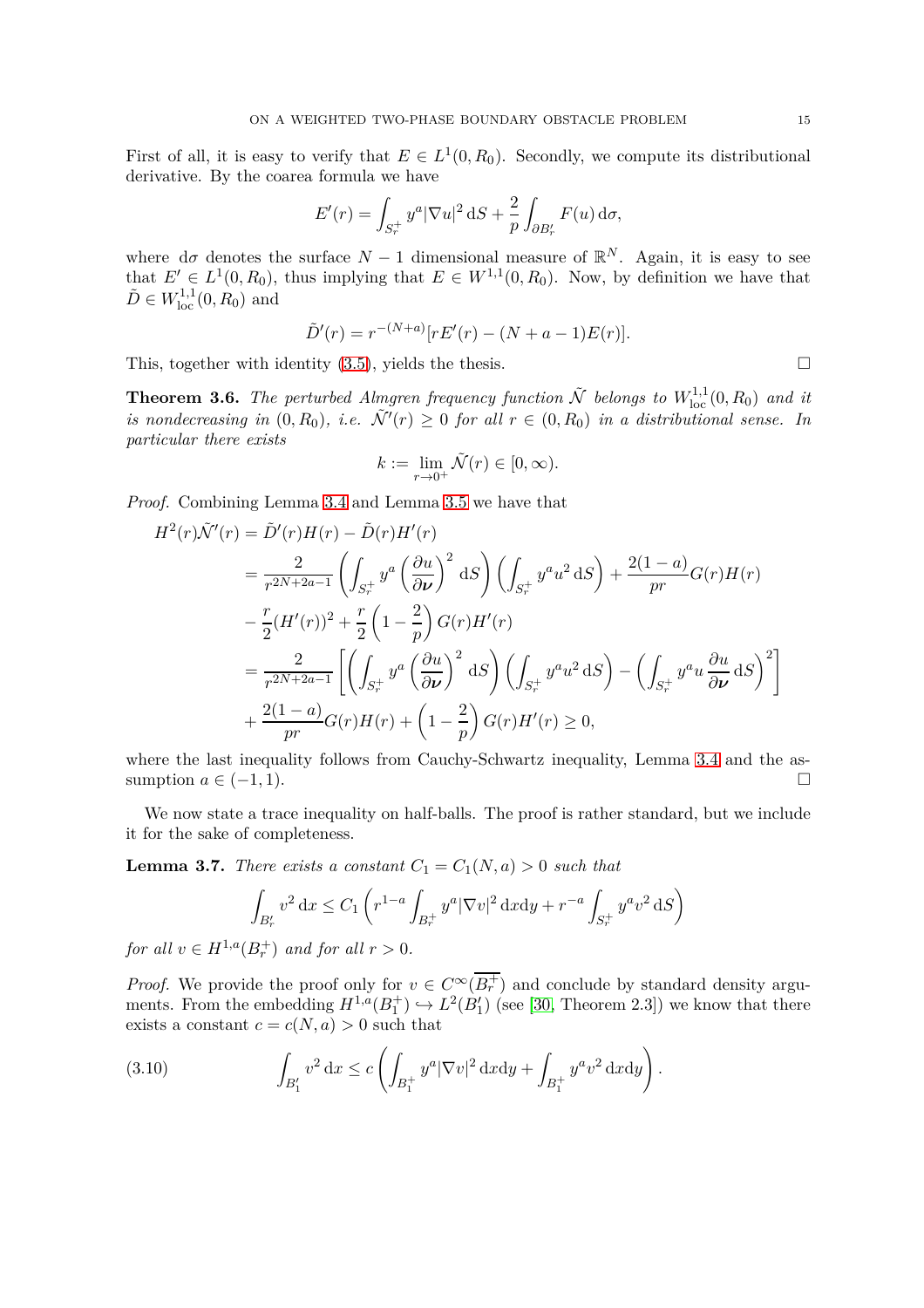We now prove that

(3.11) 
$$
(N+a)\int_{B_1^+} y^a v^2 \, \mathrm{d}x \mathrm{d}y \le \int_{B_1^+} y^a |\nabla v|^2 \, \mathrm{d}x \mathrm{d}y + \int_{S_1^+} y^a v^2 \, \mathrm{d}S.
$$

By integration of the identity

<span id="page-15-1"></span>
$$
div(y^a v^2 z) = (N+a+1)y^a v^2 + 2y^a v \nabla v \cdot z
$$

in  $B_1^+ \cap \{(x, y) : y \ge \delta\}$ , where  $z = (x, y)$ , for some small  $\delta > 0$ , we obtain

$$
\int_{S_1^+\cap\{y\geq\delta\}} y^a v^2 \,dS + \delta^{1+a} \int_{B_1^+\cap\{y\geq\delta\}} v^2
$$
\n
$$
= (N+a+1) \int_{B_1^+\cap\{y\geq\delta\}} y^a v^2 \,dxdy + 2 \int_{B_1^+\cap\{y\geq\delta\}} y^a v \nabla v \cdot z \,dxdy.
$$

Letting  $\delta \to 0^+$ , this implies

$$
\int_{S_1^+} y^a v^2 dS = (N + a + 1) \int_{B_1^+} y^a v^2 dxdy + 2 \int_{B_1^+} y^a v \nabla v \cdot z dxdy.
$$

Now, applying Young's inequality to the last term, using the fact that  $|z| \leq 1$  and rearranging the terms, we reach  $(3.11)$ . At this point, a combination of  $(3.10)$  and  $(3.11)$  yields

$$
\int_{B_1'} v^2 dx \leq \tilde{c} \left( \int_{B_1^+} y^a |\nabla v|^2 dx dy + \int_{S_1^+} y^a v^2 dS \right),
$$

for some  $\tilde{c} = \tilde{c}(N, a) > 0$ . By a scaling argument we may easily conclude the proof.

 $\Box$ 

We obtain as a consequence that the "unperturbed" frequency function  $N$  has a limit as  $r \rightarrow 0^+$ .

<span id="page-15-0"></span>**Proposition 3.8.** *Let*  $k \in [0, \infty)$  *be as in Theorem [3.6.](#page-14-2) Then there exists the limit of*  $\mathcal{N}(r)$  $as r \to 0^+$  *and*  $\lim_{r \to 0^+} \mathcal{N}(r) = k$ *.* 

*Proof.* Let  $r > 0$  be sufficiently small. Trivially  $\mathcal{N}(r) \leq \tilde{\mathcal{N}}(r)$ . On the other hand, thanks to the boundedness of *u*, we have that

<span id="page-15-2"></span>
$$
\int_{B'_r} F(u) \, dx \le 2 \max\{\lambda_-, \lambda_+\} ||u||_{L^{\infty}(B_1)}^{p-2} \int_{B'_r} u^2 \, dx.
$$

Therefore, applying Lemma [3.7,](#page-14-0) we deduce

(3.12) 
$$
G(r) = \frac{1}{r^{N+a-1}} \int_{B'_r} F(u) dx \le Cr^{1-a}(D(r) + H(r))
$$

(with  $C > 0$  depending on  $N, a, \lambda_{\pm}, p, \|u\|_{L^{\infty}(B_1)}, p$ ), which in turn implies

$$
\tilde{\mathcal{N}}(r) \le (1 + Cr^{1-a})\mathcal{N}(r) + Cr^{1-a}.
$$

Hence

$$
\frac{\tilde{\mathcal{N}}(r) - Cr^{1-a}}{1 + Cr^{1-a}} \le \mathcal{N}(r) \le \tilde{\mathcal{N}}(r)
$$

and the proof is thereby complete.

<span id="page-15-3"></span>**Corollary 3.9.** *Let*  $k = \lim_{r \to 0^+} \tilde{\mathcal{N}}(r)$ *. Then the following hold:*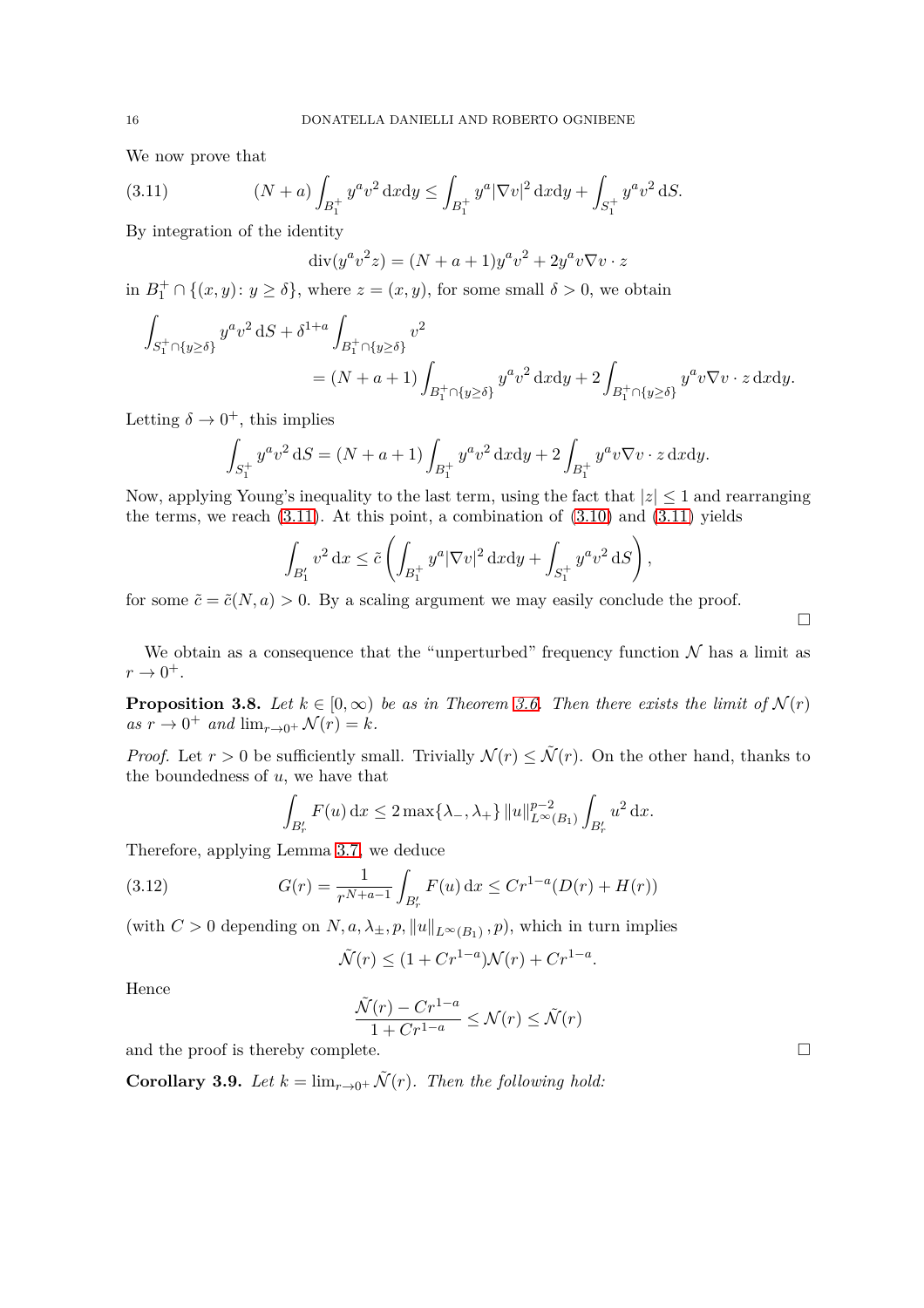*(i)* there exists a constant  $K_1 > 0$ , depending on  $N$ ,  $a$ ,  $||u||_{L^{\infty}(B_1^+)}$ ,  $k$  such that

$$
H(r) \le K_1 r^{2k} \quad \text{for all } r \in (0, R_0);
$$

*(ii) for any*  $\delta > 0$  *there exists a constant*  $K_2 = K_2(\delta) > 0$ *, depending also on N, a, u such that*

$$
H(r) \ge K_2 r^{2k+\delta} \quad \text{for all } r \in (0, R_0).
$$

*Proof.* From Lemma [3.4](#page-13-2) and Theorem [3.6](#page-14-2) we know that

$$
\frac{H'(r)}{H(r)} = \frac{2}{r} \left[ \tilde{\mathcal{N}}(r) + \left( 1 - \frac{2}{p} \right) \frac{G(r)}{H(r)} \right] \ge \frac{2}{r} k.
$$

By integrating the inequality above in  $(r, R_0)$ , thanks to the boundedness of  $u$ , we conclude the proof of point (*i*). On the other hand, we recall that

$$
\frac{H'(r)}{H(r)} = \frac{2}{r} \left[ \mathcal{N}(r) + \frac{G(r)}{H(r)} \right].
$$

Keeping [\(3.12\)](#page-15-2) in mind, we obtain

$$
\frac{H'(r)}{H(r)} \leq \frac{2}{r} \left[ \mathcal{N}(r) + Cr^{1-a}(\mathcal{N}(r) + 1) \right].
$$

Hence, since  $\lim_{r\to 0^+} \mathcal{N}(r) = k$ , for any  $\delta > 0$  there exists  $r_0 = r_0(\delta) > 0$  such that, for all  $r \in (0, r_0)$ 

$$
\frac{H'(r)}{H(r)} \le \frac{2k+\delta}{r}.
$$

Integrating the inequality above and taking into account the boundedness of  $u$ , we obtain that

$$
H(r) \ge C_2 r^{2k+\delta} \quad \text{for all } r \in (0, r_0).
$$

Thanks to continuity and positiveness of  $H$  we may conclude the proof of  $(ii)$ .

The previous result readily implies an estimate on the growth rate of the solution *u* near the origin.

<span id="page-16-0"></span>**Corollary 3.10.** Let  $x_0 \in B'_{R_0/2}$  and let  $k = \lim_{r \to 0^+} \tilde{\mathcal{N}}_{x_0}(u,r)$ . Then there exists  $\tilde{C} > 0$ *depending on*  $N$ *, a*,  $||g||_{L^{\infty}(S_1^+)}$  and  $k$  (independent of  $x_0$ ) such that

$$
|u(x+x_0,0)| \le \tilde{C}|x|^k \quad \text{for all } x \in B'_{R_0/2}.
$$

*Proof.* Let  $x \in B'_{R_0/2}$  and let  $r := |x|$ . Thanks to Lemma [2.4](#page-7-4) and Lemma [2.6](#page-8-2) we have that

$$
|u(x+x_0,0)| \le \frac{\alpha_{N,a}}{r^{N+1+a}} \int_{B_r^+(x+x_0)} y^a |u| \, \mathrm{d}x \mathrm{d}y.
$$

Moreover

$$
\int_{B_r^+(x+x_0)} y^a |u| \, \mathrm{d}x \mathrm{d}y \le \int_{B_{2r}^+(x_0)} y^a |u| \, \mathrm{d}x.
$$

From the Cauchy-Schwartz inequality we deduce that

$$
\int_{B_{2r}^+(x_0)}y^a|u|\,\mathrm{d}x\mathrm{d}y\leq C_1 r^{\frac{1}{2}(N+1+a)}\left(\int_{B_{2r}^+(x_0)}y^au^2\,\mathrm{d}x\mathrm{d}y\right)^{1/2},
$$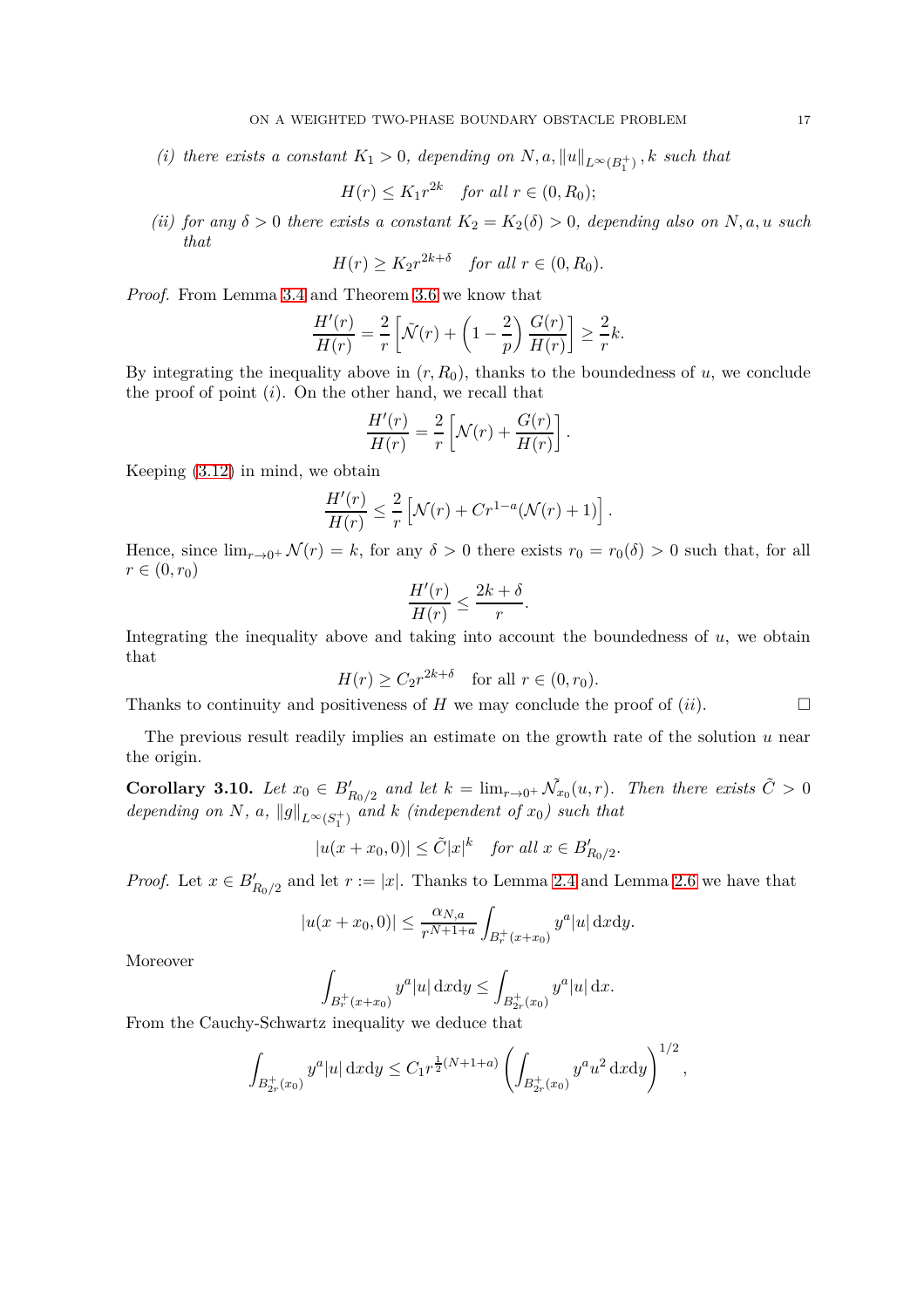for some  $C_1 > 0$  depending on N, a and independent of  $x_0$ . Gathering in chain all the previous inequalities we obtain that

*,*

(3.13) 
$$
|u(x+x_0,0)| \leq \frac{C_2}{r^{\frac{1}{2}(N+1+a)}} \left( \int_{B_{2r}^+(x_0)} y^a u^2 \, \mathrm{d}x \mathrm{d}y \right)^{1/2}
$$

with  $C_2 > 0$  again depending only on *N*, *a*. Now, Corollary [3.9,](#page-15-3) *(i)*, implies that

<span id="page-17-5"></span><span id="page-17-0"></span>
$$
\int_{B_{2r}^+(x_0)} y^a u^2 \, \mathrm{d}x \mathrm{d}y = \int_0^{2r} \left( \int_{S_p^+(x_0)} y^a u^2 \, \mathrm{d}S \right) \mathrm{d}\,\rho \le C_3 r^{N+1+a+2k},
$$

where  $C_3 > 0$  depends on  $N, a, \|g\|_{L^\infty(S_1^+)}$ , k. In fact, the proof of Corollary [3.9,](#page-15-3)  $(i)$ , can be trivially adapted to the function  $H_{x_0}(u,r)$  with the same constant  $K_1$ . The proof may now be concluded by combining the inequality above with  $(3.13)$ .

We now introduce the following functional of Monneau type

(3.14) 
$$
M_{\gamma}^{x_0}(v, w, r) := \frac{1}{r^{2\gamma}} H_{x_0}(v - w, r),
$$

defined for  $v, w \in H^{1,a}(B_1^+), x_0 \in B'_1, r \in (0,1)$  and  $\gamma \ge 0$ , with  $H_{x_0}$  as in [\(3.1\)](#page-11-3). As indicated before, we will drop the index  $x_0$  in the notation for  $M_{\gamma}^{x_0}$  when  $x_0 = 0$ . In the following proposition we prove the monotonicity of this functional with respect to  $r \in (0, R_0/2)$  when the solution *u* and a polynomial in  $\mathbb{P}_k^a$  are "compared".

<span id="page-17-4"></span>**Proposition 3.11.** Let  $k = \lim_{r \to 0^+} \tilde{\mathcal{N}}(r)$  and let  $p_k \in \mathbb{P}_k^a$  be an a-harmonic homoge*neous polynomial of degree k, even in y, i.e. respectively satisfying* [\(1.6\)](#page-3-1)*,* [\(1.5\)](#page-3-2)*,* [\(1.4\)](#page-3-3)*. Then*  $M_k(u, p_k, \cdot) \in C^1(0, R_0/2)$  *and* 

$$
\frac{\mathrm{d}}{\mathrm{d}r}M_k(u, p_k, r) \ge -\hat{C}r^{k(p-2)-a},
$$

*for some*  $\hat{C} > 0$  *depending on*  $N$ *, a,*  $||g||_{L^{\infty}(S_1^+)}$  *and*  $k$ *.* 

*Proof.* Let  $r \in (0, R_0/2)$ . Since

(3.15) 
$$
\frac{d}{dr}M_k(u, p_k, r) = \frac{d}{dr}(r^{-2k}H(u - p_k, r))
$$

$$
= -2kr^{-2k-1}H(u - p_k, r) + r^{-2k}\frac{d}{dr}H(u - p_k, r),
$$

<span id="page-17-3"></span>we thus need to compute the latter. By integrating the identity

<span id="page-17-1"></span>
$$
\operatorname{div}(y^a u \nabla p_k) = y^a \nabla u \cdot \nabla p_k + u \operatorname{div}(y^a \nabla p_k)
$$

in  $B_r^+$  we obtain

(3.16) 
$$
\int_{B_r^+} y^a \nabla u \cdot \nabla p_k \, \mathrm{d}x \mathrm{d}y = \int_{S_r^+} y^a u \frac{\partial p_k}{\partial \nu} \, \mathrm{d}S,
$$

since  $p_k$  is *a*-harmonic and  $y^a \frac{\partial p_k}{\partial y} = 0$  on  $B'_r$ . Moreover, on  $S^+_r$ , we have

<span id="page-17-2"></span>
$$
\frac{\partial p_k}{\partial \nu} = \frac{1}{r} \nabla p_k \cdot z = \frac{k}{r} p_k
$$

by the homogeneity of  $p_k$ . Combining this fact with  $(3.16)$  we have that

(3.17) 
$$
r \int_{B_r^+} y^a \nabla u \cdot \nabla p_k \, \mathrm{d}x \mathrm{d}y = k \int_{S_r^+} y^a u p_k \, \mathrm{d}S.
$$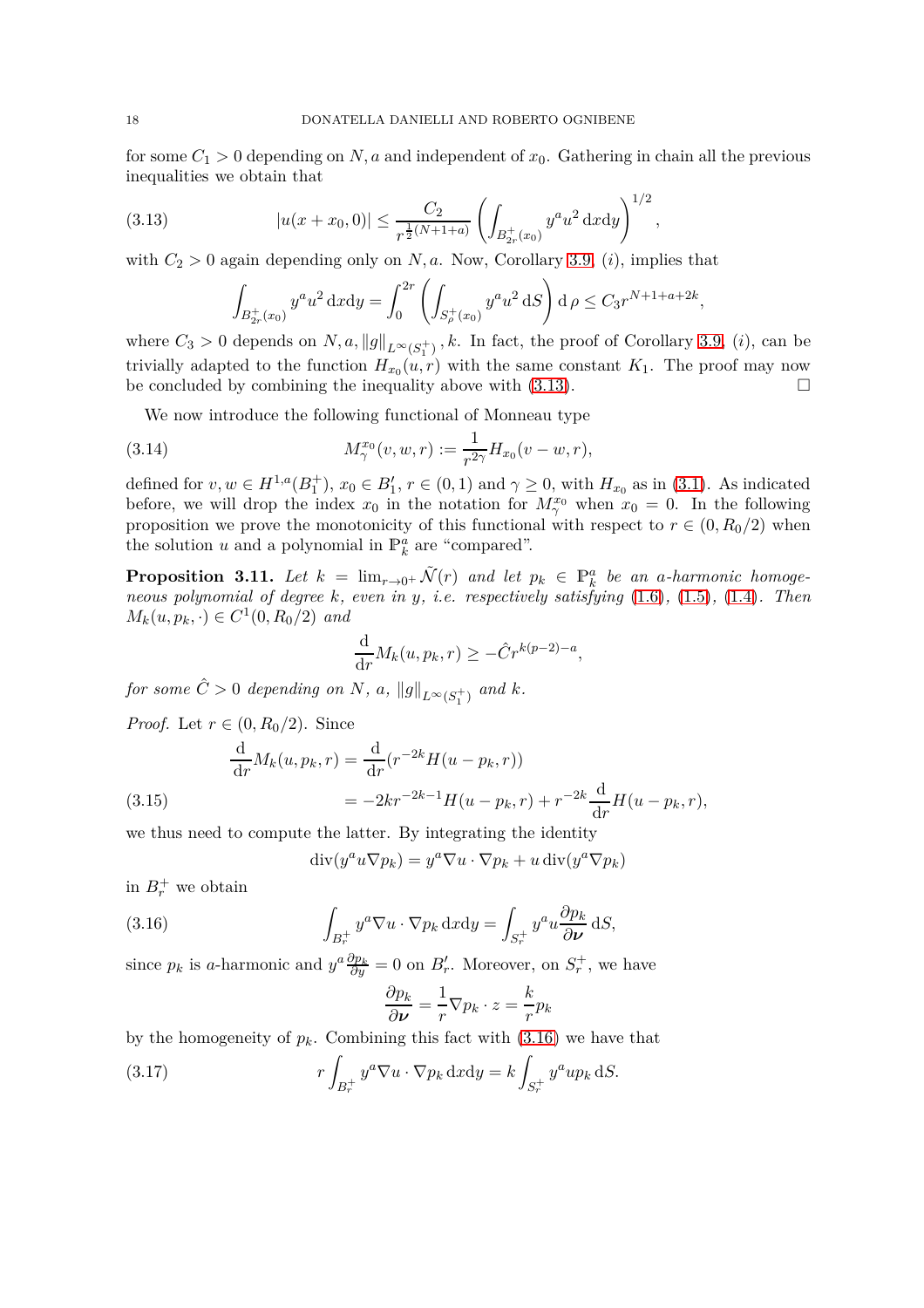On the other hand, we have that the function  $u - p_k$  weakly satisfies

$$
\begin{cases}\n-\operatorname{div}(y^a \nabla (u - p_k)) = 0, & \text{in } B^+_r, \\
-\lim_{y \to 0^+} y^a \frac{\partial}{\partial y} (u - p_k) = \lambda_-(u^-)^{p-1} - \lambda_+(u^+)^{p-1}, & \text{on } B'_r,\n\end{cases}
$$

that, multiplied by  $u - p_k$  and integrated gives that

<span id="page-18-0"></span>
$$
(3.18) \quad \int_{S_r^+} y^a (u - p_k) \frac{\partial}{\partial \nu} (u - p_k) \, \mathrm{d}S = \int_{B_r^+} y^a |\nabla (u - p_k)|^2 \, \mathrm{d}x \mathrm{d}y + \int_{B'_r} (\lambda_-(u^+)^p + \lambda_+(u^+)^p) \, \mathrm{d}x + \int_{B'_r} (\lambda_-(u^-)^{p-1} - \lambda_+(u^+)^{p-1}) p_k \, \mathrm{d}x.
$$

Let us denote

$$
I(u, p_k, r) := \frac{1}{r^{N+a-1}} \int_{B'_r} (\lambda_-(u^-)^{p-1} - \lambda_+(u^+)^{p-1}) p_k \, dx.
$$

Reasoning as in the proof of Lemma [3.4,](#page-13-2) we have that

$$
\frac{\mathrm{d}}{\mathrm{d}r}H(u-p_k,r) = \frac{2}{r^{N+a}} \int_{S_r^+} y^a (u-p_k) \frac{\partial}{\partial \nu} (u-p_k) \, \mathrm{d}S.
$$

Therefore, combining it with [\(3.18\)](#page-18-0) and [\(3.17\)](#page-17-2) we deduce that

$$
\frac{d}{dr}H(u - p_k, r) = \frac{2}{r}[D(u - p_k, r) + G(u, r) + I(u, p_k, r)]
$$
  
\n
$$
= \frac{2}{r}\Big[D(u, r) + D(p_k, r) + G(u, r)\Big]
$$
  
\n
$$
- \frac{2}{r^{N+a-1}}\int_{B_r^+} y^a \nabla u \cdot \nabla p_k \,dxdy + I(u, p_k, r)\Big]
$$
  
\n
$$
= \frac{2}{r}\Big[D(u, r) + D(p_k, r) + G(u, r) - \frac{2k}{r^{N+a}}\int_{S_r^+} y^a u p_k \,dS + I(u, p_k, r)\Big].
$$

In addition, since  $p_k$  is homogeneous, then  $D(p_k, r) = kH(p_k, r)$ ; hence (3.19)

<span id="page-18-1"></span>
$$
\frac{\mathrm{d}}{\mathrm{d}r}H(u-p_k,r) = \frac{2}{r}\left[D(u,r) + kH(p_k,r) + G(u,r) - \frac{2k}{r^{N+a}}\int_{S_r^+} y^a u p_k \,dS + I(u,p_k,r)\right].
$$

Finally, let us compute the other term in [\(3.15\)](#page-17-3)

<span id="page-18-2"></span>(3.20) 
$$
H(u - p_k, r) = H(u, r) + H(p_k, r) - \frac{2}{r^{N+a}} \int_{S_r^+} y^a u p_k \, dS.
$$

Putting together [\(3.19\)](#page-18-1) and [\(3.20\)](#page-18-2) with [\(3.15\)](#page-17-3) we obtain that  $M_k(u, p_k, \cdot) \in C^1(0, R_0/2)$  and

<span id="page-18-3"></span>(3.21) 
$$
\frac{d}{dr}M_k(u, p_k, r) = \frac{2}{r^{2k+1}} \left[ \tilde{D}(u, r) - kH(u, r) + \left(1 - \frac{2}{p}\right)G(u, r) + I(u, p_k, r) \right]
$$

$$
= \frac{2}{r^{2k+1}} \left[ \tilde{D}(u, r) - kH(u, r) + \left(1 - \frac{2}{p}\right)G(u, r) \right]
$$

$$
+ \frac{2}{r^{N+a+2k}} \int_{B'_r} (\lambda - (u^{-})^{p-1} - \lambda_{+}(u^{+})^{p-1}) p_k dx.
$$

From Corollary [3.10](#page-16-0) we have that

$$
||u||_{L^{\infty}(B'_r)} \leq \tilde{C}r^k,
$$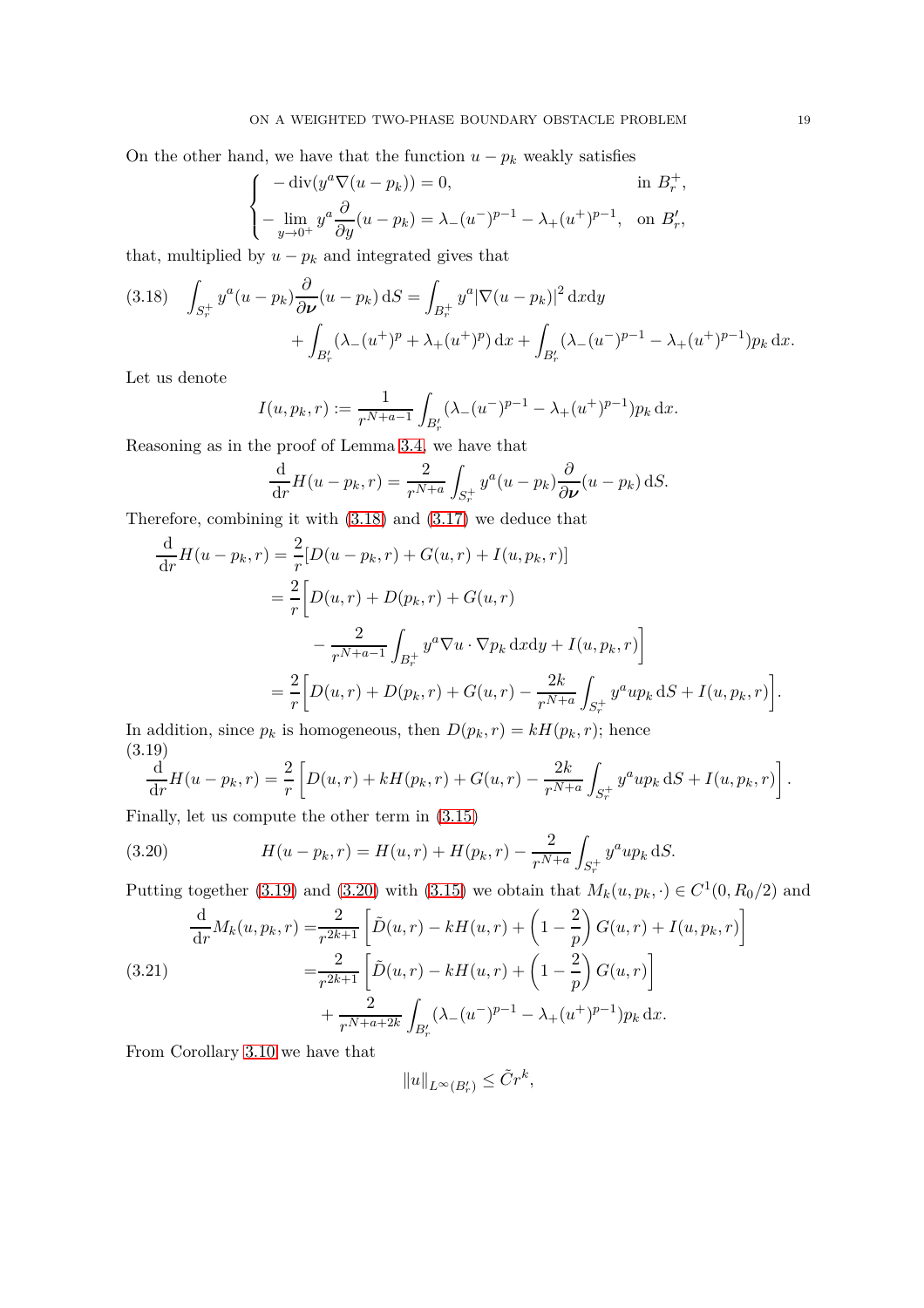while, being  $p_k$  an homogeneous polynomial of degree  $k$ ,

$$
\|p_k\|_{L^\infty(B'_r)}\leq \tilde{C}_1 r^k
$$

for some  $\tilde{C}_1 > 0$ . Therefore

$$
\left| \frac{2}{r^{N+a+2k}} \int_{B'_r} (\lambda - (u^-)^{p-1} - \lambda_+(u^+)^{p-1}) p_k \, dx \right| \leq \hat{C} r^{k(p-2)-a}
$$

for some  $\hat{C} > 0$  depending on *N*, *a*,  $||g||_{L^{\infty}(S_1^+)}$  and *k*. In view of the inequality above and [\(3.21\)](#page-18-3), together with the fact that  $\tilde{\mathcal{N}}(r) \geq k$  and that  $p \geq 2$ , the proof is complete.  $\Box$ 

<span id="page-19-7"></span><span id="page-19-3"></span>**Corollary 3.12.** *There exists*  $\lim_{r\to 0^+} M_k(u, p_k, r) =: M_k(u, p_k, 0^+) \in [0, +\infty)$ *. Moreover* (3.22)  $M_k(u, p_k, 0^+) \leq M_k(u, p_k, r) + \hat{C}_1 r^{k(p-2)+1-a}, \text{ for all } r \in (0, R_0/2),$ *where*  $\hat{C}_1 := \hat{C}(k(p-2) + 1 - a)^{-1}$  *and*  $\hat{C} > 0$  *is as in Proposition [3.11.](#page-17-4)* 

*Proof.* From Proposition [3.11](#page-17-4) we can derive that

(3.23) 
$$
\frac{\mathrm{d}}{\mathrm{d}r} \left[ M_k(u, p_k, r) + \frac{\hat{C}r^{k(p-2)+1-a}}{k(p-2)+1-a} \right] \ge 0.
$$

Hence the limit

<span id="page-19-2"></span>
$$
\lim_{r \to 0^+} \left[ M_k(u, p_k, r) + \frac{\hat{C}r^{k(p-2)+1-a}}{k(p-2)+1-a} \right]
$$

exists and it is finite. Since  $a \in (0,1)$  and  $p \geq 2$ , we know that  $r^{k(p-2)+1-a}$  vanishes as  $r \to 0^+$ , and therefore

$$
\lim_{r \to 0^+} \left[ M_k(u, p_k, r) + \frac{\hat{C}r^{k(p-2)+1-a}}{k(p-2)+1-a} \right] = \lim_{r \to 0^+} M_k(u, p_k, r) =: M_k(u, p_k, 0^+).
$$

<span id="page-19-1"></span>In addition  $M_k(u, p_k, r) \ge 0$  for all  $r \in (0, R_0/2)$  and so  $M_k(u, p_k, 0^+) \ge 0$  as well. Finally, by integration in  $(0, r)$  of  $(3.23)$  we obtain  $(3.22)$  and we conclude the proof.

## <span id="page-19-4"></span>4. Blow-up analysis

This section is devoted the blow-up analysis of a particular normalization of the solution, which will lead to the proof of Theorem [1.1.](#page-3-0)

Hereafter, we fix  $\tilde{R} \in (0, R_0/2)$ . In this section we denote, for  $z \in B_1^+$  and  $r \in (0, \tilde{R})$ ,

(4.1) *<sup>u</sup>r*(*z*) := *<sup>u</sup>*(*rz*) p *H*(*r*) *.*

The first step is the blow-up analysis for the function  $u_r$  as in [\(4.1\)](#page-19-4).

<span id="page-19-0"></span>**Theorem 4.1.** Let  $k = \lim_{r \to 0^+} \mathcal{N}(r)$  and  $u_r$  as in [\(4.1\)](#page-19-4). Then  $k \in \mathbb{N} \cup \{0\}$  and for any  $sequence\ r_n \to 0^+$  *there exists a subsequence*  $r_{n_i} \to 0^+$  *and a function*  $\tilde{u} \in \mathbb{P}_k^{\tilde{a}}$ ,  $\tilde{u} \not\equiv 0$ , such *that*

<span id="page-19-5"></span>(4.2) 
$$
u_{r_{n_i}} \to \tilde{u} \quad in \ H^{1,a}(B_1^+) \ and \ C^{0,\alpha}(B_1^+)
$$

<span id="page-19-6"></span>(4.3) 
$$
u_{r_{n_i}} \to \tilde{u} \quad in \ C^{1,\alpha}(B'_1)
$$

 $as i \rightarrow \infty$ ;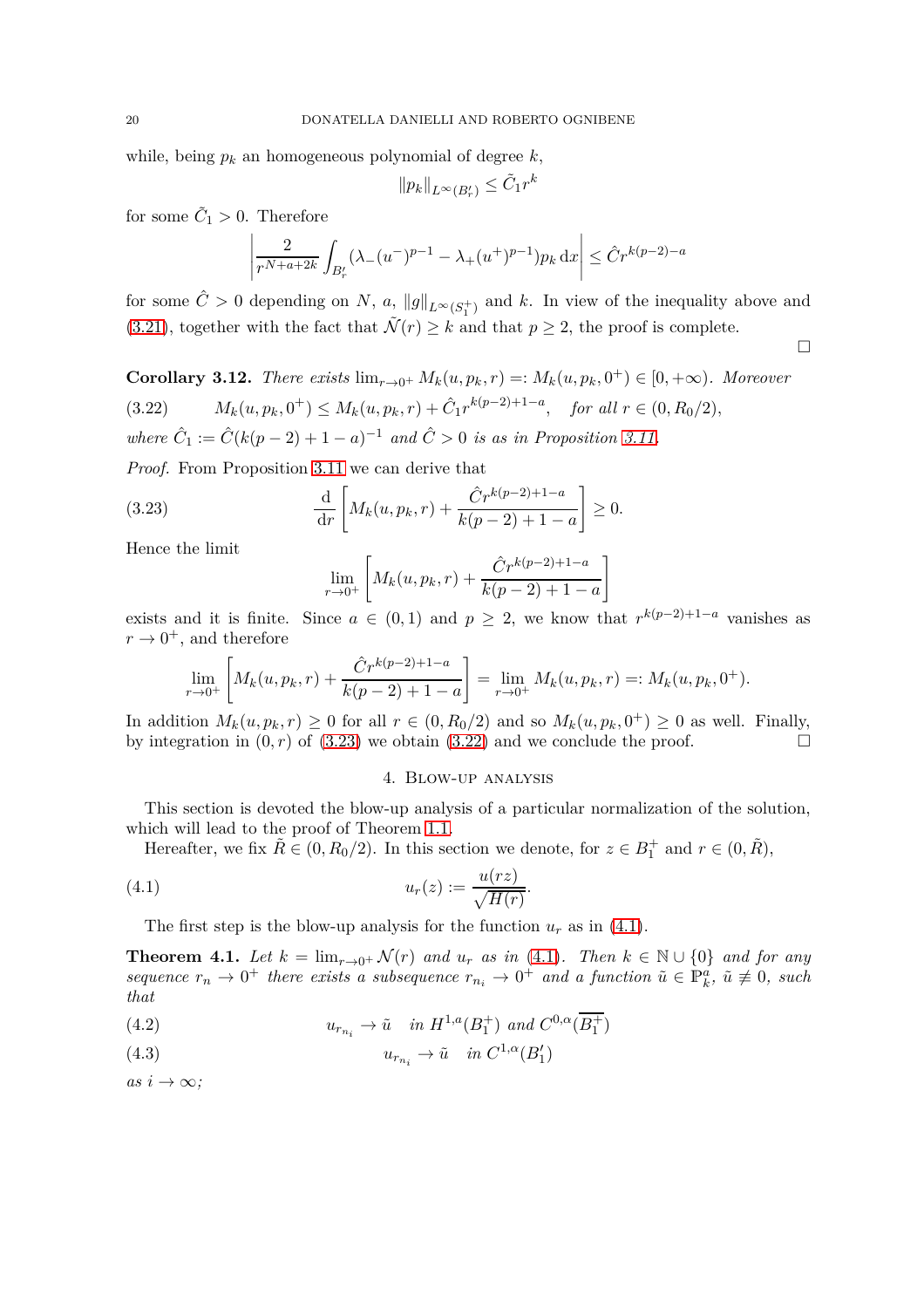*Proof.* Let  $r_n \to 0^+$ . First, we have that  $u_{r_n} \in H^{1,a}(B_1^+)$  and

$$
\int_{S_1^+} y^a u_{r_n}^2 dS = H(u_{r_n}, 1) = 1.
$$

Moreover

$$
\int_{B_1^+} y^a |\nabla u_{r_n}|^2 dxdy = \mathcal{N}(u_{r_n}, 1) = \mathcal{N}(u, r_n) \le \tilde{\mathcal{N}}(u, \tilde{R}).
$$

Therefore, thanks to the Poincaré-type inequality Lemma [2.1,](#page-7-2) we know that  $\{u_{r_n}\}_n$  is bounded in  $H^{1,a}(B_1^+)$ . Thus there exists a subsequence  $r_{n_i} \to 0^+$  and a function  $\tilde{u} \in H^{1,a}(B_1^+)$  such that

$$
u_{r_{n_i}} \rightharpoonup \tilde{u} \quad \text{weakly in } H^{1,a}(B_1^+)
$$

as  $i \to \infty$ . Due to the compact embedding,  $u_{r_{n_i}} \to \tilde{u}$  strongly in  $L^{2,a}(S_1^+)$ , which implies that  $\|\tilde{u}\|_{L^{2,a}(S_1^+)} = 1$  and therefore  $\tilde{u} \neq 0$ . Next, we have that  $u_r \in H^{1,a}(B_1^+)$  satisfies

<span id="page-20-0"></span>
$$
\int_{B_1^+} y^a \nabla u_r \cdot \nabla \varphi \, dx \, dy = r^{1-a} (H(r))^{\frac{p-2}{2}} \int_{B_1'} (\lambda_-(u_r^-)^{p-1} - \lambda_+(u_r^+)^{p-1}) \varphi \, dx
$$

for all  $\varphi \in C_c^{\infty}(B_1^+ \cup B_1')$ . Hence, for  $\varphi \in C_c^{\infty}(B_1^+ \cup B_1')$  we have

(4.4) 
$$
\left| \int_{B_1^+} y^a \nabla u_{r_{n_i}} \cdot \nabla \varphi \, \mathrm{d}x \mathrm{d}y \right| \leq C r_{n_i}^{1-a} (H(r_{n_i}))^{\frac{p-2}{2}} \int_{B_1'} |u_{r_{n_i}}|^{p-1} \, \mathrm{d}x,
$$

where  $C = 2 \max\{\lambda_-, \lambda_+\} \|\varphi\|_{L^\infty(B_1^+)}$ . We now observe that, thanks to Corollary [3.10,](#page-16-0)

$$
|u_{r_{n_i}}(x,0)|^{p-1} \le \frac{Cr_{n_i}^{k(p-1)}}{(H(r_{n_i}))^{\frac{p-1}{2}}},
$$

for another constant  $C > 0$ . Combining this with  $(4.4)$  we obtain that

$$
\left| \int_{B_1^+} y^a \nabla u_{r_{n_i}} \cdot \nabla \varphi \, \mathrm{d}x \mathrm{d}y \right| \le \frac{Cr_{n_i}^{k(p-1)+1-a}}{\sqrt{H(r_{n_i})}}
$$

*.*

up to renaming the constant *C*. Now, by choosing  $\delta = 1 - a$  in Corollary [3.9,](#page-15-3) (*ii*), and plugging the estimate on  $H$  in the previous equation, we derive that

$$
\left| \int_{B_1^+} y^a \nabla u_{r_{n_i}} \cdot \nabla \varphi \, \mathrm{d}x \mathrm{d}y \right| \leq C r_{n_i}^{k(p-2) + \frac{1-a}{2}},
$$

possibly renaming again the constant *C*. Thus, passing to the limit for  $i \to \infty$  yields that  $\tilde{u}$ is  $y^a$ -harmonic in  $B_1^+ \cup B_1'$ . Thanks to the regularity of  $u_r$  in Hölder spaces (see Lemma [2.7](#page-8-0) and Lemma [2.11\)](#page-9-4) we can easily deduce that

$$
u_{r_{n_i}} \to \tilde{u}
$$
 in  $C^{0,\alpha}(\overline{B_1^+})$  as  $i \to \infty$ ,

as well as

$$
\nabla_x u_{r_{n_i}} \to \nabla_x \tilde{u} \quad \text{and} \quad y^a \frac{\partial u_{r_{n_i}}}{\partial y} \to y^a \frac{\partial u_{r_{n_i}}}{\partial y} \quad \text{in } C^{0,\alpha}(\overline{B_1^+}), \quad \text{as } i \to \infty.
$$

An integration by parts implies that  $||u_{r_{n_i}}||_{H^{1,a}(B_1^+)} \to ||\tilde{u}||_{H^{1,a}(B_1^+)}$ . Hence [\(4.2\)](#page-19-5) and [\(4.3\)](#page-19-6) are proved.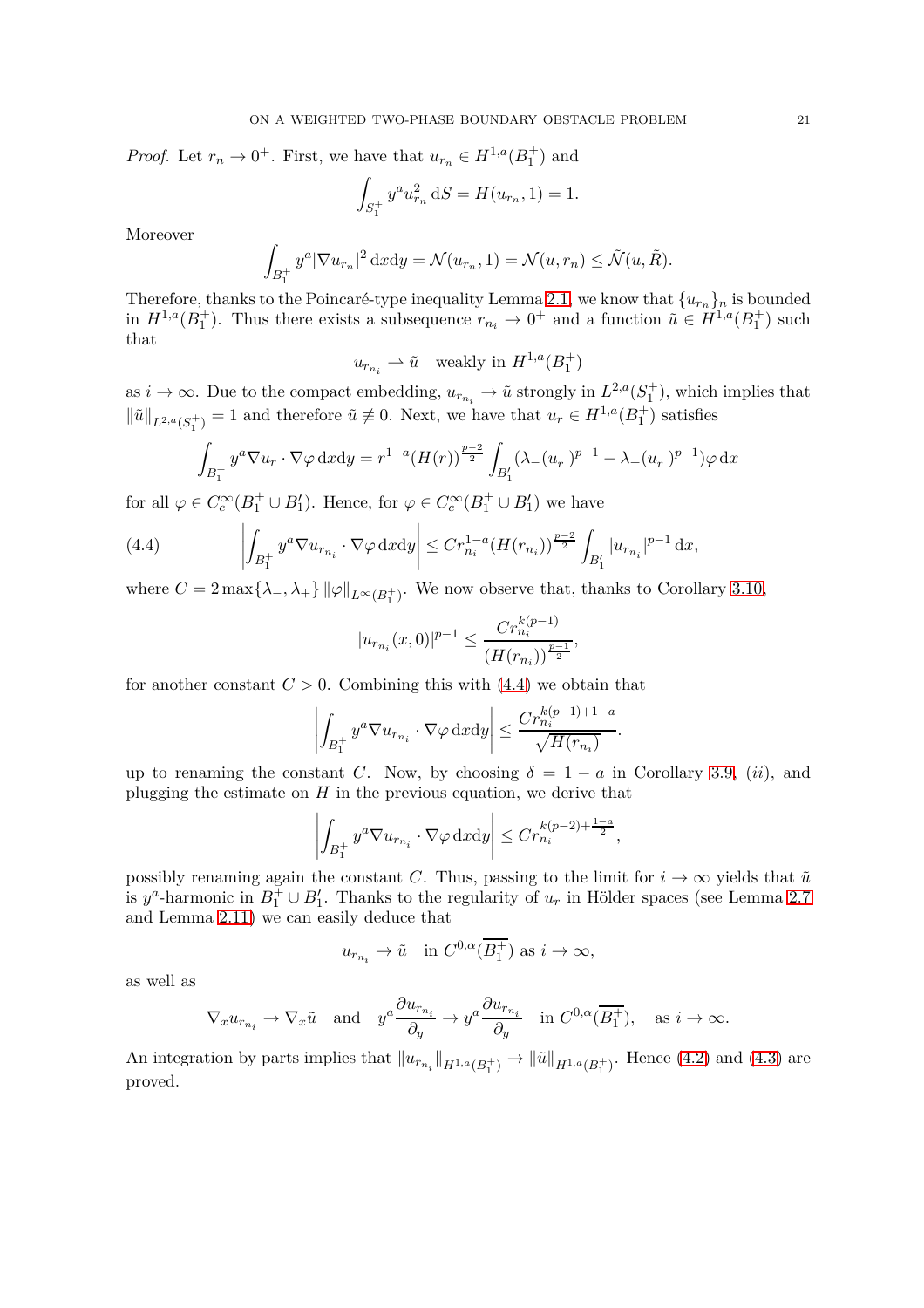Now we can pass to the limit in the Almgren frequency function and obtain that, for any  $R \in (0, 1)$ 

$$
k = \lim_{i \to \infty} \mathcal{N}(u, Rr_{n_i}) = \lim_{i \to \infty} \mathcal{N}(u_{r_{n_i}}, R) = \mathcal{N}(\tilde{u}, R),
$$

which implies that  $\tilde{u}$  is homogeneous of degree k (for the proof of this fact see e.g. [\[37,](#page-30-1) Proposition 4.6]). Therefore, the even reflection of  $\tilde{u}$  through  $\{y = 0\}$  is an *a*-harmonic homogeneous polynomial of degree *k*. But such a polynomial must be smooth (see e.g. [\[38,](#page-30-5) Theorem 1.1]) and so we know that *k* must be a nonnegative integer and that  $\tilde{u} \in \mathbb{P}_k^a$  $\Box$ 

Next, we prove a nondegeneracy result of the solution at any boundary point.

<span id="page-21-4"></span>**Proposition 4.2.** *There exists two constants*  $C_1, C_2 > 0$  *such that the following estimates from above and below hold:*

(4.5) 
$$
|u(z)| \leq C_1 |z|^k \quad \text{for all } z \in B_r^+
$$

*and*

$$
\sup_{S_r^+}|u| \ge C_2 r^k
$$

*for all*  $r \in (0, \tilde{R})$ *. Moreover, there exists*  $\lim_{r \to 0^+} r^{-2k} H(u, r) \in (0, +\infty)$ *.* 

*Proof.* In order to prove  $(4.5)$ , let us assume by contradiction that there exists a sequence  $r_n \to 0^+$  such that

<span id="page-21-1"></span><span id="page-21-0"></span>
$$
\sup_{z \in S_{r_n}^+} |u(z)| \geq nr_n^k.
$$

Together with Corollary [3.9](#page-15-3) and a change of variable this means that

$$
\sup_{S_1^+} |u_{r_n}|^2 \ge K_1 n \int_{S_1^+} y^a u_{r_n}^2 \, \mathrm{d}S.
$$

But in view of Theorem [4.1](#page-19-0) this gives rise to a contradiction for *n* sufficiently large.

Now let us prove  $(4.6)$ . We observe that  $(4.6)$  is equivalent to

(4.7) 
$$
r^{-2k} \sup_{S_r^+} |u|^2 \ge C_2^2 > 0.
$$

By explicit computation it is possible to check that

<span id="page-21-2"></span>
$$
\int_{S_r^+} y^a \, \mathrm{d}S = \bar{C}r^{N+a},
$$

for some  $\overline{C} > 0$  (depending on *N* and *a*), thus implying that

$$
r^{-2k}H(u,r) \leq \bar{C}r^{-2k} \sup_{S_r^+} |u|^2.
$$

So let us contradict [\(4.7\)](#page-21-2) and assume that, up to a subsequence

<span id="page-21-3"></span>
$$
0 \le r^{-2k} H(u, r) \le \bar{C} r^{-2k} \sup_{S_r^+} |u|^2 \to 0,
$$

and so that

(4.8) 
$$
H(u,r) = o(r^{2k}) \text{ as } r \to 0^+.
$$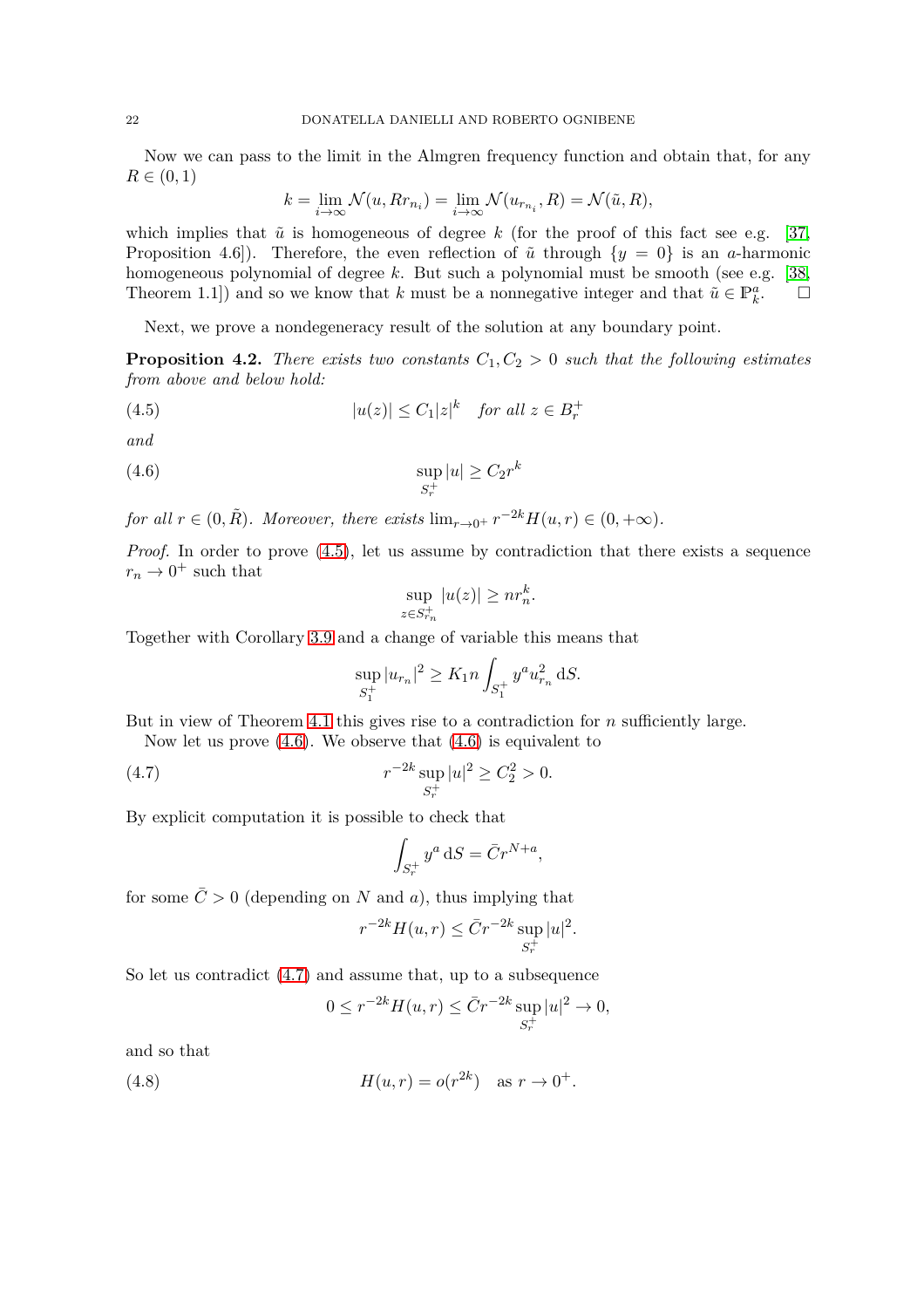Let  $\tilde{u} \in H^{1,a}(B_1^+)$  be, as in Theorem [4.1,](#page-19-0) the blow-up limit of  $u_r(z) = [H(u,r)]^{-1/2}u(rz)$ , possibly passing to another subsequence as  $r \to 0^+$ . By definition of the Monneau-type functional, we have

<span id="page-22-1"></span>(4.9) 
$$
M_k(u, \tilde{u}, r) = r^{-2k} \left( H(u, r) + H(\tilde{u}, r) - \frac{2}{r^{N+a}} \int_{S_r^+} y^a u \tilde{u} \, dS \right).
$$

Thanks to homogeneity of  $\tilde{u}$ , we notice that

(4.10) 
$$
H(\tilde{u}, r) = r^{2k} H(\tilde{u}, 1).
$$

On the other hand, by Hölder's inequality,  $(4.8)$  and  $(4.10)$ 

$$
\left| r^{-N-a-2k} \int_{S_r^+} y^a u \tilde{u} \, \mathrm{d}x \mathrm{d}y \right| \le \sqrt{r^{-2k} H(u,r)} \sqrt{r^{-2k} H(\tilde{u},r)} = o(1)
$$

as  $r \to 0^+$ . Inserting this, together with [\(4.8\)](#page-21-3) and [\(4.10\)](#page-22-0), in [\(4.9\)](#page-22-1) we obtain

<span id="page-22-0"></span>
$$
M_k(u,\tilde{u},r) \to H(\tilde{u},1)
$$

as  $r \to 0^+$ . Then, by monotonicity of  $M_k(u, \tilde{u}, r)$ , proved in Proposition [3.11,](#page-17-4) we have that

<span id="page-22-2"></span>
$$
r^{-2k}H(\tilde{u},r) = H(\tilde{u},1) \le r^{-2k}H(u-\tilde{u},r) + \hat{C}_1 r^{k(p-2)+1-a}.
$$

We infer

(4.11) 
$$
\frac{1}{r^{N+a}} \int_{S_r^+} y^a (u^2 - 2u\tilde{u}) dS \ge -\hat{C}_1 r^{kp+1-a}
$$

for the chosen sequence  $r \to 0^+$ . But, after rescaling and dividing by  $\sqrt{r^{2k}H(u,r)}$ , thanks again to the homogeneity of  $\tilde{u}$ ,  $(4.11)$  becomes

$$
\int_{S_1^+} y^a(\sqrt{r^{-2k}H(u,r)}u_r^2 - 2u_r\tilde{u})\,\mathrm{d}S \ge -\frac{\hat{C}_1 r^{k(p-1)+1-a}}{\sqrt{H(u,r)}}.
$$

Now, let us apply Corollary [3.9,](#page-15-3) (*ii*), with  $\delta = 1 - a$  to find that there exists  $K_2 > 0$  such that  $H(u,r) \geq K_2 r^{2k+\frac{1-a}{2}}$ . Continuing with the inequality above we get

$$
\int_{S_1^+} y^a (\sqrt{r^{-2k}H(u,r)} u_r^2 - 2u_r \tilde{u}) \, dS \ge -\hat{C}_1 r^{k(p-2)+\frac{1-a}{2}}.
$$

Passing to the limit as  $r \to 0^+$  we obtain

$$
-2H(\tilde{u}, 1) = -2 \int_{S_1^+} y^a \tilde{u}^2 dS \ge 0,
$$

thus giving rise to a contradiction since  $H(\tilde{u}, 1) > 0$ . If not, in fact, the unique continuation principle would be violated, as  $H(\tilde{u}, 1) = r^{-2k}H(\tilde{u}, r)$  for all  $r \in (0, 1)$ . Then there exists a constant  $C > 0$  such that

$$
C \le r^{-2k} H(u, r) \le \bar{C} r^{-2k} \sup_{S_r^+} |u|^2
$$

for all  $r \in (0,1)$  and this proves [\(4.6\)](#page-21-1). The second part of the thesis comes from the inequality above and Corollary [3.9,](#page-15-3) (*i*).

Next, we use once more the monotonicity of the Monneau functional [\(3.14\)](#page-17-5) to uniquely identify the blow-up limit and to prove Theorem [1.1.](#page-3-0)

 $\Box$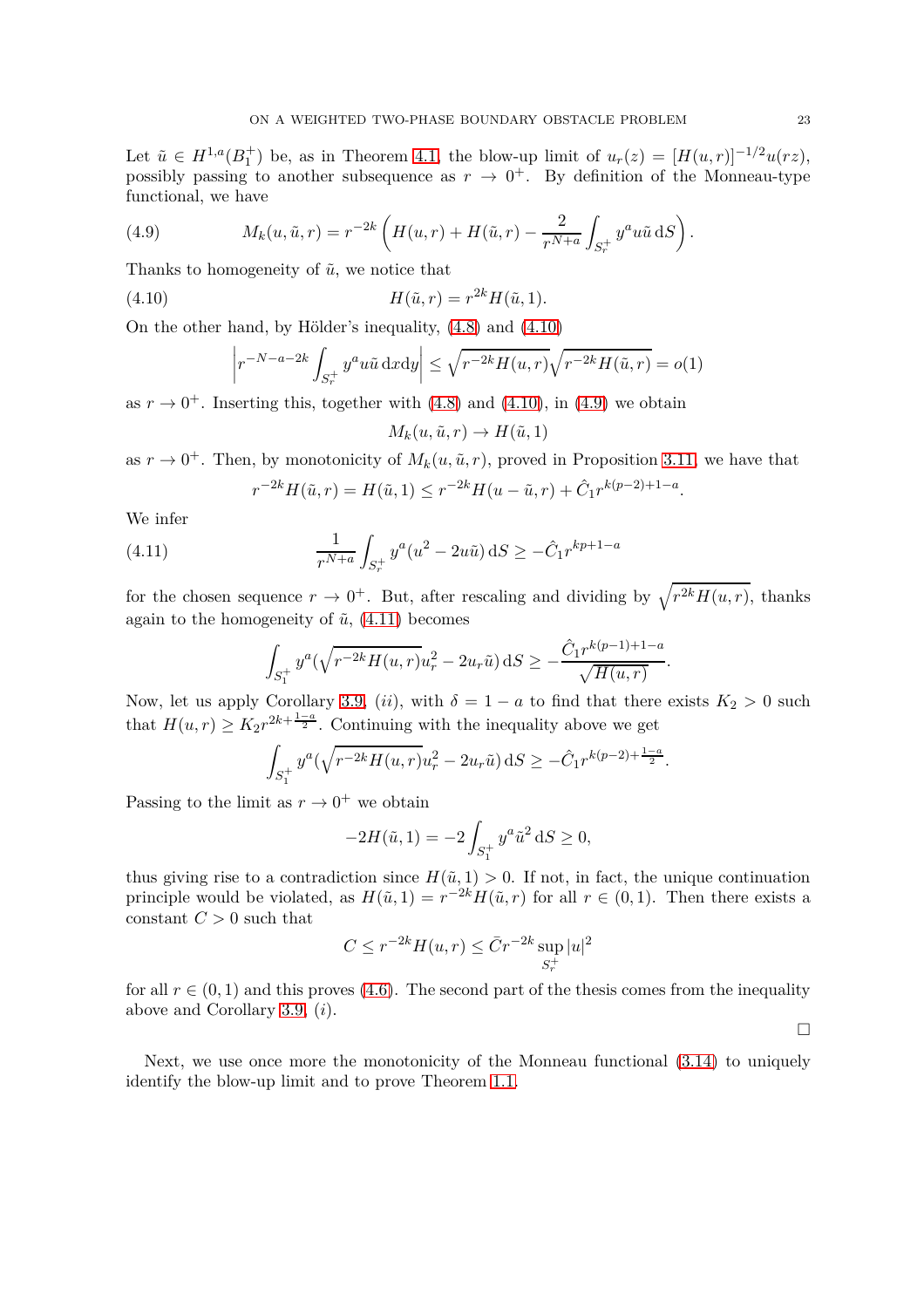*Proof of Theorem [1.1.](#page-3-0)* Let  $r_n \to 0^+$ . By Theorem [4.1](#page-19-0) there exists a subsequence  $r_{n_i} \to 0^+$ and an *a*-harmonic homogeneous polynomial  $\tilde{u}$ , even in *y*, such that

$$
u_{r_{n_i}} \to \tilde{u}
$$
 in  $H^{1,a}(B_1^+), C^{0,\alpha}(\overline{B_1^+})$  and  $C^{1,\alpha}(B_1')$ 

as  $i \to \infty$ . Therefore, if we let  $\gamma := \lim_{r \to 0^+} r^{-2k} H(u, r) \in (0, +\infty)$ , whose existence is ensured by Proposition [4.2,](#page-21-4) we have that

$$
u_{r_{n_i}}^k \to u_0 := \sqrt{\gamma} \tilde{u}
$$
 in  $H^{1,a}(B_1^+), C^{0,\alpha}(\overline{B_1^+})$  and  $C^{1,\alpha}(B_1')$ 

as  $i \to \infty$ , where

$$
u_r^k(z) := \frac{u(rz)}{r^k}.
$$

By Corollary [3.12](#page-19-7) the functional  $M_k(u, u_0, r)$  admits a limit as  $r \to 0^+$ , and therefore

$$
\lim_{r \to 0^+} M_k(u, u_0, r) = \lim_{i \to \infty} M_k(u, u_0, r_{n_i}) = \lim_{i \to \infty} M_k(u_{r_{n_i}}^k, u_0, 1) = 0.
$$

Now we prove that the limit does not depend on the choice of the subsequence. Let  $r_{n_i} \rightarrow$  $0^+$  another subsequence and  $\tilde{u}_0$  another possbile limit. Again,  $\tilde{u}_0$  will be an *a*-harmonic homogeneous polynomial of degree *k* and even in *y*. Hence, analogously

$$
\lim_{r \to 0^+} M_k(u, \tilde{u}_0, r) = \lim_{i \to \infty} M_k(u, \tilde{u}_0, r_{n_i}) = \lim_{i \to \infty} M_k(u_{r_{n_i}}^k, \tilde{u}_0, 1) = 0.
$$

Furthermore

$$
\int_{S_1^+} y^a (u_0 - \tilde{u}_0)^2 dxdy = M_k(u_0, \tilde{u}_0, r) \le 2M_k(u, u_0, r) + 2M_k(u, \tilde{u}_0, r) \to 0
$$

as  $r \to 0^+$  and so  $u_0 = \tilde{u}_0$ . The proof is concluded.

<span id="page-23-0"></span>**Remark 4.3.** First of all we point out that the functions  $\tilde{u}$  and  $u_0$ , defined respectively in Theorem [4.1](#page-19-0) and Theorem [1.1,](#page-3-0) are such that  $u_0 = \sqrt{\gamma} \tilde{u}$ , where  $\gamma = \lim_{r \to 0^+} r^{-2k} H(u, r) > 0$ .

Moreover, since  $u_0$  is an *a*-harmonic polynomial in  $\mathbb{R}^{N+1}_+$  and since  $\lim_{y\to 0^+} y^a \frac{\partial u_0}{\partial y} = 0$ , then  $u_0$  cannot vanish everywhere on the thin space  $\{y = 0\}$ , because otherwise its trivial extension to the whole  $\mathbb{R}^{N+1}$  would violate the unique continuation principle for  $A_2$ -weighted elliptic equations, see [\[43,](#page-30-11) Corollary 1.4] (see also [\[25,](#page-29-2) Lemma 5.2]).

<span id="page-23-1"></span>**Remark 4.4.** We recall that

$$
\mathcal{Z}(u) = \{x_0 \in B'_1 : u(x_0, 0) = 0\},\
$$
  

$$
\mathcal{Z}_k(u) = \{x_0 \in \mathcal{Z}(u) : \mathcal{N}_{x_0}(u, 0^+) = k\}.
$$

Thanks to Theorem [1.1,](#page-3-0) for any  $x_0 \in \mathcal{Z}(u)$  there exists a unique integer  $k \geq 0$  and a unique *a*-harmonic polynomial  $p_k^{x_0} \in \mathbb{P}_k^a$ , homogeneous of degree *k* such that

$$
u_r^{k,x_0}(z) := \frac{u(rz + x_0)}{r^k} \to p_k^{x_0}(z) \quad \text{in } H^{1,a}(B_1^+).
$$

We refer to this polynomial as the *blow-up limit* of  $u$  at the point  $x_0$ . In particular, the fact that  $u(x_0, 0) = 0$  readily implies that  $k \geq 1$ .

We conclude the section by proving the continuous dependence of the blow-up limits on the nodal points. This result plays a pivotal role in the analysis of the structure of the free boundary.

 $\Box$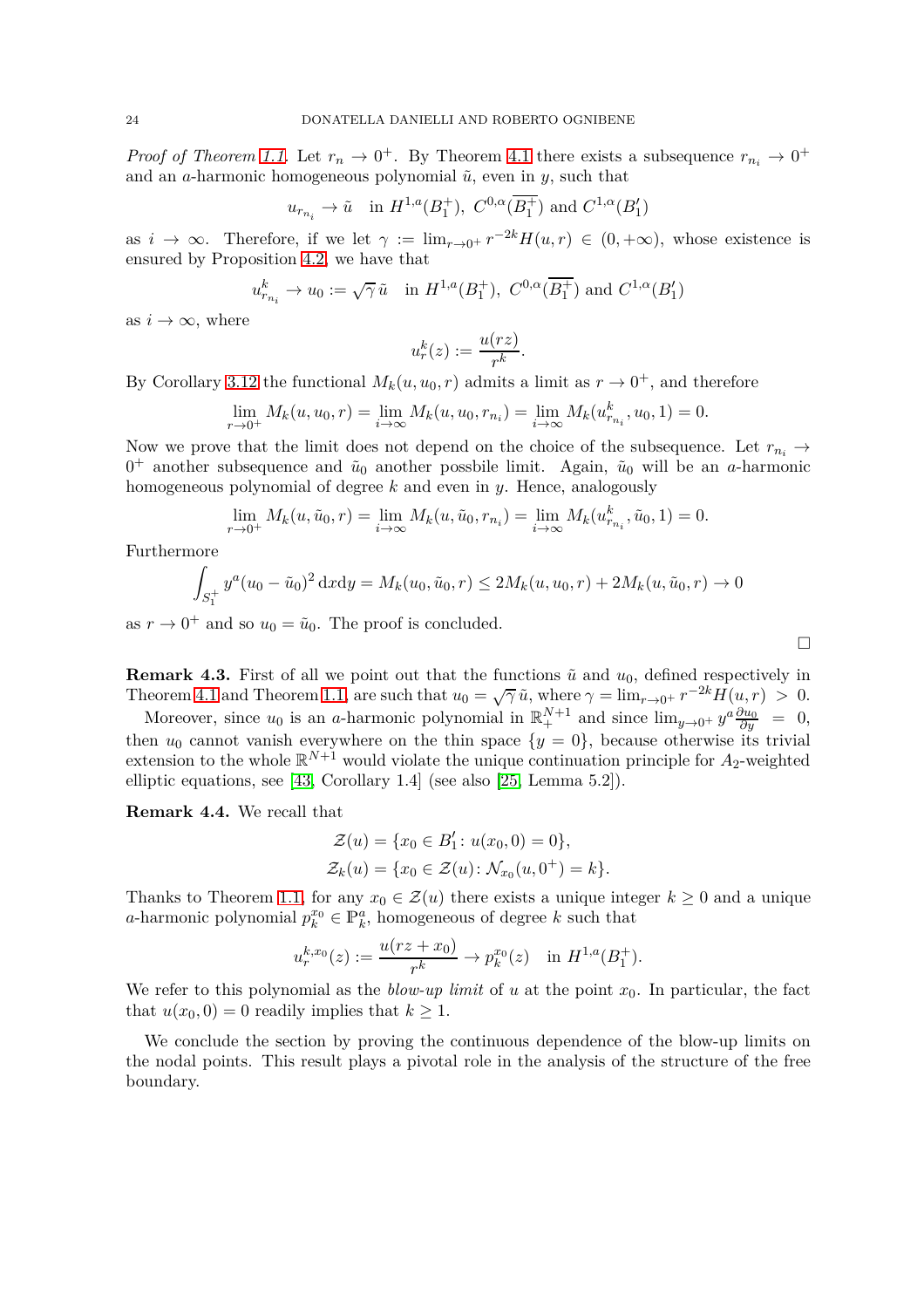<span id="page-24-3"></span>**Theorem 4.5.** *Let*  $k \in \mathbb{N}$ ,  $k \geq 1$ *. Then the map* 

$$
\mathcal{Z}_k(u) \longrightarrow \mathbb{P}_k^a
$$

$$
x_0 \longmapsto p_k^{x_0}
$$

*is continuous, where*  $\mathcal{Z}_1(u) = \mathcal{R}(u)$  *and*  $p_k^{x_0}$ *k as in Remark [4.4.](#page-23-1) Moreover for any compact*  $K \subseteq \mathcal{Z}_k(u)$ 

$$
\left\|u_r^{k,x_0}-p_k^{x_0}\right\|_{L^\infty(B_1^+)} \to 0 \quad as \ r \to 0^+, \ \ uniformly \ for \ x_0 \in K.
$$

*In particular there exists a modulus of continuity*  $\sigma_K(t) \geq 0$ ,  $\sigma_K(0^+) = 0$  such that

$$
|u(z) - p_k^{x_0}(z - x_0)| \le \sigma_K(|z - x_0|)|z - x_0|^k,
$$

*for any*  $x_0 \in K$ *.* 

*Proof.* First we observe that  $\mathbb{P}_k^a$  is a subset of finite dimensional space, namely the space of homogeneous polynomial of degree *k*, and so all the norms are equivalent: we choose to endow this space with the  $L^{2,a}(S_1^+)$ -norm. Thanks to Theorem [1.1,](#page-3-0) for any  $x_0 \in \mathcal{Z}_k(u)$  and any  $\epsilon > 0$  there exists  $r_{\epsilon} = r_{\epsilon}(x_0) \in (0, \epsilon)$  such that

<span id="page-24-0"></span>
$$
M_k^{x_0}(u, p_k^{x_0}, r) = r^{-N-a-2k} \int_{S_r^+} y^a (u(z+x_0) - p_k^{x_0}(z))^2 dS < \epsilon
$$

for all  $r < r<sub>e</sub>$ . Moreover, due to  $\alpha$ -Hölder continuity of *u* and the previous inequality, there exists  $\delta_{\epsilon} = \delta_{\epsilon}(x_0, k, \alpha) > 0$  such that

(4.12) 
$$
M_k^{\bar{x}}(u, p_k^{x_0}, r) = r^{-N-a-2k} \int_{S_r^+} y^a (u(z+\bar{x}) - p_k^{x_0}(z))^2 dS < 2\epsilon,
$$

for any  $\bar{x} \in \mathcal{Z}_k(u)$  satisfying  $|\bar{x} - x_0| < \delta_\epsilon$  and for any  $r < r_\epsilon$ . Then, the almost monotonicity of  $M_k^{\bar{x}}(u, p_k^{x_0})$  $\binom{x_0}{k}, r$  (see Corollary [3.12\)](#page-19-7) yields

<span id="page-24-1"></span>
$$
(4.13) \quad \int_{S_1^+} y^a (p_k^{\bar{x}} - p_k^{x_0})^2 \, \mathrm{d}S = \lim_{r \to 0^+} M_k^{\bar{x}}(u, p_k^{x_0}, r) \\ \leq M_k^{\bar{x}}(u, p_k^{x_0}, r) + \hat{C}_1 r^{k(p-2)+1-a} < 3\epsilon
$$

and for any  $\bar{x} \in \mathcal{Z}_k(u)$  such that  $|\bar{x} - x_0| < \delta_\epsilon$  and for any  $r < r_\epsilon$  (up to taking a smaller  $r_\epsilon$ ) chosen independently of  $\bar{x}$ ). This proves the first part of the statement.

Now, let us fix a compact  $K \subseteq \mathcal{Z}_k(u)$  and let  $x_0 \in K$ . From now until the end of the proof, we denote by *C* a positive constant, whose value may change from line to line, that is independent of  $\epsilon$  and of the choice of  $\bar{x}$ . From [\(4.12\)](#page-24-0) we deduce that

$$
\int_{S_r^+} y^a (u(z + \bar{x}) - p_k^{x_0}(z))^2 \, dS \le 2\epsilon r^{N + a + 2k}
$$

which, integrated in *r* and up to a change of variable, yields,

(4.14) 
$$
\left\|u_r^{k,\bar{x}} - p_k^{x_0}\right\|_{L^{2,a}(B_1^+)}^2 \leq C\epsilon,
$$

for any  $\bar{x} \in \mathcal{Z}_k(u)$  such that  $|\bar{x} - x_0| < \delta_\epsilon$ , and for any  $r < r_\epsilon$ . By a change of variable in [\(4.13\)](#page-24-1) we obtain that

<span id="page-24-2"></span>
$$
\int_{S_r^+} y^a (p_k^{\bar{x}} - p_k^{x_0})^2 \, \mathrm{d}S \le C \epsilon r^{N+a+2k}.
$$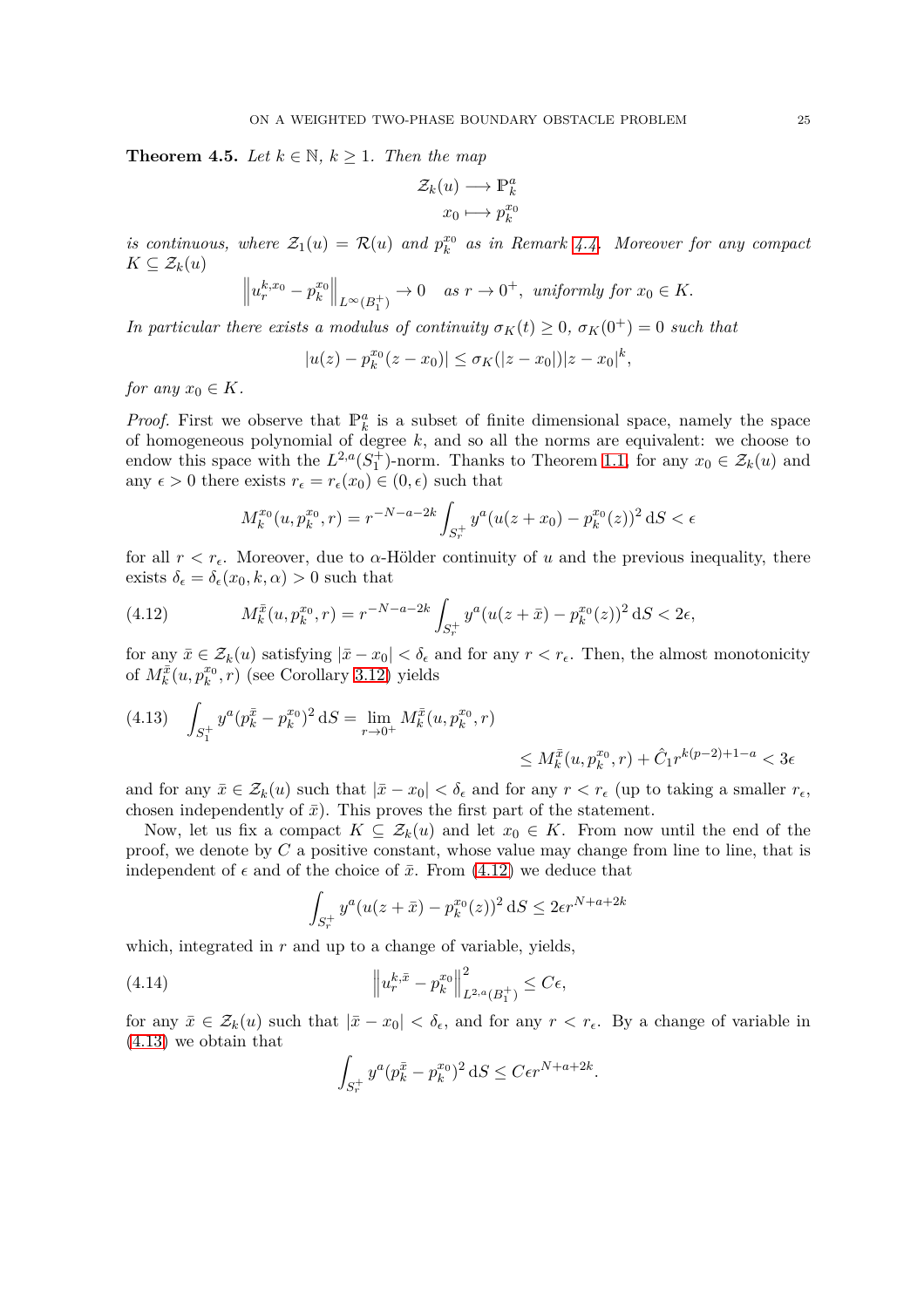Again, integrating in *r* and with a backwards change of variable, we can infer

<span id="page-25-1"></span>
$$
\left\|p_k^{\bar{x}} - p_k^{x_0}\right\|_{L^{2,a}(B_1^+)}^2 \leq C\epsilon
$$

for any  $\bar{x} \in \mathcal{Z}_k(u)$  such that  $|\bar{x} - x_0| < \delta_\epsilon$ , and for any  $r < r_\epsilon$ . Combining the previous estimate with [\(4.14\)](#page-24-2) we have that

(4.15) 
$$
\left\|u_r^{k,\bar{x}} - p_k^{\bar{x}}\right\|_{L^{2,a}(B_1^+)} \leq C\sqrt{\epsilon}
$$

for any  $\bar{x} \in \mathcal{Z}_k(u)$  such that  $|\bar{x} - x_0| < \delta_\epsilon$ , and for any  $r < r_\epsilon$ . We now observe that the function  $w_r^{k,\bar{x}} := u_r^{k,\bar{x}} - p_k^{\bar{x}} \in H^{1,a}(B_1^+)$  weakly solves

$$
\begin{cases}\n-\operatorname{div}(y^{a}\nabla w_{r}^{k,\bar{x}}) = 0, & \text{in } B_{1}^{+}, \\
-\lim_{y\to 0^{+}} y^{a} \frac{\partial w_{r}^{k,\bar{x}}}{\partial y} = r^{k(p-2)+1-a} (\lambda_{-}((u_{r}^{k,\bar{x}})^{-})^{p-1} - \lambda_{+}((u_{r}^{k,\bar{x}})^{+})^{p-1}), & \text{on } B_{1}'.\n\end{cases}
$$

If we let

$$
d:=r^{k(p-2)+1-a}(\lambda_{-}((u^{k,\bar{x}}_r)^-)^{p-1}-\lambda_{+}((u^{k,\bar{x}}_r)^+)^{p-1}),
$$

in view of Corollary [3.10](#page-16-0) we have that

$$
||d||_{L^{\infty}(B_1')} \leq Cr^{k(p-2)+1-a}.
$$

Therefore, from Lemma [2.9,](#page-9-0) by virtue of the previous inequality and [\(4.15\)](#page-25-1), we can say that

$$
\|w_r^{k,\bar{x}}\|_{L^{\infty}(B_{1/2}^+)} \leq C \left( \|w_r^{k,\bar{x}}\|_{L^{2,a}(B_1^+)} + \|d\|_{L^{\infty}(B_1')}\right),
$$
  

$$
\leq C(\sqrt{\epsilon} + r^{k(p-2)+1-a})
$$

for any  $\bar{x} \in \mathcal{Z}_k(u)$  such that  $|\bar{x} - x_0| < \delta_\epsilon$ , and for any  $r < r_\epsilon$ . In particular we can choose  $r_\epsilon$ sufficiently small (independently of  $\bar{x}$ ) in such a way that

$$
\left\|u_r^{k,\bar{x}} - p_k^{\bar{x}}\right\|_{L^\infty(B_{1/2}^+)} \leq C\sqrt{\epsilon}.
$$

<span id="page-25-0"></span>The conclusion of the proof follows by a covering argument of the compact set  $K$ .

#### 5. Regularity of the free boundary

The goal of this last section is to prove the results regarding the structure of the free boundary, more precisely its rectifiability and estimates on the Hausdorff dimension of its parts. A first step is the proof of the regularity of the regular part  $\mathcal{R}(u)$ .

<span id="page-25-2"></span>**Proposition 5.1.** *The regular part of the free boundary*  $\mathcal{R}(u)$  *is relatively open in*  $\mathcal{Z}(u)$  *while, for*  $k \geq 2$ *, the k-singular part*  $\mathcal{Z}_k(u)$  *is of type*  $F_{\sigma}$ *, i.e. the union of countably many closed sets.*

*Proof.* The proof of the first claim immediately follows from the upper-semicontinuity of the map  $x_0 \mapsto \mathcal{N}(x_0, u, 0^+)$ , combined with the fact that the frequency function takes no values in the range (1*,* 2). In view of Proposition [4.2,](#page-21-4) the proof of the second claim is the same as [\[26,](#page-29-10) Lemma 1.5.3], so we omit it.  $\square$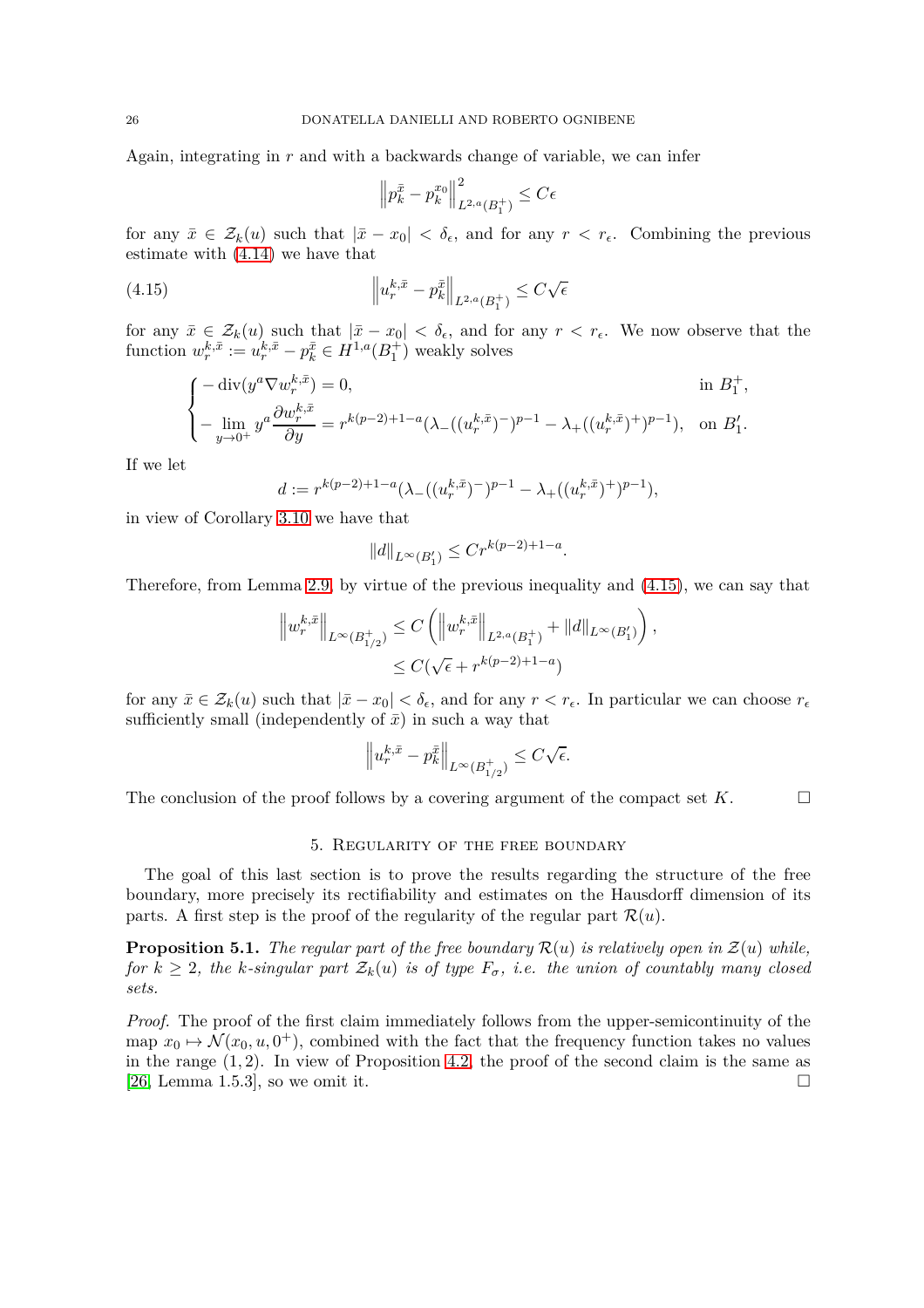*Proof of Proposition [1.3.](#page-4-0)* First of all, we recall that any *a*-harmonic, 1-homogeneous polynomial  $p_1(x, y)$  must be smooth (see e.g. [\[38\]](#page-30-5)) and so it must depend only on the variable x and be harmonic in *x*. In particular  $p_1(x, y) = x \cdot \nu$  for some  $\nu \in \mathbb{S}^{N-1} = \mathbb{S}^N \cap \{y = 0\}$ . Then,

from Theorem 1.1 we know that, for any 
$$
x_0 \in \mathcal{R}(u)
$$
 there exists  $\nu_{x_0} \in \mathbb{S}^{N-1}$  such that

$$
u(x,0) = (x - x_0) \cdot \nu_{x_0} + o(|x - x_0|)
$$

as  $x \to x_0$ . Moreover, we deduce from Theorem [4.5](#page-24-3) that the map  $x_0 \mapsto \nu_{x_0}$  is continuous on  $\mathcal{R}(u)$ . Since  $u(\cdot,0) \in C^{1,\alpha}(B_1')$  we can compute the directional derivative and observe that  $\nabla_x u(x_0,0) = \nu_{x_0}$ , thus proving that  $\mathcal{R}(u) \subseteq \{x_0 \in \mathcal{Z}(u): |\nabla_x u(x_0,0)| \neq 0\}$ . The opposite inclusion trivially comes from Theorem [1.1.](#page-3-0) Finally, the implicit function theorem allows us to conclude the proof.

The following result is a key step in the proof of Theorem [1.5,](#page-5-0) and we refer to [\[37,](#page-30-1) Theorem 7.7] for the proof, which basically relies on Theorem [4.5,](#page-24-3) Proposition [5.1,](#page-25-2) Whitney's extension theorem (as stated in [\[46\]](#page-30-12)) and the implicit function theorem.

<span id="page-26-0"></span>**Lemma 5.2.** For any  $k \geq 2$  and for any  $n = 0, \ldots, N - 1$ , the sets  $\mathcal{Z}_k^n(u)$  are contained in *a countable union of n-dimensional C* <sup>1</sup> *manifolds.*

As a consequence, we are now able to prove Theorem [1.5.](#page-5-0)

*Proof of Theorem [1.5.](#page-5-0)* For any fixed  $n \geq 0$ , the sets  $\mathcal{Z}_k^y$  $\mathcal{Z}_{k_1}^y(u) \cap \mathcal{Z}_{k_1}^n(u)$  and  $\mathcal{Z}_{k_2}^y$  $\mathcal{Z}_{k_2}^y(u) \cap \mathcal{Z}_{k_2}^n(u)$  are disjoint for  $k_1 \neq k_2$ ; therefore

$$
\mathcal{S}_n^y(u) = S^y(u) \cap \big( \bigcup_{k \ge 2} \mathcal{Z}_k^n(u) \big)
$$

and so it is contained in a countable union of *n*-dimensional *C* <sup>1</sup> manifold, thanks to Lemma [5.2.](#page-26-0) Then, taking the union for  $n = 0, \ldots, N - 1$ , we obtain the desired result for  $S^y(u)$ . The same applies for the stratum  $S^*(u)$ , but in this case the dimension at any point cannot exceed the threshold *N* − 2, since the polynomials in  $\mathbb{P}_k^*$  are harmonic in  $\mathbb{R}^N$ .  $\Box$ 

The last part of this section is dedicated to the proof of Theorem [1.6,](#page-5-1) regarding the Hausdorff dimension of the nodal set  $\mathcal{Z}(u)$ , and of its regular and singular part. The main tool we exploit is a generalization of the Federer's Reduction Principle. The basic idea is the following. Consider a family of functions  $\mathcal F$  defined on  $\mathbb R^N$  invariant under rescalings and translations, and a map  $\Sigma$  which associates to every function in  $\mathcal F$  a subset of  $\mathbb R^N$ . This principles establishes that, under suitable conditions on  $\mathcal F$  and  $\Sigma$ , in order to control the Hausdorff dimension of  $\Sigma(f)$  for every  $f \in \mathcal{F}$ , you just need to control the Hausdorff dimension of  $\Sigma(f)$ for the functions *f* that are homogeneous of some degree. To the best of our knowledge, this principle (originally proved by Federer) appears for the first time in the form we need in [\[36,](#page-30-13) Appendix A]. We make use of the following version of the principle, which is a particular case of the generalization made by Chen, see [\[14,](#page-29-24) Theorem 8.5] and [\[13,](#page-29-25) Proposition 4.5].

<span id="page-26-1"></span>**Theorem 5.3** (Federer's reduction principle). Let  $\mathcal{F} \subseteq C^{1,\alpha}_{loc}(\mathbb{R}^N)$  and let, for any  $u \in \mathcal{F}$ ,  $x_0 \in \mathbb{R}^N$  *and*  $r > 0$ 

$$
u_r^{x_0}(x) := u(x_0 + rx).
$$

*We say that*  $u_n \to u$  *in*  $\mathcal F$  *as*  $n \to \infty$  *if*  $u_n \to u$  *in*  $C^{1,\alpha}_{loc}(\mathbb R^N)$ *. Let us assume that the family* F *satisfies the following conditions:*

(F1) (closure under appropriate translations and rescalings) *for any*  $r, \rho \in (0, 1)$ *,*  $x_0 \in B'_{1-r}$ *and*  $u \in \mathcal{F}$  *we have that*  $\rho u_r^{x_0} \in \mathcal{F}$ ;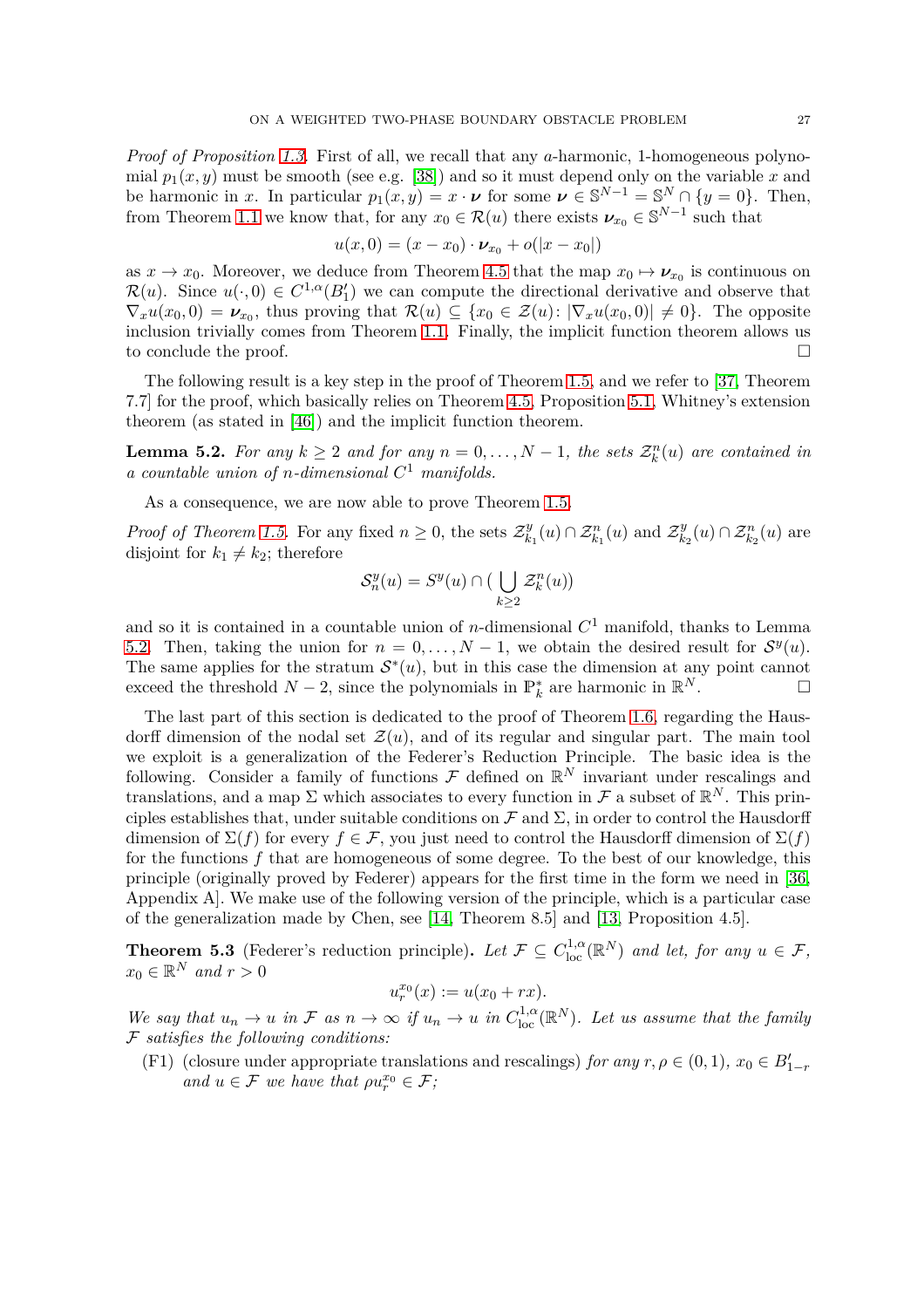- (F2) (existence of a homogeneous blow-up limit) *for any*  $x_0 \in B'_1$ ,  $r_n \to 0^+$  *and*  $u \in \mathcal{F}$ , *there exists a sequence*  $\rho_n > 0$ , *a real number*  $\alpha \geq 0$  *and an*  $\alpha$ -*homogeneous function*  $\hat{u} \in \mathcal{F}$  *such that, up to a subsequence*  $\rho_n u_{r_n}^{x_0} \to \hat{u}$  in  $\mathcal{F}$ ;
- (F3) (singular set hypotheses) *there exists a map*  $\Sigma: \mathcal{F} \to \mathcal{C}$ *, where*

 $\mathcal{C} := \{A \subseteq \mathbb{R}^N : A \cap B'_1 \text{ is relatively closed in } B'_1\},\$ 

*such that*

(i) *for any*  $r, \rho \in (0,1)$ *,*  $x_0 \in B'_{1-r}$  *and*  $u \in \mathcal{F}$  *we have that* 

$$
\Sigma(\rho u_r^{x_0}) = \frac{\Sigma(u) - x_0}{r};
$$

(ii) *for any*  $x_0 \in B'_1$ ,  $r_n \to 0^+$ ,  $u, \hat{u} \in \mathcal{F}$  *such that there exists*  $\rho_n > 0$  *for which, up to a subsequence,*  $\rho_n u_{r_n}^{x_0} \to \hat{u}$  *in*  $\mathcal{F}$ *, the following holds true:* 

*for any*  $\epsilon > 0$  *there exists*  $n_{\epsilon} > 0$  *such that* 

$$
\Sigma(\rho_n u_{r_n}^{x_0}) \subseteq \{x \in B'_1 \colon \text{dist}(x, \Sigma(\hat{u})) \le \epsilon\} \quad \text{for all } n \ge n_{\epsilon}.
$$

*Then either*  $\Sigma(u) = \emptyset$  *for every*  $u \in \mathcal{F}$  *or* dim<sub>*H*</sub>( $\Sigma(u)$ )  $\leq d$  *for every*  $u \in \mathcal{F}$ *, where* 

 $d := \max\{\dim V : V \text{ is a subspace of } \mathbb{R}^N \text{ and there exists } \mu \geq 0 \text{ and } u \in \mathcal{F}\}$ 

such that 
$$
\Sigma(u) \neq \emptyset
$$
 and  $u_r^{x_0} = r^{\mu}u$  for all  $x_0 \in V$ ,  $r > 0$ ,

*Furthermore, in the latter case there exists a function*  $\psi \in \mathcal{F}$ , a *d*-dimensional subspace  $V \subseteq \mathbb{R}^N$  *and a real number*  $\mu \geq 0$  *such that* 

<span id="page-27-0"></span>
$$
\psi_r^b = r^{\mu} \psi \text{ for all } b \in V, r > 0 \text{ and } \Sigma(\psi) = V \cap B_1.
$$

*Finally, if*  $d = 0$  *the set*  $\Sigma(u) \cap B'_r$  *is discrete for every*  $u \in \mathcal{F}$  *and*  $r \in (0,1)$ *.* 

Let us consider the following class of problems, to be intended in a weak sense

(5.1) 
$$
\begin{cases}\n-\operatorname{div}(y^{a}\nabla u) = 0, & \text{in } B_R^+, \\
-\lim_{y \to 0^+} y^{a} \frac{\partial u}{\partial y} = \lambda \left(\lambda_{-}(u^{-})^{p-1} - \lambda_{+}(u^{+})^{p-1}\right), & \text{on } B_R',\n\end{cases}
$$

for  $R \geq 1$ ,  $\lambda \geq 0$  and let us introduce the following family of functions:

<span id="page-27-1"></span>
$$
(5.2) \quad \mathcal{F} := \left\{ u(\cdot, 0) \colon u \in C_{\text{loc}}^{0,\alpha}(\mathbb{R}^{N+1}_+), \ \nabla_x u \in C_{\text{loc}}^{0,\alpha}(\mathbb{R}^N), \ u(\cdot,0) \not\equiv 0 \text{ in } \mathbb{R}^N \right\}
$$

and solves [\(5.1\)](#page-27-0) for some  $R \geq 1$  and  $\lambda \geq 0$ .

<span id="page-27-2"></span>**Remark 5.4.** We observe that if  $u \in \mathcal{F}$  is homogeneous of degree  $\mu > 0$ , then  $\lambda = 0$ , because the function  $t \mapsto \lambda_-(t^-)^{p-1} - \lambda_+(t^+)^{p-1}$  is homogeneous of degree  $p-1$  with  $p \ge 2$ . This means that the even reflection of such  $u$  is harmonic in  $B_1$ .

Now we are ready to prove the last main result of our paper.

*Proof of Theorem [1.6.](#page-5-1)* Let  $\mathcal F$  be as in [\(5.2\)](#page-27-1). It is straightforward to check that assumptions  $(F1)$  and  $(F2)$  in Theorem [5.3](#page-26-1) are satisfied by  $F$ , in view also of Theorem [1.1.](#page-3-0) Then, we choose the map  $\Sigma$  depending on the claim.

**Hausdorff dimension of**  $\mathcal{Z}(u)$ **.** In order to prove [\(1.7\)](#page-5-2), we let  $\Sigma(u) := \mathcal{Z}(u)$ . It's easy to prove that the singular set hypotheses in (F3) are fulfilled by this choice of the map  $\Sigma$ . Therefore Theorem [5.3](#page-26-1) applies and we have that either  $\mathcal{Z}(u) = \emptyset$  or  $\dim_H(\mathcal{Z}(u)) \leq d$ . Assume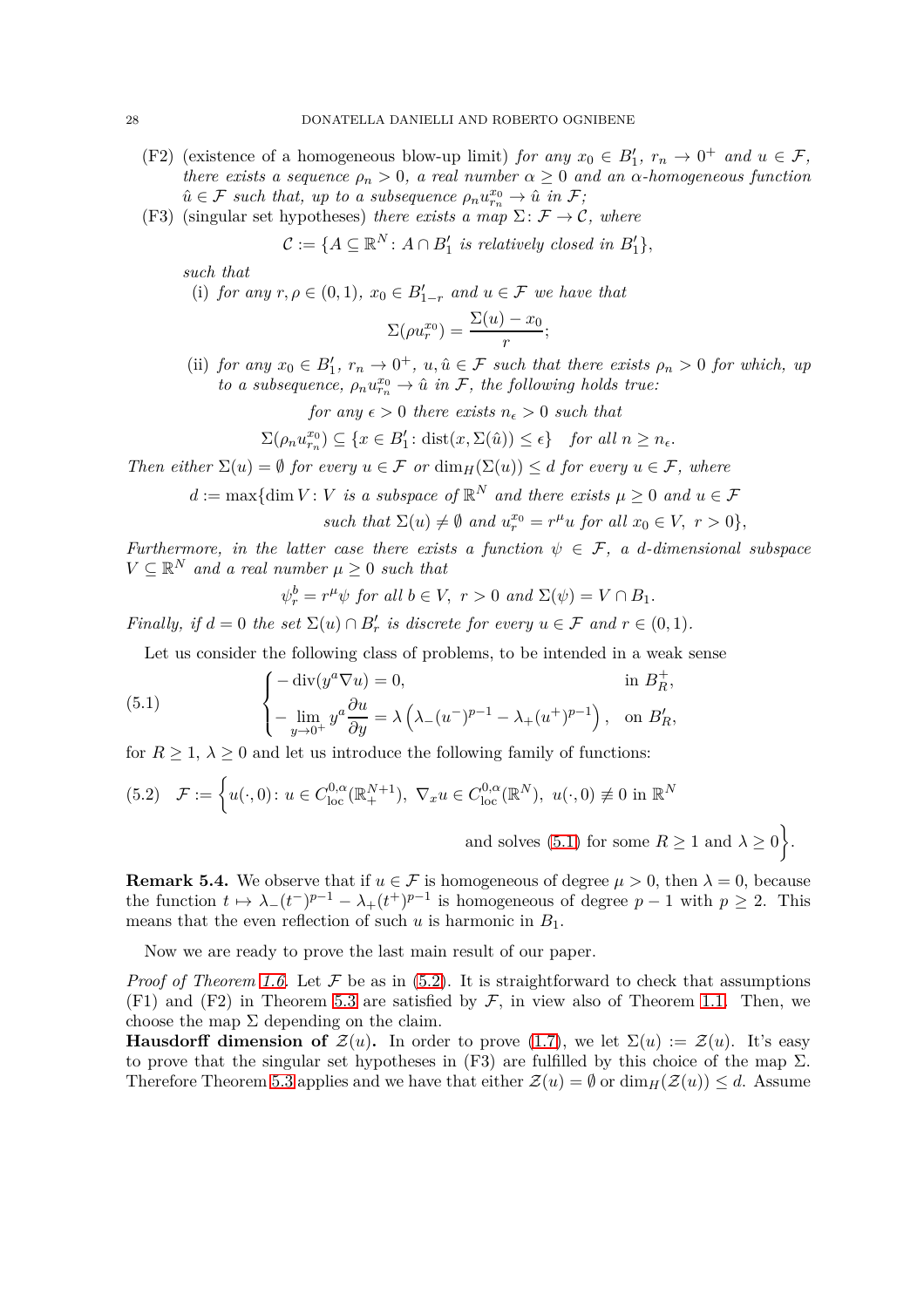by contradiction that  $d = N$ . Then there exists a function  $\hat{u} \in \mathcal{F}$ , homogeneous of some degree  $\mu > 0$ , that, in view of Remark [5.4,](#page-27-2) weakly solves

$$
\label{eq:2.1} \begin{cases} -\operatorname{div}(y^a \nabla \hat{u})=0, & \text{in} \ B_1^+, \\ \qquad \hat{u}=0, & \text{on} \ B_1', \\ \\ -\lim_{y\to 0^+} y^a \frac{\partial \hat{u}}{\partial y}=0, & \text{on} \ B_1'. \end{cases}
$$

We notice that it must be  $\hat{u} \equiv 0$ , because otherwise its trivial extension to the whole  $B_1 \subseteq$  $\mathbb{R}^{N+1}$  would violate the unique continuation principle. But this is a contradiction, since  $0 \notin \mathcal{F}$ .

**Hausdorff dimension of**  $\mathcal{R}(u)$ **.** [\(1.8\)](#page-5-3) is an immediate consequence of Proposition [1.3.](#page-4-0) **Hausdorff dimension of**  $S(u)$ . Finally, we let  $\Sigma(u) := S(u)$ . Again, it's not hard to verify the hypotheses in (F3), hence we can apply the theorem in this case as well. Moreover, since  $S(u) \subseteq \mathcal{Z}(u)$ , we have that  $\dim_H(S(u)) \leq N-1$ . In fact, this bound is optimal. In order to see this, we consider [\[37,](#page-30-1) Proposition 4.13]. There, the authors found explicit expressions for 2-dimensional *a*-harmonic polynomials, homogeneous of any possible integer degree. In particular, for  $(s, t) \in \mathbb{R}^2$  and  $k \in 2\mathbb{N}$ , the following is a *k*-homogeneous, *a*-harmonic polynomial of degree *k*, even in the variable *t*

$$
p(s,t) = \frac{(-1)^{\frac{k}{2}} \Gamma\left(\frac{1}{2} + \frac{a}{2}\right)}{2^k \Gamma\left(1 + \frac{k}{2}\right) \Gamma\left(\frac{1}{2} + \frac{a}{2} + \frac{k}{2}\right)} \, {}_2F_1\left(-\frac{k}{2}, -\frac{k}{2} - \frac{a}{2} + \frac{1}{2}, \frac{1}{2}, -\frac{s^2}{t^2}\right) t^k,
$$

where  $\Gamma$  is the usual Gamma function and  ${}_2F_1$  is the hypergeometric function. To conclude the proof of [\(1.9\)](#page-5-4), it is sufficient to consider  $V = \{x \in \mathbb{R}^N : x_N = 0\}$  and  $\hat{u}(x, y) = p(x_N, y)$ .  $\Box$ 

#### **ACKNOWLEDGMENTS**

We sincerely thanks the anonymous referee for the careful reading of our manuscript and for the useful suggestions, which helped to improve our work. R. Ognibene acknowledges support from the MIUR-PRIN project No. 2017TEXA3H. R. Ognibene is member of the GNAMPA group of the Istituto Nazionale di Alta Matematica (INdAM). This work started during a visit of R. Ognibene at Purdue University (Department of Mathematics), which he warmly thanks for the hospitality.

## **REFERENCES**

- <span id="page-28-0"></span>[1] Abatangelo, N., and Valdinoci, E. Getting acquainted with the fractional laplacian. *Springer INdAM Series 33* (2019), 1–105.
- <span id="page-28-2"></span>[2] Allen, M. Separation of a lower dimensional free boundary in a two-phase problem. *Math. Res. Lett. 19*, 5 (2012), 1055–1074.
- <span id="page-28-4"></span>[3] Allen, M. A fractional free boundary problem related to a plasma problem. *Communications in Analysis and Geometry 27*, 8 (2019), 1665–1696.
- <span id="page-28-3"></span>[4] Allen, M., Lindgren, E., and Petrosyan, A. The two-phase fractional obstacle problem. *SIAM J. Math. Anal. 47*, 3 (2015), 1879–1905.
- <span id="page-28-1"></span>[5] Allen, M., and Petrosyan, A. A two-phase problem with a lower-dimensional free boundary. *Interfaces Free Bound. 14*, 3 (2012), 307–342.
- <span id="page-28-5"></span>[6] Athanasopoulos, I., and Caffarelli, L. A. Optimal regularity of lower dimensional obstacle problems. *Zap. Nauchn. Sem. S.-Peterburg. Otdel. Mat. Inst. Steklov. (POMI) 310*, Kraev. Zadachi Mat. Fiz. i Smezh. Vopr. Teor. Funkts. 35 [34] (2004), 49–66, 226.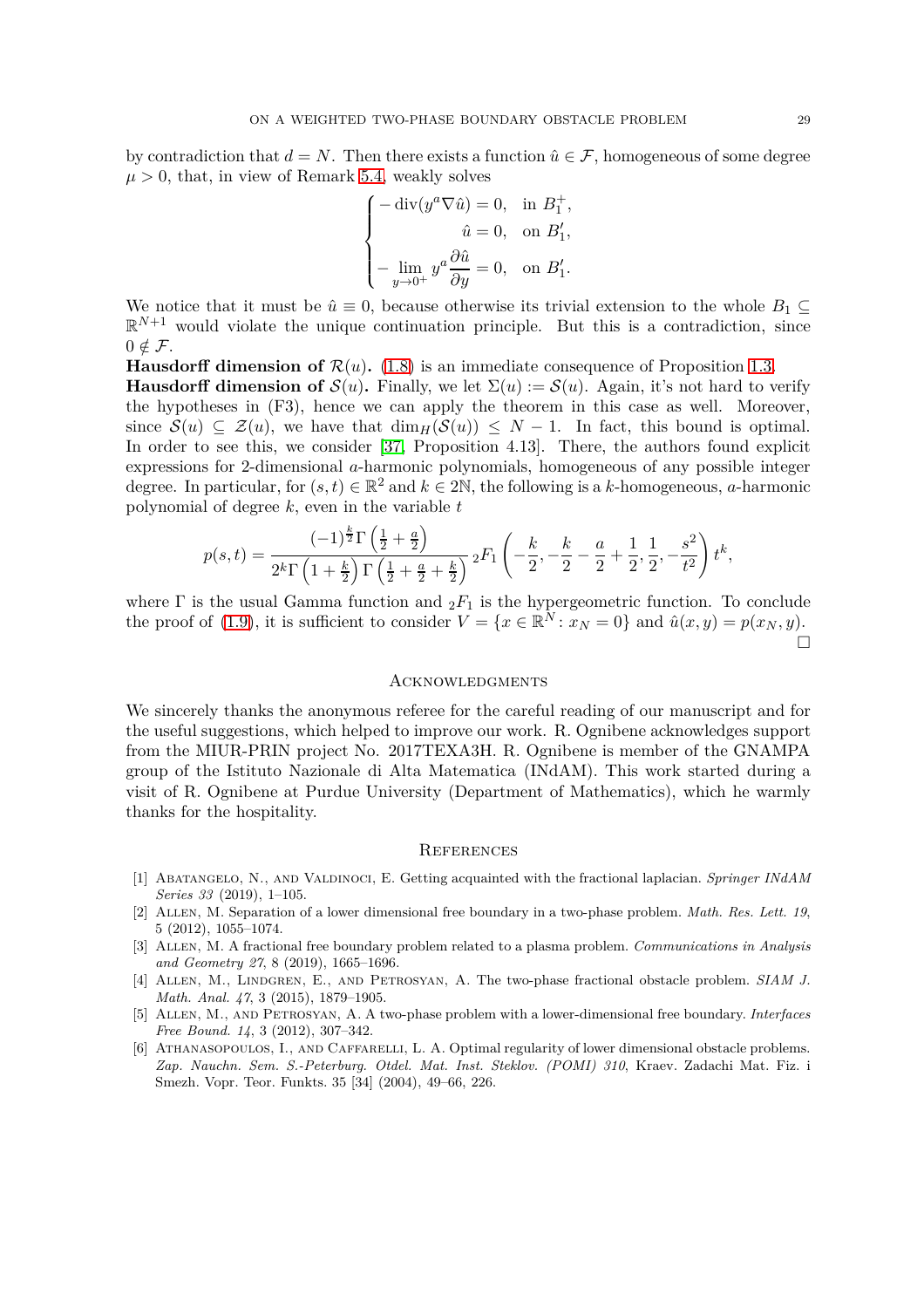- <span id="page-29-8"></span><span id="page-29-3"></span>[7] Athanasopoulos, I., Caffarelli, L. A., and Salsa, S. The structure of the free boundary for lower dimensional obstacle problems. *Amer. J. Math. 130*, 2 (2008), 485–498.
- <span id="page-29-21"></span>[8] Bucur, C., and Valdinoci, E. *Nonlocal diffusion and applications*, vol. 20 of *Lecture Notes of the Unione Matematica Italiana*. Springer, [Cham]; Unione Matematica Italiana, Bologna, 2016.
- [9] Cabr´e, X., and Sire, Y. Nonlinear equations for fractional Laplacians, I: Regularity, maximum principles, and Hamiltonian estimates. *Ann. Inst. H. Poincar´e Anal. Non Lin´eaire 31*, 1 (2014), 23–53.
- <span id="page-29-0"></span>[10] Caffarelli, L., and Silvestre, L. An extension problem related to the fractional Laplacian. *Comm. Partial Differential Equations 32*, 7-9 (2007), 1245–1260.
- <span id="page-29-9"></span>[11] CAFFARELLI, L. A., SALSA, S., AND SILVESTRE, L. Regularity estimates for the solution and the free boundary of the obstacle problem for the fractional Laplacian. *Invent. Math. 171*, 2 (2008), 425–461.
- <span id="page-29-25"></span><span id="page-29-4"></span>[12] Chen, W., Li, Y., and Ma, P. *The fractional Laplacian*. World Scientific Publishing Co. Pte. Ltd., Hackensack, NJ, [2020] ©2020.
- <span id="page-29-24"></span>[13] Chen, X.-Y. On the scaling limits at zeros of solutions of parabolic equations. *J. Differential Equations 147*, 2 (1998), 355–382.
- <span id="page-29-16"></span>[14] Chen, X.-Y. A strong unique continuation theorem for parabolic equations. *Math. Ann. 311*, 4 (1998), 603–630.
- <span id="page-29-5"></span>[15] COLOMBO, M., SPOLAOR, L., AND VELICHKOV, B. Direct epiperimetric inequalities for the thin obstacle problem and applications. *Comm. Pure Appl. Math. 73*, 2 (2020), 384–420.
- [16] Danielli, D., and Jain, R. Regularity results for a penalized boundary obstacle problem. *Math. Eng. 3*, 1 (2021), Paper No. 7, 23.
- <span id="page-29-6"></span>[17] DANIELLI, D., AND SALSA, S. Obstacle problems involving the fractional Laplacian. In *Recent developments in nonlocal theory*. De Gruyter, Berlin, 2018, pp. 81–164.
- <span id="page-29-18"></span>[18] De Philippis, G., Spolaor, L., and Velichkov, B. Regularity of the free boundary for the two-phase Bernoulli problem. *Invent. Math. 225*, 2 (2021), 347–394.
- <span id="page-29-1"></span>[19] Di Nezza, E., Palatucci, G., and Valdinoci, E. Hitchhiker's guide to the fractional Sobolev spaces. *Bull. Sci. Math. 136*, 5 (2012), 521–573.
- <span id="page-29-12"></span>[20] Fabes, E. B., Kenig, C. E., and Serapioni, R. P. The local regularity of solutions of degenerate elliptic equations. *Comm. Partial Differential Equations 7*, 1 (1982), 77–116.
- <span id="page-29-22"></span>[21] FALL, M. M., AND FELLI, V. Unique continuation property and local asymptotics of solutions to fractional elliptic equations. *Comm. Partial Differential Equations 39*, 2 (2014), 354–397.
- <span id="page-29-17"></span>[22] Figalli, A., Ros-Oton, X., and Serra, J. Generic regularity of free boundaries for the obstacle problem. *Publ. Math. Inst. Hautes Etudes Sci. 132 ´* (2020), 181–292.
- <span id="page-29-19"></span>[23] FIGALLI, A., AND SERRA, J. On the fine structure of the free boundary for the classical obstacle problem. *Invent. Math. 215*, 1 (2019), 311–366.
- <span id="page-29-14"></span><span id="page-29-2"></span>[24] Fotouhi, M., and Shahgholian, H. A semilinear PDE with free boundary. *Nonlinear Anal. 151* (2017), 145–163.
- [25] Garofalo, N. Fractional thoughts. In *New developments in the analysis of nonlocal operators*, vol. 723 of *Contemp. Math.* Amer. Math. Soc., Providence, RI, 2019, pp. 1–135.
- <span id="page-29-10"></span>[26] Garofalo, N., and Petrosyan, A. Some new monotonicity formulas and the singular set in the lower dimensional obstacle problem. *Invent. Math. 177*, 2 (2009), 415–461.
- <span id="page-29-15"></span>[27] Garofalo, N., Petrosyan, A., and Smit Vega Garcia, M. An epiperimetric inequality approach to the regularity of the free boundary in the Signorini problem with variable coefficients. *J. Math. Pures Appl. (9) 105*, 6 (2016), 745–787.
- <span id="page-29-11"></span>[28] Garofalo, N., and Ros-Oton, X. Structure and regularity of the singular set in the obstacle problem for the fractional Laplacian. *Rev. Mat. Iberoam. 35*, 5 (2019), 1309–1365.
- <span id="page-29-13"></span>[29] MURTHY, M. K. V., AND STAMPACCHIA, G. Boundary value problems for some degenerate-elliptic operators. *Ann. Mat. Pura Appl. (4) 80* (1968), 1–122.
- <span id="page-29-23"></span>[30] NEKVINDA, A. Characterization of traces of the weighted Sobolev space  $W^{1,p}(\Omega, d_M^{\epsilon})$  on M. *Czechoslovak Math. J. 43(118)*, 4 (1993), 695–711.
- <span id="page-29-7"></span>[31] Petrosyan, A., Shahgholian, H., and Uraltseva, N. *Regularity of free boundaries in obstacle-type problems*, vol. 136 of *Graduate Studies in Mathematics*. American Mathematical Society, Providence, RI, 2012.
- <span id="page-29-20"></span>[32] RÜLAND, A. On quantitative unique continuation properties of fractional Schrödinger equations: doubling, vanishing order and nodal domain estimates. *Trans. Amer. Math. Soc. 369*, 4 (2017), 2311–2362.